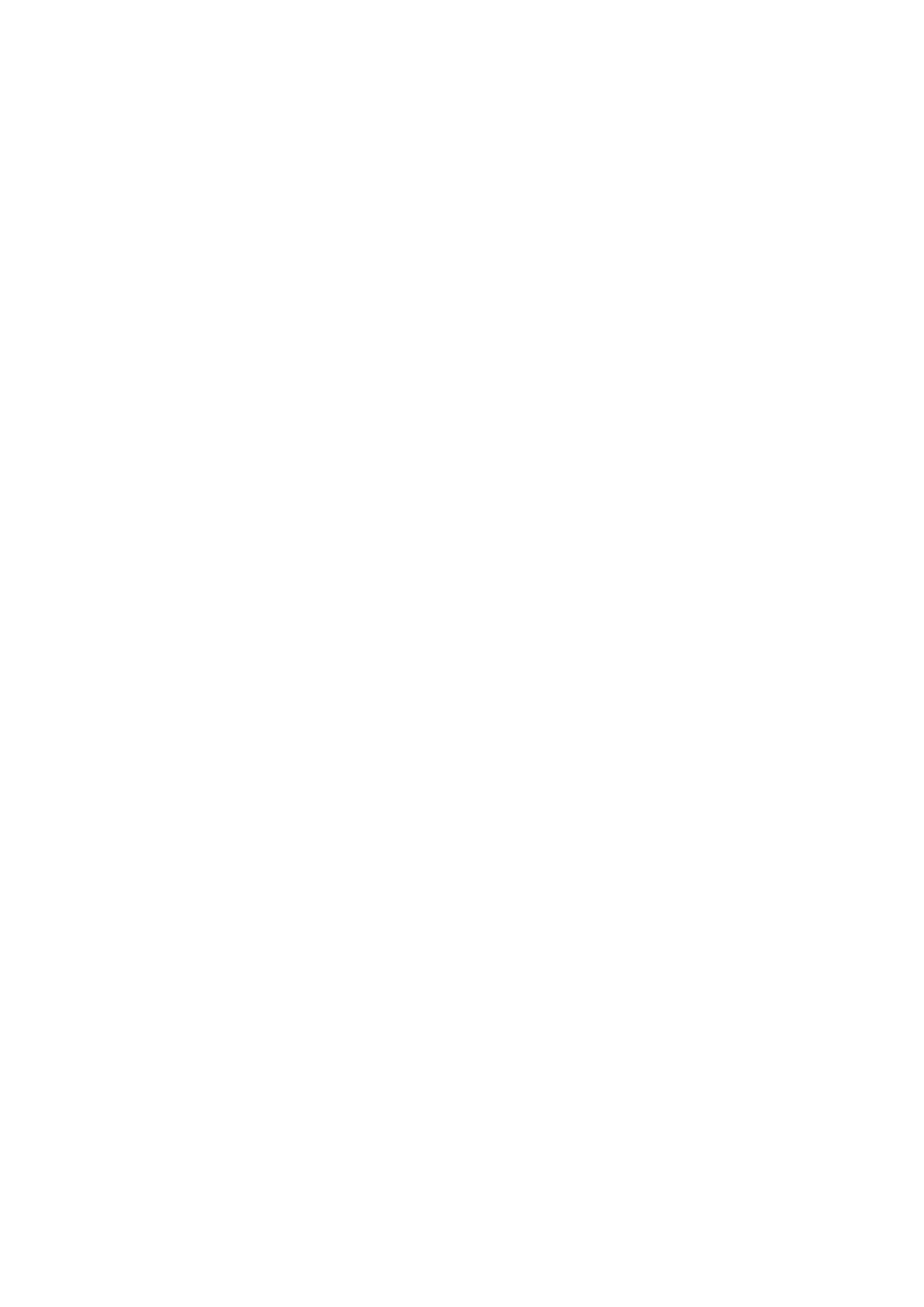### **Contents**

| If I have a mobile food business can I operate outside the Rockhampton Region?4 |  |
|---------------------------------------------------------------------------------|--|
|                                                                                 |  |
|                                                                                 |  |
|                                                                                 |  |
|                                                                                 |  |
|                                                                                 |  |
|                                                                                 |  |
|                                                                                 |  |
|                                                                                 |  |
|                                                                                 |  |
|                                                                                 |  |
|                                                                                 |  |
|                                                                                 |  |
| How do I make sure that staff have appropriate skills and knowledge?19          |  |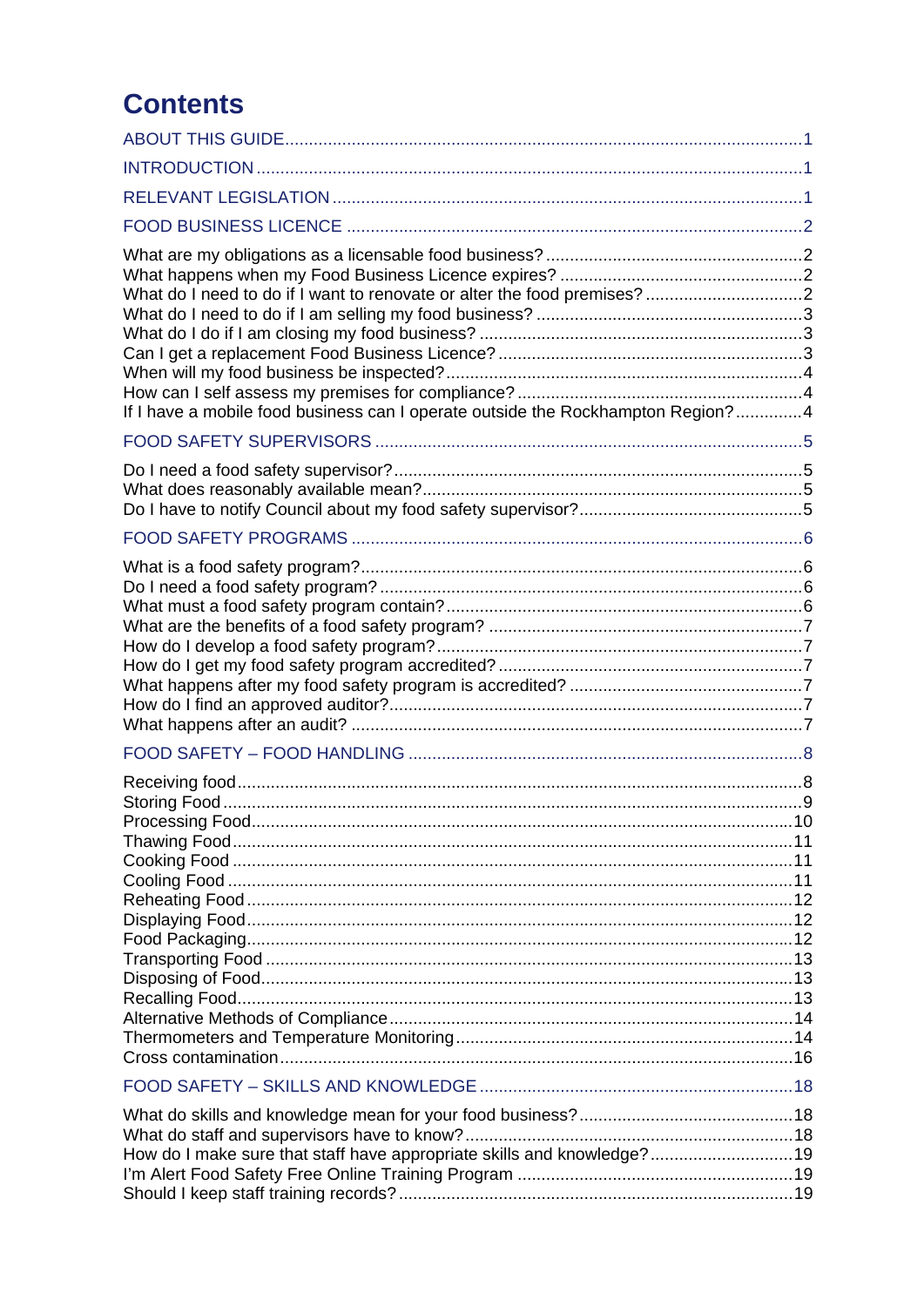| What are the health and hygiene responsibilities of food businesses? 20<br>How do I make sure people on the premises do not contaminate food?  20<br>What are the health requirements for persons who handle food and preventing food |  |
|---------------------------------------------------------------------------------------------------------------------------------------------------------------------------------------------------------------------------------------|--|
|                                                                                                                                                                                                                                       |  |
|                                                                                                                                                                                                                                       |  |
|                                                                                                                                                                                                                                       |  |
|                                                                                                                                                                                                                                       |  |
|                                                                                                                                                                                                                                       |  |
|                                                                                                                                                                                                                                       |  |
|                                                                                                                                                                                                                                       |  |
|                                                                                                                                                                                                                                       |  |
|                                                                                                                                                                                                                                       |  |
| APPENDIX 4 - APPROVED FOOD SUPPLIER LIST / AGREEMENT32                                                                                                                                                                                |  |
|                                                                                                                                                                                                                                       |  |
|                                                                                                                                                                                                                                       |  |
|                                                                                                                                                                                                                                       |  |
|                                                                                                                                                                                                                                       |  |
|                                                                                                                                                                                                                                       |  |
|                                                                                                                                                                                                                                       |  |
|                                                                                                                                                                                                                                       |  |
|                                                                                                                                                                                                                                       |  |
|                                                                                                                                                                                                                                       |  |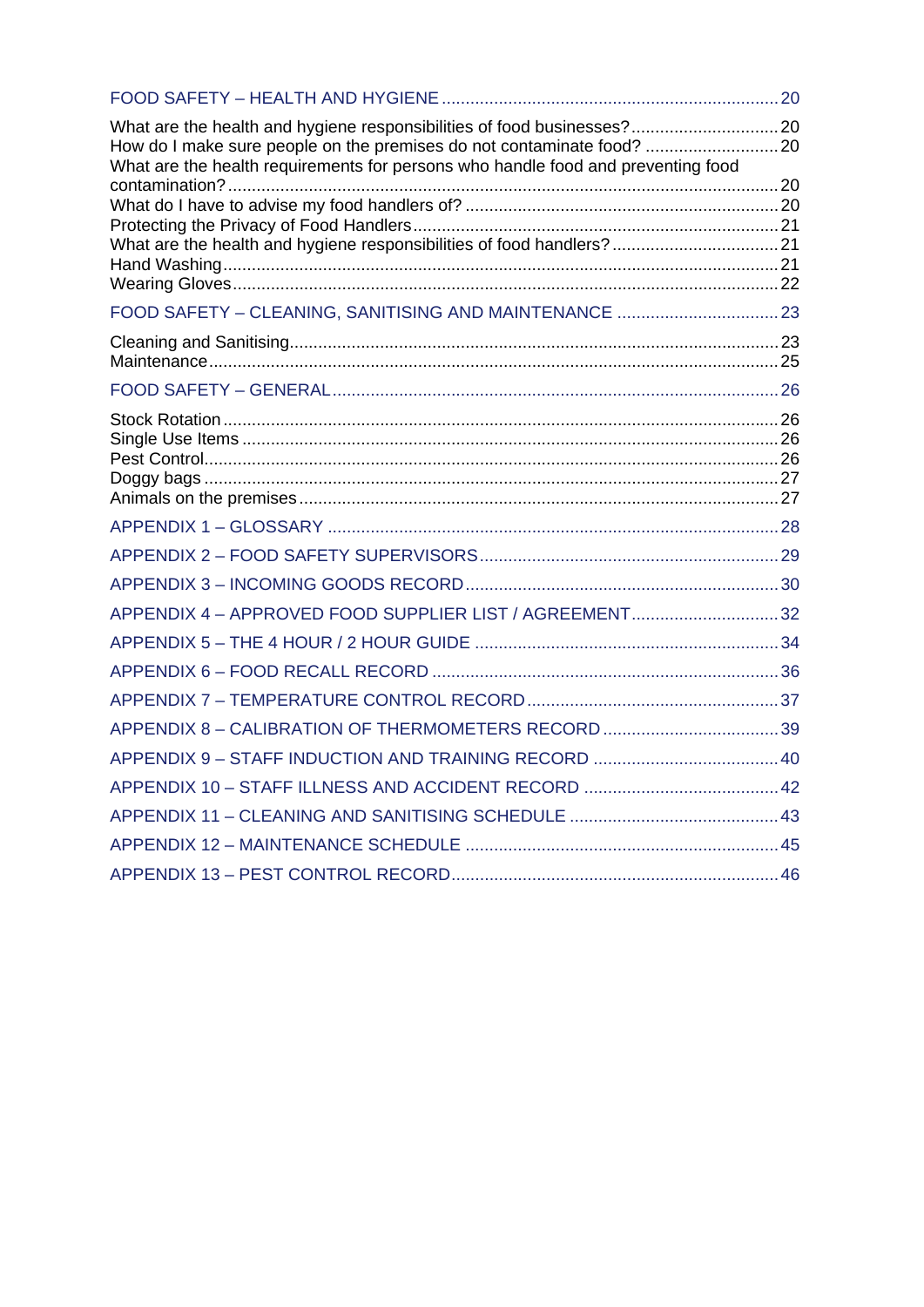### **About This Guide**

This guide is intended for new licensees operating a food business. Please note it is not intended for temporary food business licensees.

It has been developed to provide information on the licensing requirements and general information to assist licensees in preparing safe and suitable food for sale.

For more information visit Council's website www.rockhamptonregion.qld.gov.au or contact our Customer Service Centre on 1300 22 55 77.

### **Introduction**

Becoming a food business operator comes with legislative responsibilities and a requirement to provide safe and suitable food for consumption.

Each year it is estimated that more than five million Australians become ill from eating food that was not safe. Food safety is an important issue, that is why food businesses are required to ensure the food they handle, store, display and sell is safe and suitable.

Council monitors the standard of operation of food businesses through licensing, education, inspections and enforcement to ensure food businesses comply with the *Food Act 2006* and the Food Safety Standards.

### **Relevant Legislation**

Anyone operating a food business is required to comply with the *Food Act 2006* and the Food Safety Standards.

You can obtain a copy of the *Food Act 2006* from Council's website or the Queensland Government website www.legislation.qld.gov.au or call Go Print on 07 3246 3500.

The Food Safety Standards is available on Council's website or the Food Standards Australia New Zealand website www.foodstandards.gov.au.

Licensee Obligations

The licensee has a responsibility to ensure the sale of safe and suitable food and an obligation to comply with the *Food Act 2006* and Food Safety Standards.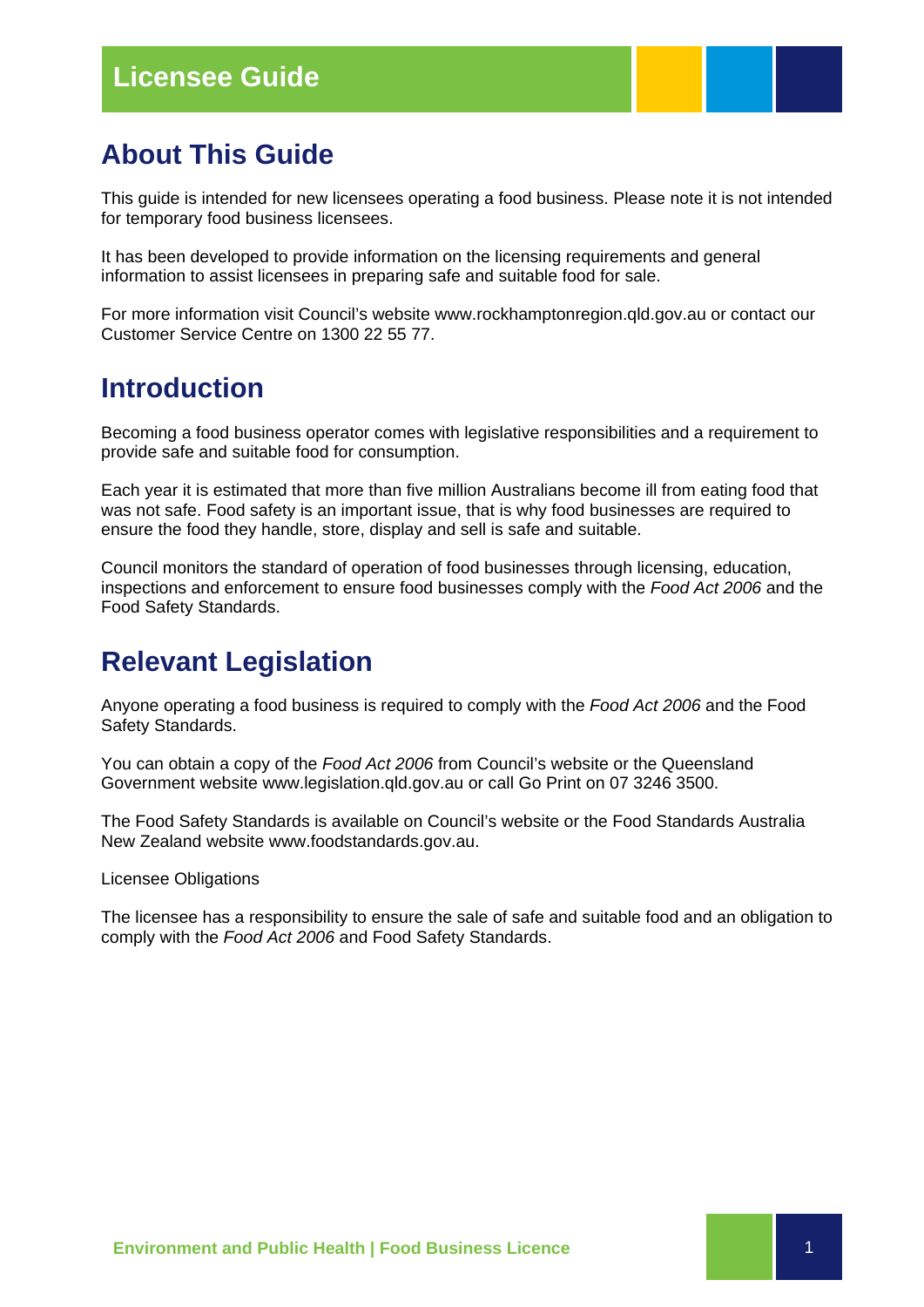### **Food Business Licence**

### **What are my obligations as a licensable food business?**

The licensee must ensure:

- they comply with the *Food Act 2006* at all times,
- the food business has an accredited food safety program (FSP) if required under Section 99 of the *Food Act 2006,*
- they comply with the accredited food safety program at all times and allow an auditor to have reasonable access to the premises to conduct regular audits (if required),
- the licence or a copy of the licence is displayed at the premises in a prominent position so that it is easily visible to persons entering the premises,
- the premises comply with the Food Standards Code, Standard 3.2.3 (Food Premises and Equipment),
- they allow an authorised person to have reasonable access to the premises during normal trading hours for the food business, and
- they comply with the conditions of the Food Business Licence, which Council has approved.

### **What happens when my Food Business Licence expires?**

Food business licenses expire on 30 June every year and must be renewed. An Application for Renewal of Food Business Licence will be issued to licensees at least sixty days prior to expiry of the licence. The renewal application must be fully completed and returned to Council with the annual fee by 30 June.

If the food business licence is not renewed by 30 June the licence will expire. If the food business continues to operate, the food business licence may be restored by 31 July. An Application for Restoration of Food Business Licence will be issued to licensees. The restoration application must be fully completed and returned to Council with the relevant fee by 31 July.

If the restoration application is not received by 31 July and the food business continues to operate, the business owner will be required to submit a new Application for Food Business Licence to Council with the relevant fee. A letter will be issued to the business owner requesting a new application.

Mobile food premises licensed by Rockhampton Regional Council that operate outside the region are required to be inspected annually by Council's Environmental Health Officer's. Failure to present your mobile food premises for inspection may result in your food business licence not being renewed.

### **What do I need to do if I want to renovate or alter the food premises?**

If you are making changes to your premises, you should contact Council before undertaking any work for advice on the legislative requirements and the approval process to ensure the design, materials and equipment you select will comply with the Food Safety Standards and Australian Standard AS4674-2004.

The licensee may be required to submit an Application for Amendment of Food Business Licenceto Council with the relevant fee. This form is available on Council's website or from the Customer Service Centres.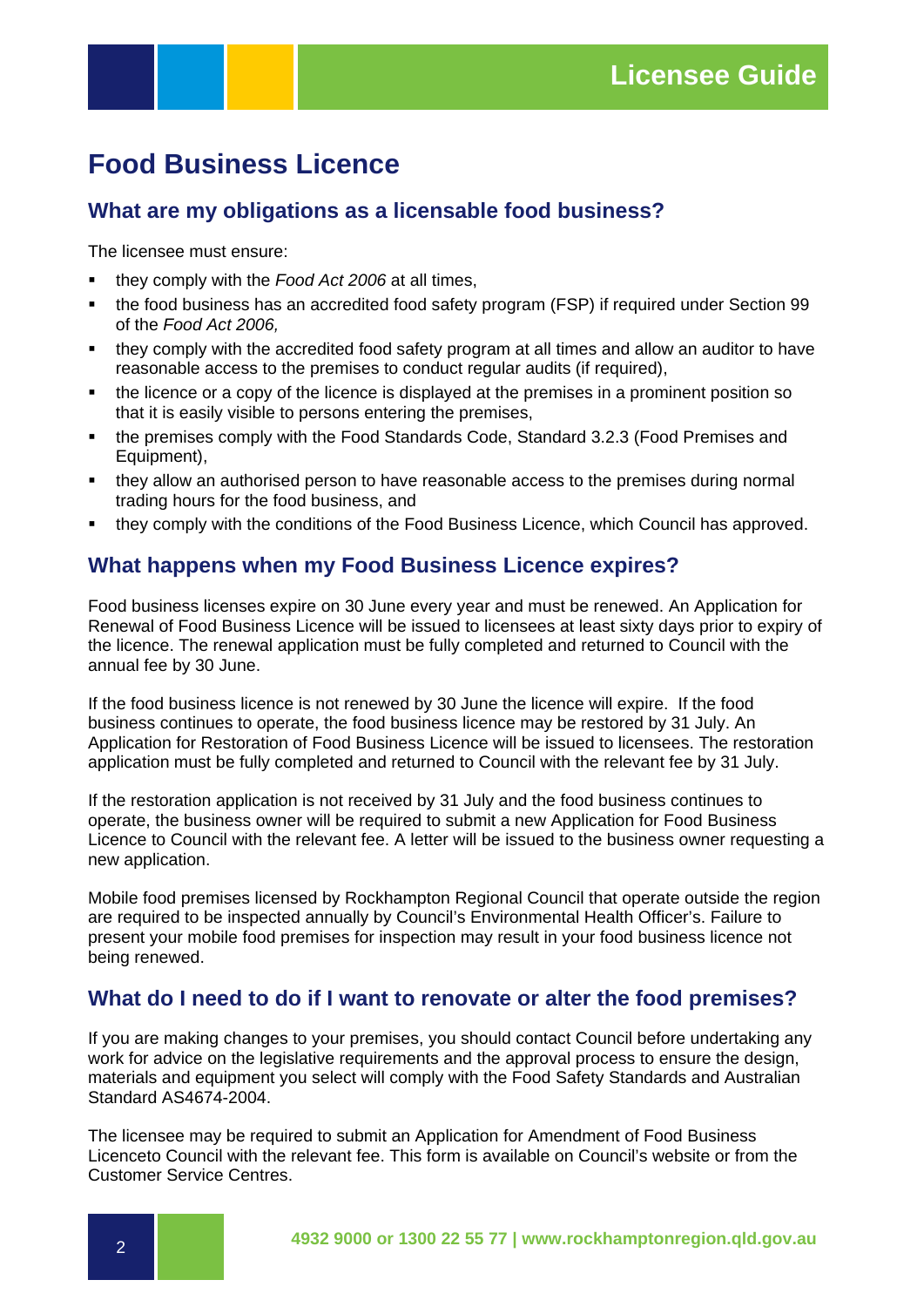### **Licensee Guide**



If your plans are approved, you can make the changes and once the work is complete, you must contact Council's Environmental Health Officers to organise a final inspection.

You may also be required to obtain a Development Approval, Trade Waste Approval, Building and Plumbing Approval from other areas of Council depending on the changes to your premises. For advice on which additional approvals may be required please contact Council's Customer Service Centre on 4932 900 or 1300 22 55 77.

### **What do I need to do if I am selling my food business?**

If someone is taking over your licensed food business, you will need to submit an Application for Amendment of Food Business Licence to Council with the relevant fee. Please note the amendment application must be signed by you (the current licensee of the food business) and proposed licensee to change the licence to the new operator's name. Otherwise the new operator must submit a new Application for Food Business Licence to Council. These forms are available on Council's website or from the Customer Service Centres.

### **Health and Environment Records Search**

A prospective buyer can request an Environment and Public Health Records Search from Council prior to purchasing or taking over a licensed food business.

The following searches are available:

- **Activity / Facility Records Search,**
- **Single Activity / Facility Records Search and Inspection,**
- Multiple Activity / Facility Records Search and Inspection.

The Activity Records Search will provide the current licence details and status only. The Single and Multiple Activity / Facility Search and Inspection will provide the current licence details, status, non compliance with the licence conditions and a full inspection report for the premises. Please note the Property Search Form must be signed by the current licensee of the food business to consent to release the information to the applicant. This form is available on Council's website or from the Customer Service Centres.

### **What do I do if I am closing my food business?**

If you are intending to close your food business you can surrender your food business licence. The licensee must notify Council in writing that the food business is closing and advise the final day of trading. You are also required to attach the original current Food Business Licence to the notice for surrender. If you decide to reopen or start a new food business, you will be required to submit an Application for Food Business Licence. This form is available on Council's website or from the Customer Service Centres.

### **Can I get a replacement Food Business Licence?**

If your licence has been damaged, destroyed, lost or stolen you can apply for a replacement food business licence. The licensee must submit an Application for Replacement of Food Business Licence to Council with the relevant fee. The replacement application must include information about the circumstances in which the licence was damaged, destroyed, lost or stolen. This form is available on Council's website or from the Customer Service Centres.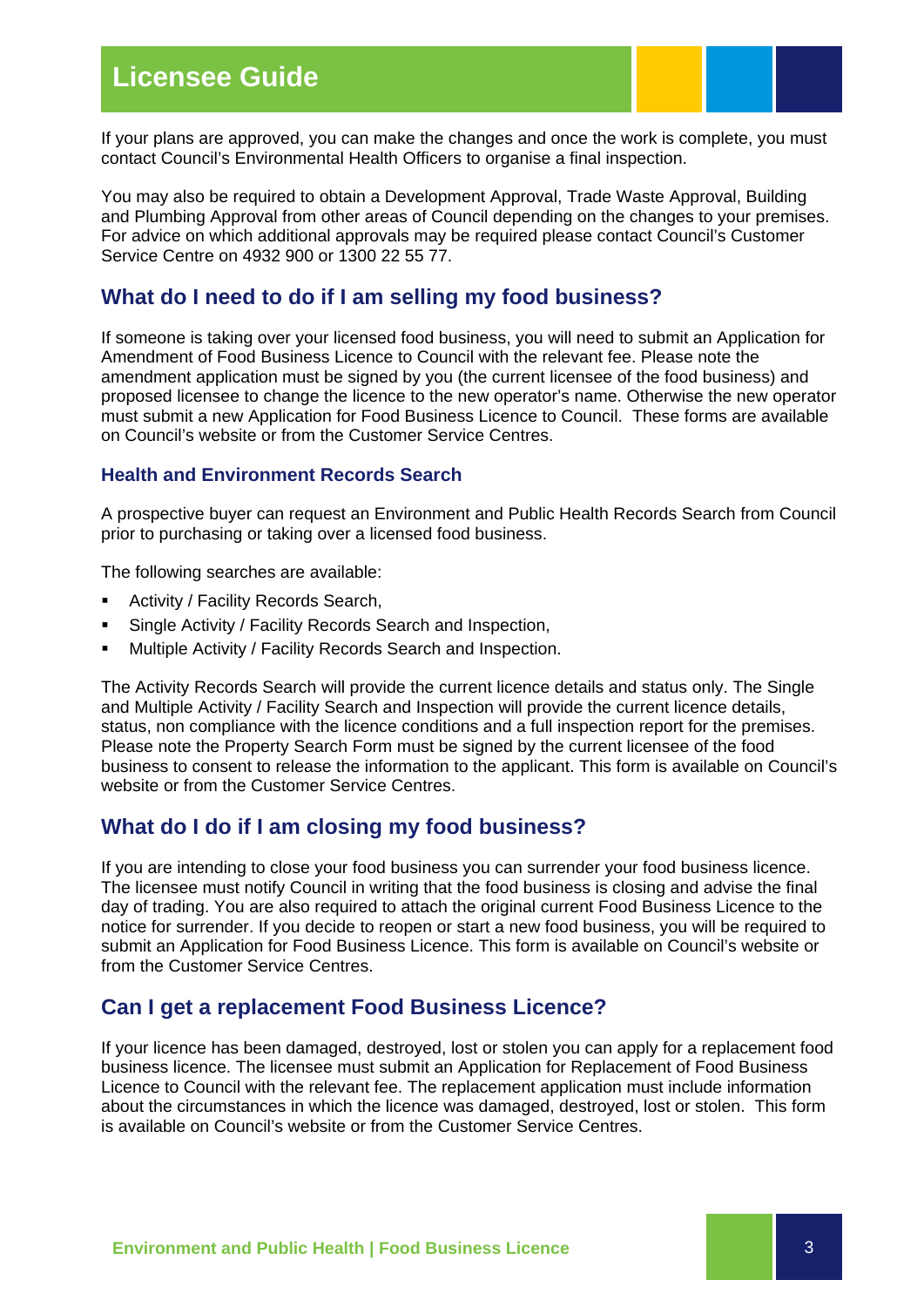

### **When will my food business be inspected?**

Licensed food businesses are inspected annually to ensure compliance with the *Food Act 2006* and Food Safety Standards. Please be aware that Environmental Health Officers are not required to make appointments to conduct an inspection of your food business. Under the *Food Act 2006* an Environmental Health Officer is allowed to enter your food business whenever it is open to the public or conducting food handling practices.

Additional inspections that may be performed include:

- complaint inspections are conducted following a complaint received by Council,
- follow up inspections are conducted to ensure action(s) required for an approval, renewal or complaint have been completed.

When the inspection is completed the licensee will be advised in writing of any non compliance, action(s) required and timeframes in which you must comply. If you are unable to meet the specified timeframes please contact the inspecting Environmental Health Officer.

Some common areas of non compliance include:

- potentially hazardous food stored at incorrect temperatures,
- not having a thermometer or thermometer not working,
- **•** other items stored in the hand basin,
- no soap or paper towel at the hand basin,
- **EXEDENT INCOTE CONTINGLY** incorrect cleaning and sanitising procedures and / or chemicals,
- cracked or chipped tiles.
- **flaking paint, holes or gaps in ceilings or walls,**
- $\blacksquare$  missing light covers,
- **not cleaning items up high, down low and under equipment,**
- **tears, split seams or other faults in flooring,**
- **EXEC** lack of staff knowledge on hygiene and food safety.

### **How can I self assess my premises for compliance?**

You can use the booklet Know Your Food Business – A Self Assessment Guide to the Food Safety Standards to assess your premises for compliance. This guide is available on Council's website or the Queensland Health website www.health.qld.gov.au. It has been developed to provide information and is a guide only. For advice on the food handling practices of your food business and compliance with the Food Safety Standards please contact an Environmental Health Officer.

### **If I have a mobile food business can I operate outside the Rockhampton Region?**

Mobile food premises licensed by Rockhampton Regional Council can operate in all areas of Queensland. Please note the mobile food premises may be inspected by an authorised person in the area where you are operating.

When operating in more than one local government area, the licensee must hold a valid food business licence and comply with the licence conditions from the issuing Council and any additional conditions from the Council in the area where you are operating.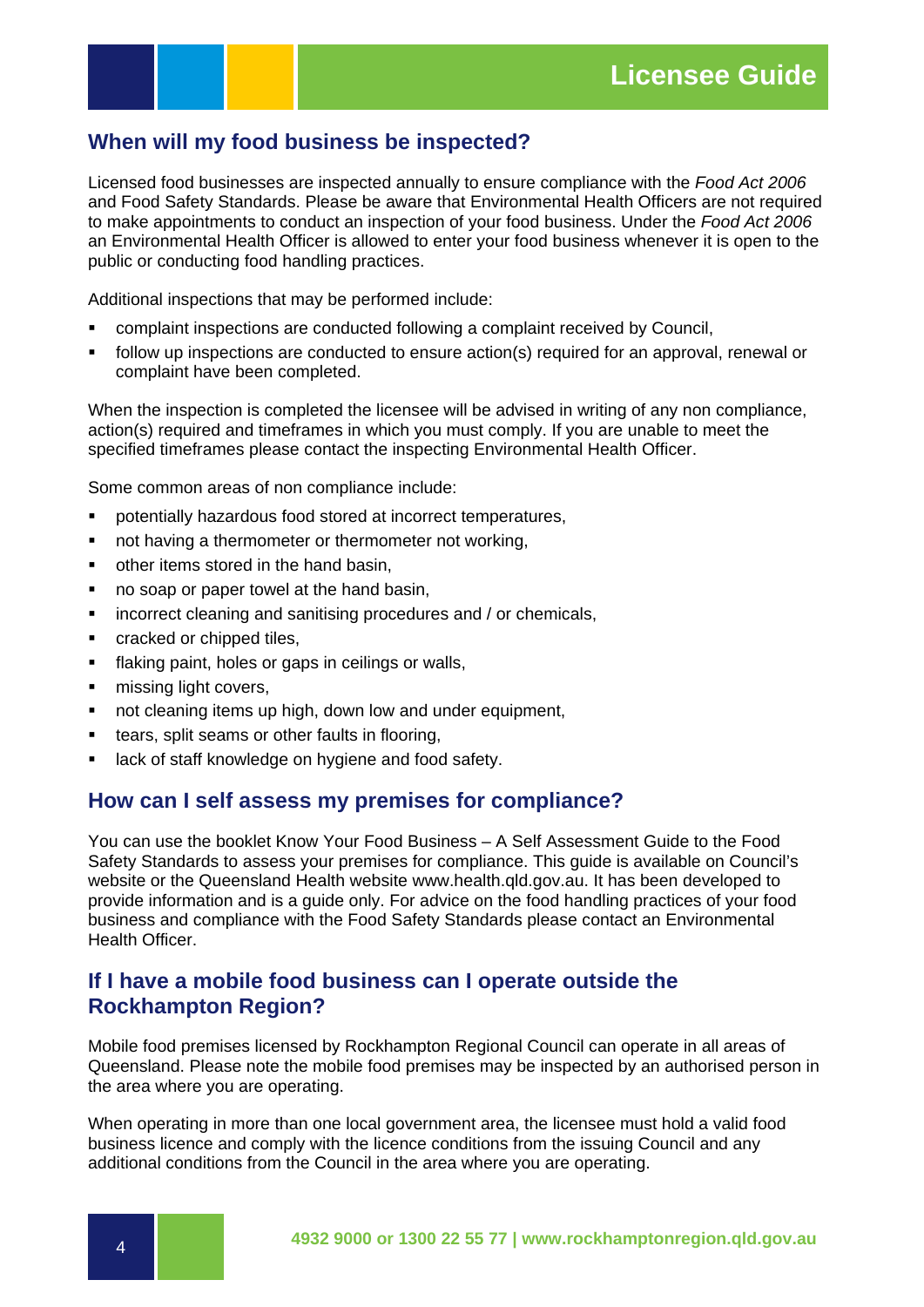### **Food Safety Supervisors**

### **Do I need a food safety supervisor?**

All licensed food businesses are required to nominate one or more food safety supervisors. Anyone including the business owner, the licensee, an employee or external contractor can be a food safety supervisor for a food business.

The food safety supervisor must:

- **F** meet the required competencies depending on the food business,
- **•** be reasonably available during trading hours,
- have the ability to supervise food handling practices at the premises, and
- have the authority to supervise and direct food handlers.

A food safety supervisor will add an onsite level of protection for day to day food safety, as they have the experience and expertise relevant to the licensable food business. The food safety supervisor is an important contact for both Council's Environmental Health Officers and food handlers at the food business.

The required competencies for a food safety supervisor are available in Appendix 2. The minimum competencies apply regardless of whether the food business has a food safety program.

### **What does reasonably available mean?**

A food safety supervisor is to be located on the premises whenever food handling practices are being conducted. However, in the event the food safety supervisor is absent, there must be a documented mechanism for the food safety supervisor to ensure directions relating to food safety are available to food handlers.

The food safety supervisor must be contactable by food handlers when food handling practices are being conducted and by Council's Environmental Health Officers. A food safety supervisor is not required to be reasonably available when the food business is operating but not handling food.

### **Do I have to notify Council about my food safety supervisor?**

The licensee must nominate a food safety supervisor(s) in writing within thirty days of the Food Business Licence being issued if not nominated at the time of application. The Nomination or Amendment of Food Safety Supervisor form is available on Council's website or from the Customer Service Centres.

If a new Food Safety Supervisor(s) is nominated a copy of the Statement of Attainment for the relevant qualification must also be submitted.

They must also advise Council of any changes to the food safety supervisor including changes to their contact details or when the person is no longer a food safety supervisor within fourteen days of the change.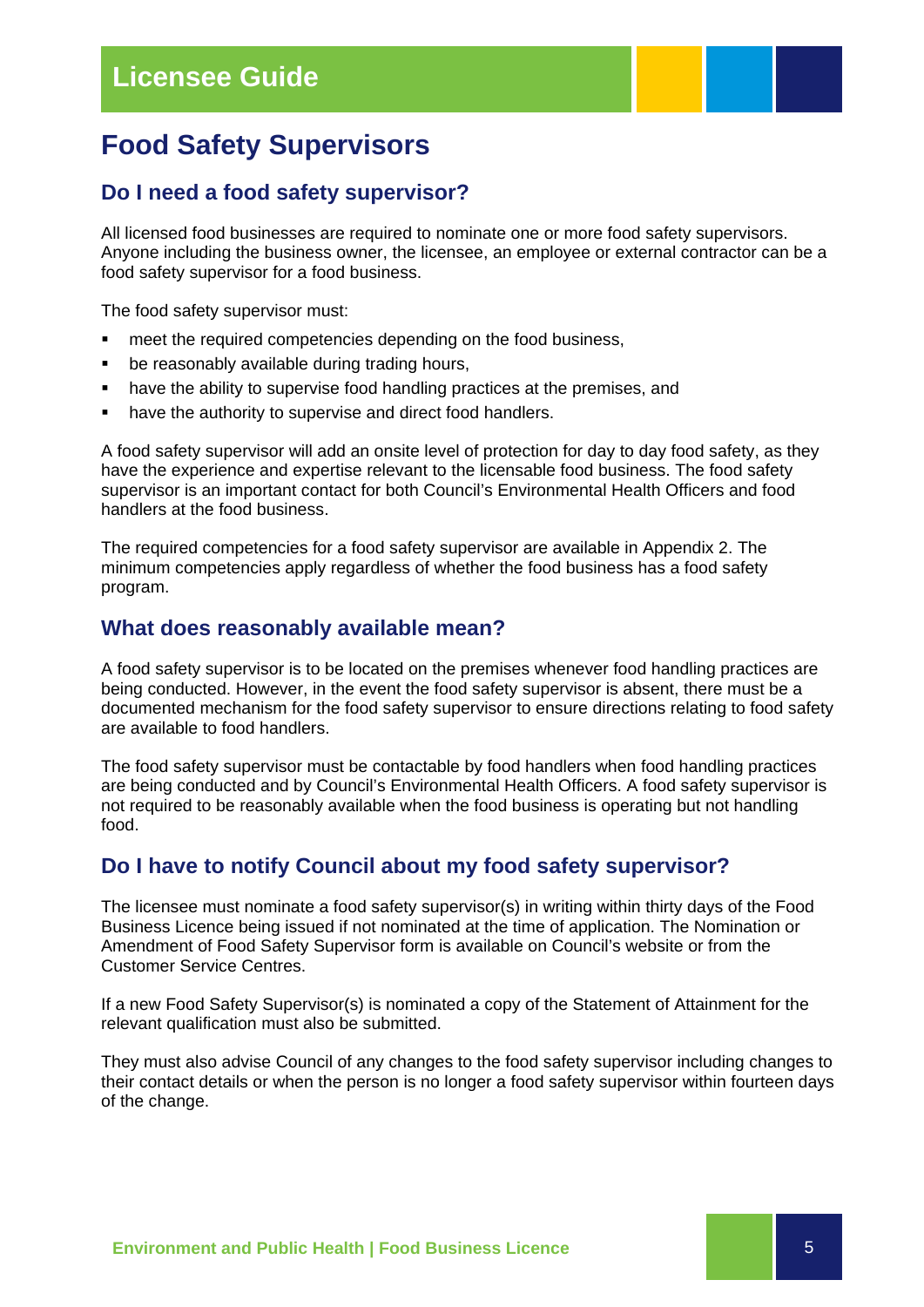### **Food Safety Programs**

### **What is a food safety program?**

Under the *Food Act 2006*, certain licensable food businesses in Queensland must have an accredited food safety program, which is a documented system that identifies and controls food safety hazards in within a food business.

### **Do I need a food safety program?**

Under the *Food Act 2006* only certain licensable food businesses require a food safety program accredited by Council.

You are required to have an accredited food safety program if your food business undertakes one or more of the following:

- provides offsite catering (does not include delivery of food) for functions and serve potentially hazardous food at various locations,
- **•** provides onsite catering as the primary activity of the food business,
- **•** provides onsite catering as the primary activity of the food business at part of the premises such as a function room at a large hotel.
- produces potentially hazardous food for vulnerable populations at child care, aged care and hospital facilities, or
- operates as part of a private hospital under the *Private Health Facilities Act 1999.*

Onsite catering means preparing and serving potentially hazardous food, to all consumers of the food at the premises from which the business is carried on, under an agreement where type of food, number of persons, time served at and the cost is predetermined.

Onsite catering does not include preparing and serving food at a restaurant, cafe or similar business on the order of a person for immediate consumption by the person, or preparing and displaying food for self service by consumers such as buffets.

Where onsite catering is the primary activity at part of the premises, only those businesses that use a section of their business to cater to two hundred or more people on twelve or more occasions per year are required to have a food safety program.

### **What must a food safety program contain?**

A food safety program must:

- systematically identify the food safety hazards that are reasonably likely to occur in food handling practices of the food business,
- identify where each food safety hazard can be controlled and the means of control,
- provide systematic monitoring of the means of control,
- provide appropriate corrective action to be taken when a hazard identified is not under control,
- **Perovide regular review of the program to ensure it is appropriate for the food business,**
- provide appropriate record keeping for the food business including action taken to ensure the food business is conducted in compliance with the program, and
- contain other information, relating to the control of food safety hazards, prescribed under a regulation.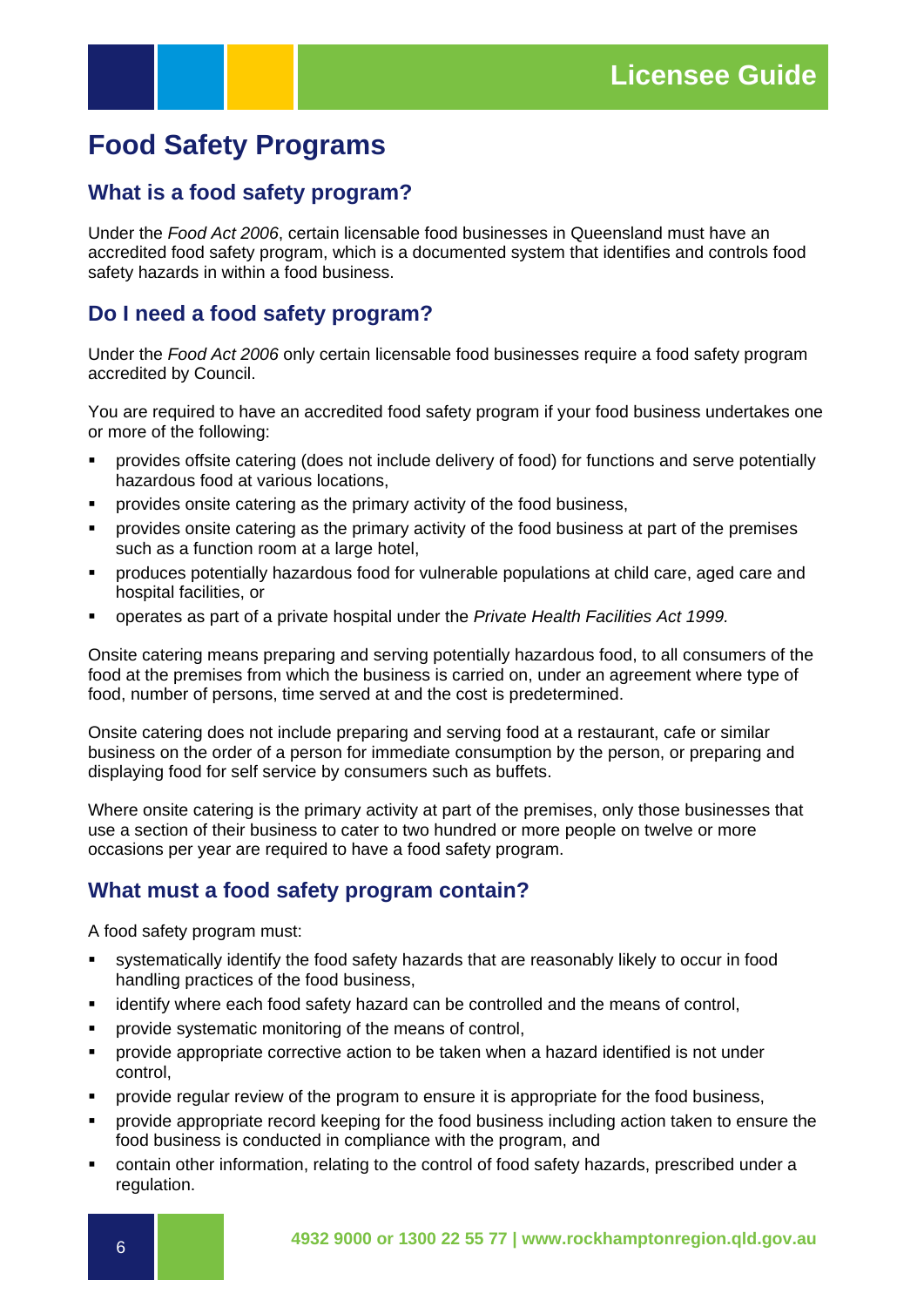### **What are the benefits of a food safety program?**

A well developed and implemented food safety program will help ensure the food you sell is safe. It can also assist a food business to demonstrate that all due diligence was exercised to prevent a breach of the *Food Act 2006*.

A food safety program is a proven system for managing food safety and can also improve record keeping and cost control.

### **How do I develop a food safety program?**

There are various food safety program templates available to help you develop a food safety program that is tailored to your food business. There are a number of food safety program templates available on the Queensland Health website. However you are able to use any food safety program template to develop your food safety program provided the completed program meets the necessary criteria under the *Food Act 2006*.

### **How do I get my food safety program accredited?**

The local government that issues your food business licence is responsible for accrediting the food safety program for your food business. The licensee must submit an Application for Food Safety Program Accreditation to Council with the relevant fee. This form is available on Council's website or from the Customer Service Centres.

A 'Notice of Written Advice' from an approved auditor as to whether the food safety program meets the necessary criteria under Section 104 of the *Food Act 2006* must also be submitted.

### **What happens after my food safety program is accredited?**

Once your food safety program has been approved, you must arrange for an approved auditor to conduct the first compliance audit within six months of the accreditation. It is the licensee's responsibility to ensure compliance audits are conducted at the frequency specified by Council in your Food Safety Program Accreditation Approval.

### **How do I find an approved auditor?**

A register of approved auditors under the *Food Act 2006* is available on the Queensland Health website. The register contains the name and contact details of approved auditors, the conditions of the auditor's approval and the term of approval.

### **What happens after an audit?**

The approved auditor is required to provide a report identifying any non compliance with the accredited food safety program to the licensee and Council within fourteen days of conducting the audit. If there are any non compliances of a serious nature that could result in unsafe food, the auditor will refer the issue to Council within twenty four hours, who may take further action.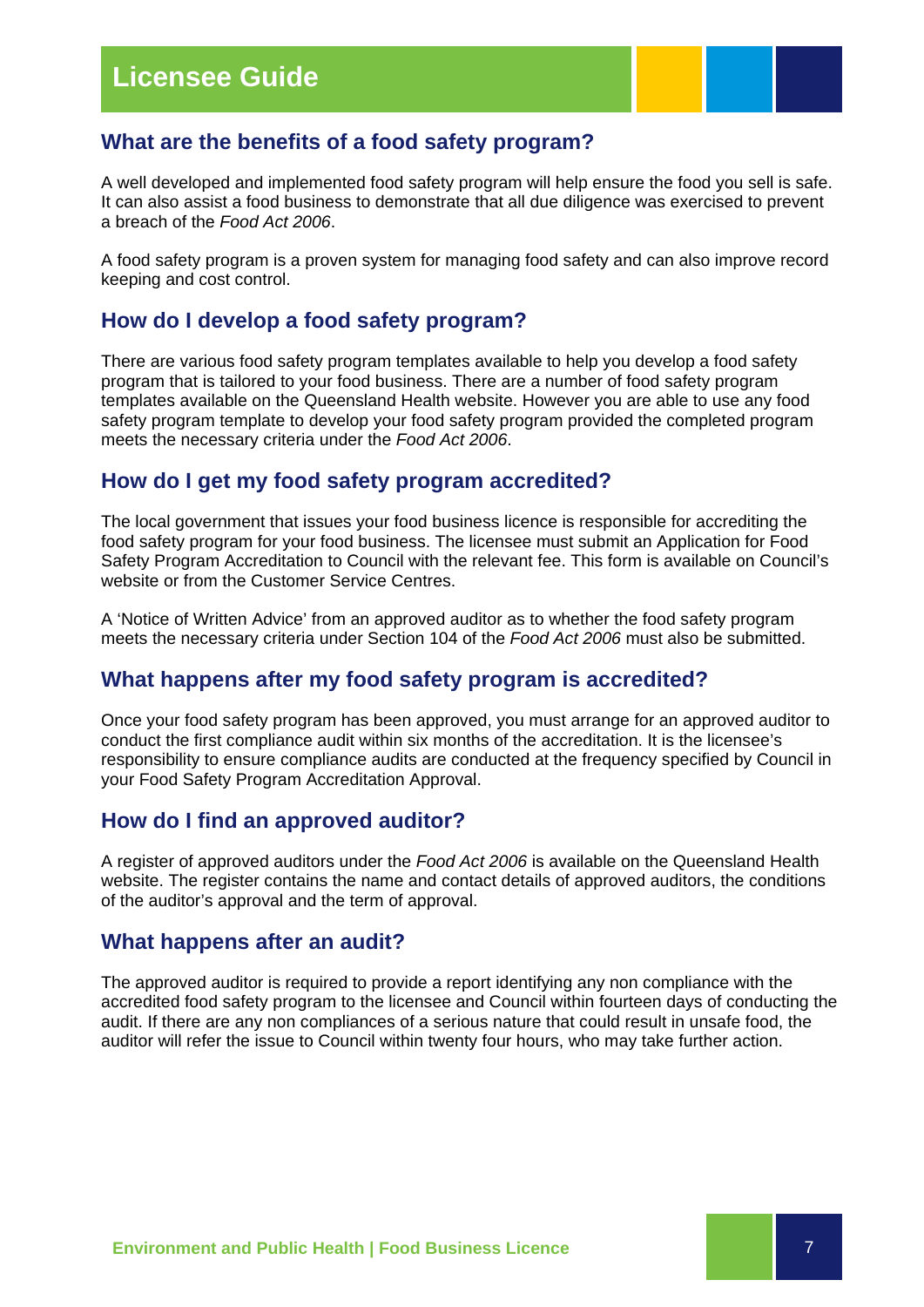### **Food Safety – Food Handling**

### **Receiving food**

### **What are the requirements for receiving food?**

Food businesses are expected to take all practicable measures to ensure that they do not receive unsafe or unsuitable food.

This means that you must make sure that the food you receive:

- **EXECT** is protected from contamination during transportation,
- can be identified while it is on the premises, and
- **EXTERN** is at the correct temperature when it arrives at your food business.

### **How can I make sure food is not contaminated when it arrives at my food business?**

You may not always be able to tell if the food coming into your food business is contaminated, but you must take practical steps to minimise the possibility of contamination of potentially hazardous food.

- Check that your supplier has their own Food Safety Program in place,
- Ask your suppliers to send the food in packages or containers (where possible) to ensure it is protected from contamination during transportation,
- Arrange for the food to be delivered when someone is at the premises to inspect the food,
- Check that the food is at the correct temperature when is arrives. If the food is not at the correct temperature do not accept it,
- Check that the food packaging or covering is not damaged when it arrives. If the packaging or covering is damaged do not accept it,
- Check the best before or use by date on the food. If the use by date has passed do not accept it, and
- Once inspected pack the food directly into the freezer or refrigerator or other appropriate storage container / area.

Depending on your type of food business, it might be difficult to check every item of food at the time of delivery. However you should inspect the food received from your suppliers on a regular basis, particularly from suppliers whose products are potentially hazardous food.

The Incoming Goods Record in Appendix 3 is available on the Queensland Health and Council's websites.

### **What do I do if I receive food that is contaminated or I think may be contaminated?**

If food delivered to your food business is contaminated or you think it may be contaminated, do not accept it. Contamination is likely if the food packaging or covering is damaged or the food has obviously spoilt or the food contains insects, rodent droppings, glass, metal or other foreign matter.

You should return the food to the supplier or with the agreement of the supplier destroy the food. Food intended to be returned to the supplier or to be destroyed should be marked and stored separate to the food intended to be used by your food business.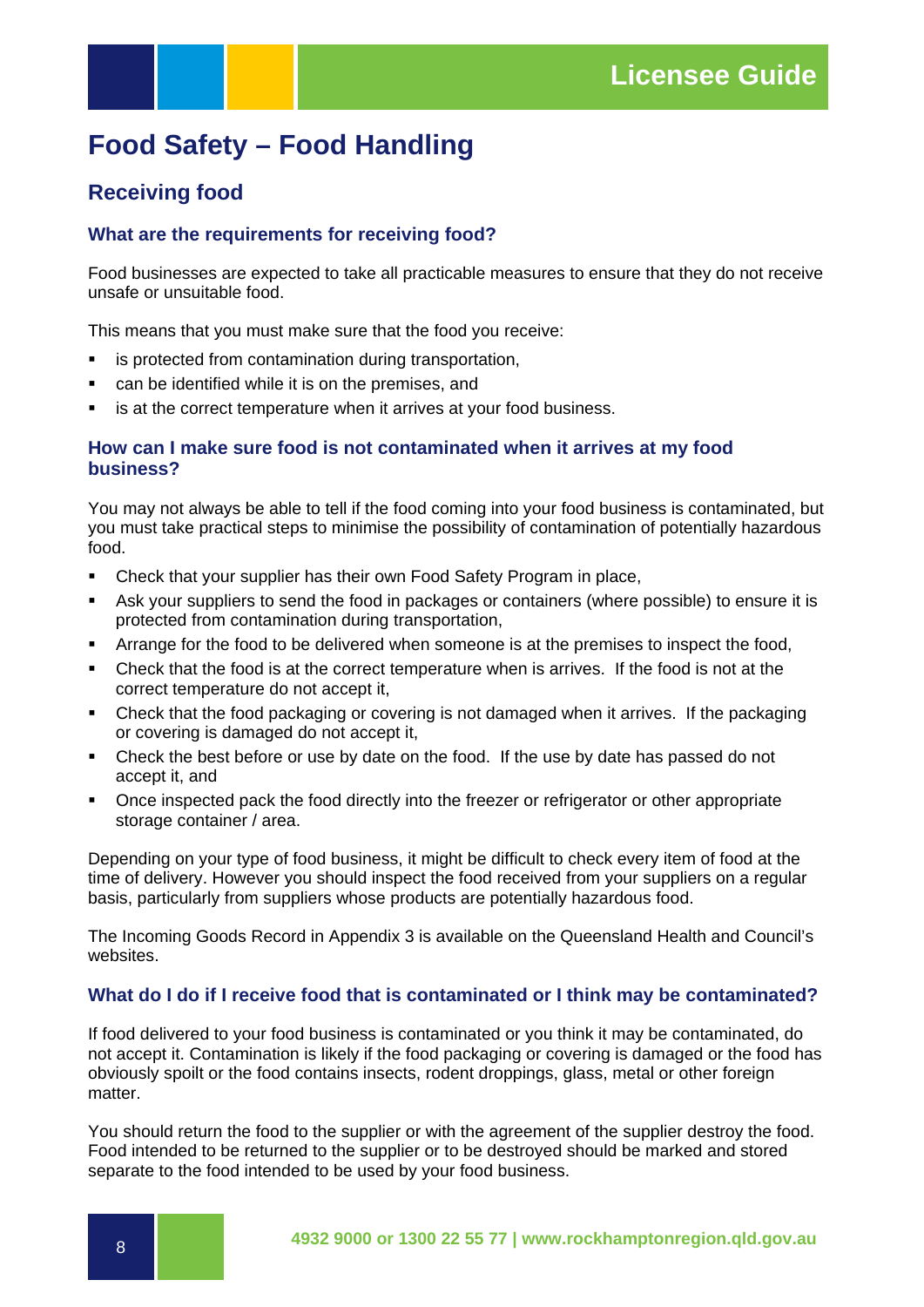### **How do I ensure that potentially hazardous food arrives at my food business at the correct temperature?**

Potentially hazardous food delivered to your food business must be or frozen solid and not partly thawed; at  $5^{\circ}$ C or below; at  $60^{\circ}$ C or above. You must take practical steps to ensure potentially hazardous food is safe when it is delivered to your food business.

- discuss acceptable temperatures for food delivered to your food business with the transporters and formally agree that food will be delivered frozen or chilled or hot, or within safe time limits,
- check food is frozen solid and not partly thawed when it arrives,
- check the food when it arrives to ensure it at the correct temperature (frozen, cold or hot), and
- check the records of delivery departure and arrival times to ensure the transportation was within the agreed time limit.

If potentially hazardous food is not at the correct temperature when it arrives or that has been outside temperature control for longer than safe time limits do not accept it.

#### **How can I make sure that I know the source and name of food on the premises?**

You must be able to provide Council's Environmental Health Officers with information on what food is on your premises and the supplier of the food if requested. This information is required in case food on your premises is found to be unsafe or contaminated in some way and the food has to be returned to the supplier or destroyed. Do not accept any food unless you can identify it and trace it back to the supplier.

Most food you buy (if not all) will be labelled with the name of the product, the name and address of the manufacturer, importer or packager of the food, but you may also have unpackaged or unlabelled food on your premises. You must keep a record of your suppliers, what products you buy from them and when to ensure you can prove what the food is and where it came from such the supplier's invoices.

The Approved Food Suppliers List and Agreement in Appendix 4 are available on the Queensland Health and Council's websites.

### **Storing Food**

#### **What are the requirements for storing food?**

Food businesses must store food in such a way that:

- **i** it is protected from the likelihood of contamination,
- the environmental conditions under which it is stored will not adversely affect the safety and suitability of the food, and
- $\blacksquare$  it is under temperature control either frozen solid and not partly thawed; at  $5^{\circ}$ C or below; at 60°C or above during storage.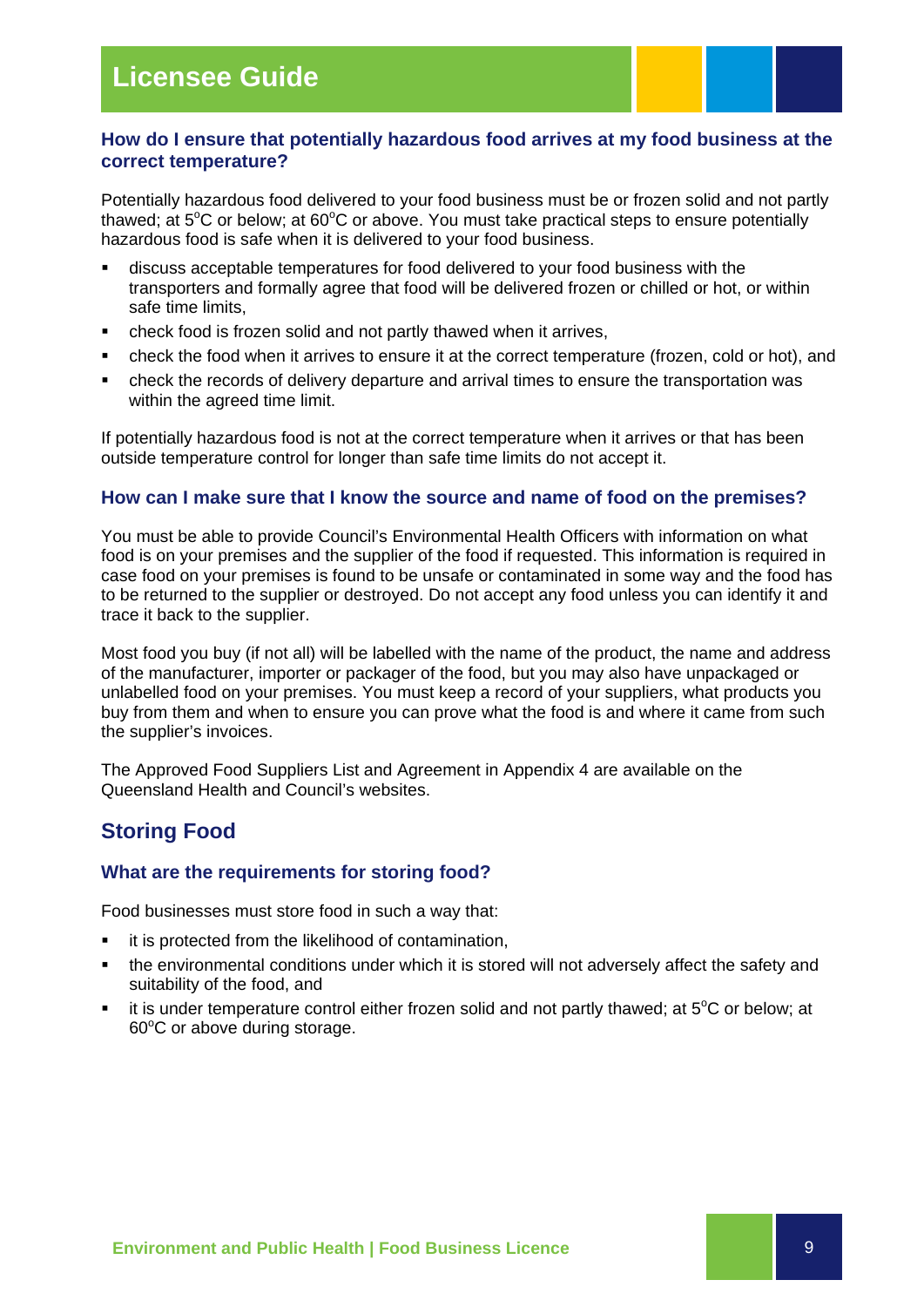### **How do I ensure stored food is protected from contamination?**

To ensure food is stored correctly and protected from contamination:

- store food in clean food grade containers,
- cover food with aluminium foil, plastic film or container lids,
- ensure the container / covering used does not contain any chemicals,
- **EXECTE ATTE:** keep storage areas clean and free of pests,
- store food on shelves, not on the floor,
- store raw meats and ready to eat food separately.

### **What are environmental conditions?**

Certain food needs to be stored under specific conditions to prevent it becoming unsafe or unsuitable. The manufacturer's label usually specifies environmental conditions like temperature, humidity, lighting, atmosphere for storage of the product to ensure its expected shelf life.

#### **What temperature should I store food at?**

Potentially hazardous food must be stored under temperature control to prevent bacterial growth and food poisoning. Frozen food should be solid and not partly thawed; cold food at  $5^{\circ}$ C or below; and hot food at  $60^{\circ}$ C or above.

#### **Do I have to store ready to eat food within these temperatures?**

If potentially hazardous food has been stored between 5ºC and 60ºC for:

- a total of less than two hours, it can be refrigerated or used immediately,
- **IDED 10.5 IDED 10.5 IDED 10.5 IDED** 10.4 IDED in longer than two hours, it must be used immediately,
- a total of four hours or longer, it must be discarded.

This is known as the "4 Hour/2 Hour Rule" which includes the total time out of temperature for preparation, storage, display and transport. When using this method of temperature control appropriate records should be kept to demonstrate adequate control is in place.

The 4 Hour/2Hour Guide in Appendix 5 is available on the Queensland Health and Council's websites.

### **Processing Food**

#### **What are the requirements for processing food?**

Food businesses must take all practicable measures to process only safe and suitable food and when handling food take all necessary steps to prevent the likelihood of contamination.

Temperature control and time are critical as some bacteria can produce toxins that will not be destroyed when the food is cooked or reheated. When processing potentially hazardous food you must ensure that the time the food remains out of temperature control is minimised to prevent the growth of bacteria on the food.

Where a control step is needed to reduce to safe levels any bacteria that may be present in the food, you must use a process that according to documented sound scientific evidence is known to restore the safety of the food.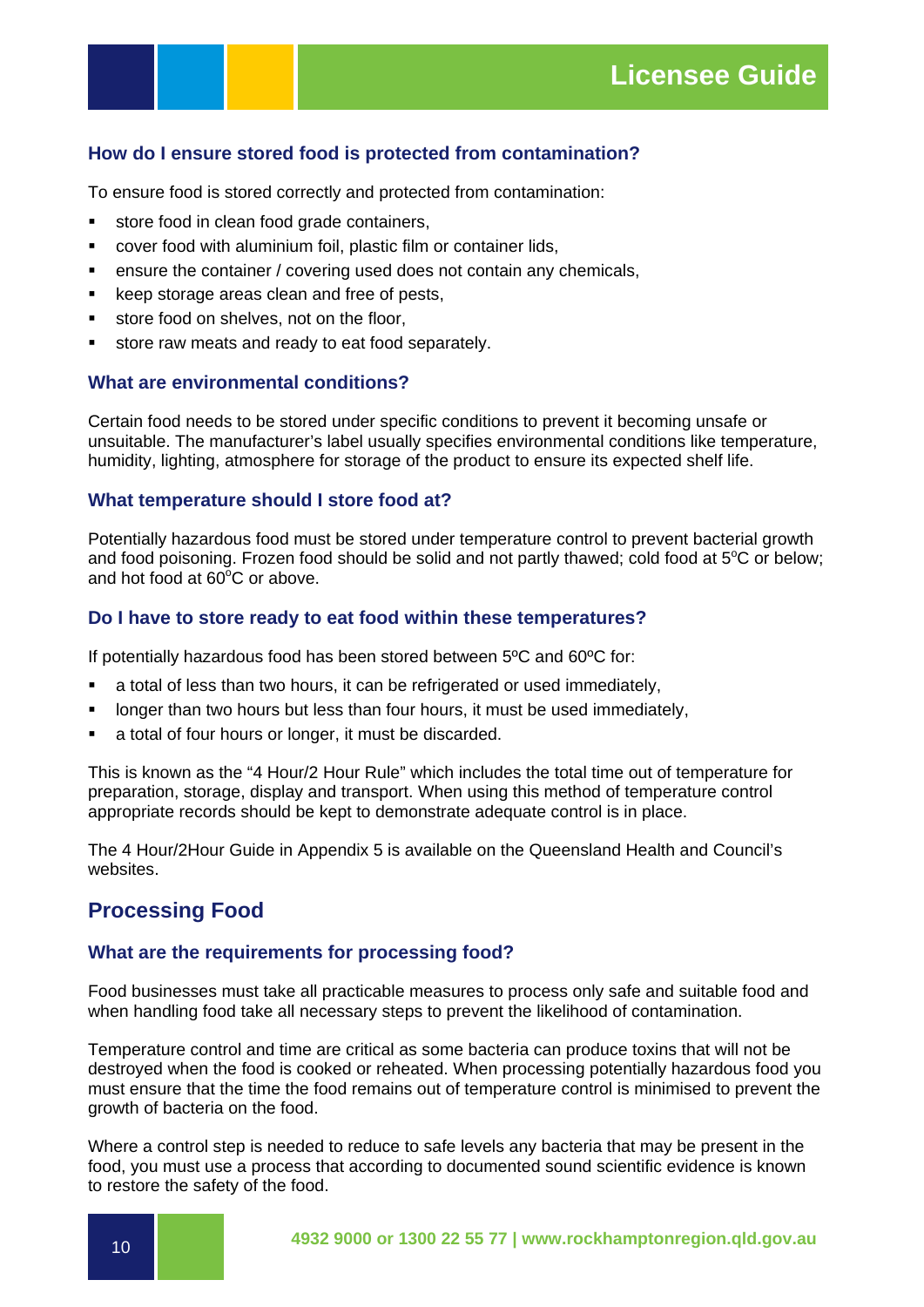### **Thawing Food**

### **How should I thaw food?**

You must ensure that when frozen potentially hazardous food is thawed that the time it remains out of temperature control is minimised. Thawed or partially thawed food must not be refrozen.

To ensure safe thawing of food:

- thaw frozen food in the microwave ensuring that it is not cooked during the thawing process,
- thaw frozen food in a refrigerator or cold room overnight in a container and store below cooked, ready to eat and raw food,
- thaw food completely before cooking unless the food can be completely cooked from a partially or fully frozen state.

### **Cooking Food**

### **How should I cook food?**

You must ensure the food is cooked thoroughly. Do not partially cook food and then warm it up later. Cook chicken until juices run clear – steaks can be cooked to preference.

Thorough cooking will reduce dangerous bacteria to safe levels. Some food poisoning pathogens can protect themselves from cooking, so while they will not be present in enough numbers to make someone sick just after the food is cooked, they can start growing again if the cooked food is left at temperatures between 5ºC and 60ºC for too long. This is why minimising time food is at unsafe temperatures is so important.

### **Cooling Food**

### **How should I cool cooked food?**

You must cool cooked potentially hazardous foods as quickly as possible. The temperature should fall from:

- 60ºC to 21ºC in a maximum of two hours, and
- 21ºC to 5ºC within a further maximum period of four hours.

This is known as the 2 Hour/4 Hour Rule. Alternatively, if you want to cool food over a longer time period you must be able to show that you have a safe alternative system in place.

There may be poisonous bacteria in food even though it has been cooked. The faster food is cooled the better to minimise the time when the bacteria are able to grow or form toxins.

If you store food in shallow containers and not overfill them it will cool more rapidly. If you don't know how fast your food is cooling, use a probe thermometer to measure the warmest part of the food which is usually in the centre. When using this method to cook and cool food appropriate records should be kept to demonstrate adequate control is in place.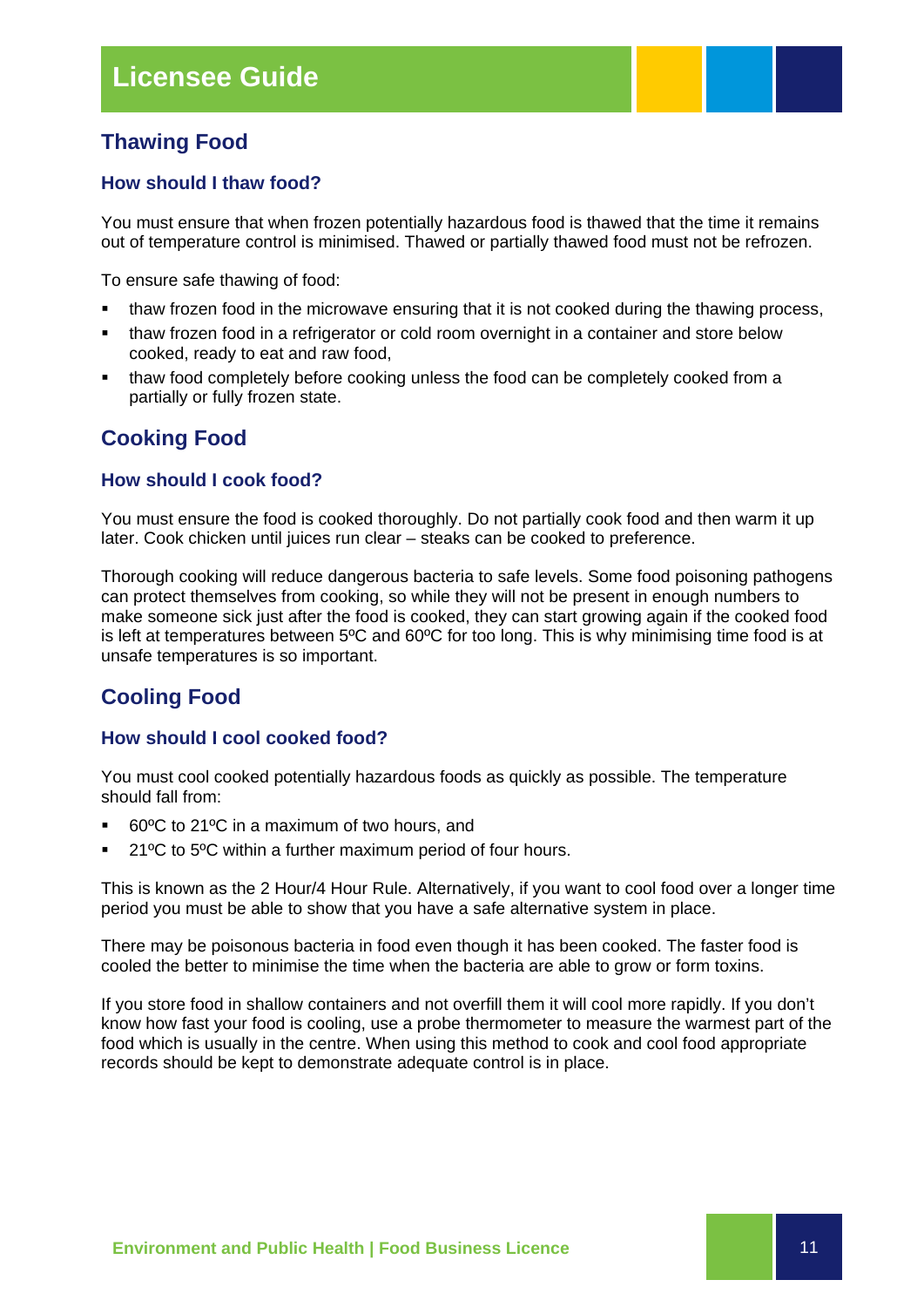### **Reheating Food**

### **How should I reheat food?**

Potentially hazardous food that has previously been cooled (which is to be served hot) needs to be quickly and thoroughly heated to or above 60°C and then kept hot until it is served. Use your probe thermometer to check that the internal temperature of all of the food to ensure it reaches this temperature.

To ensure the safe reheating of food:

- only reheat food once and where possible reheat in small portions,
- **EXECT** ensure the time taken to reheat cooked food to temperature is not more than two hours,
- **F** reheat cold food before placing into bain maries or display units,
- **•** hot food should be stored in heating equipment to ensure the correct temperature is maintained.

### **Displaying Food**

### **What are the requirements for displaying food?**

Food businesses are required to take all practicable measures to protect food from the likelihood of contamination and ensure potentially hazardous food is under temperature control at all times when being displayed.

#### **How should I display food so it does not become contaminated?**

When displaying food you must:

- not display ready to eat food on a counter or bar unless it is enclosed, contained or wrapped,
- provide separate serving utensils for different types of food,
- provide protective barriers like sneeze guards that minimise the likelihood of contamination by customers,
- ensure the food is effectively supervised and remove anything that is contaminated by a customer or is likely to be contaminated immediately.

#### **What temperature should I display food at?**

- Frozen must be solid and not partly thawed,
- Cold food must be displayed at  $5^{\circ}$ C or below,
- Hot food must be displayed at 60°C or above.

### **Food Packaging**

### **What are the requirements for packaging food?**

Food businesses must:

- only use packaging material that is fit for its intended use (check with your supplier),
- only use material that is not likely to cause food contamination,
- ensure that there is no likelihood that food may be contaminated during the packaging process.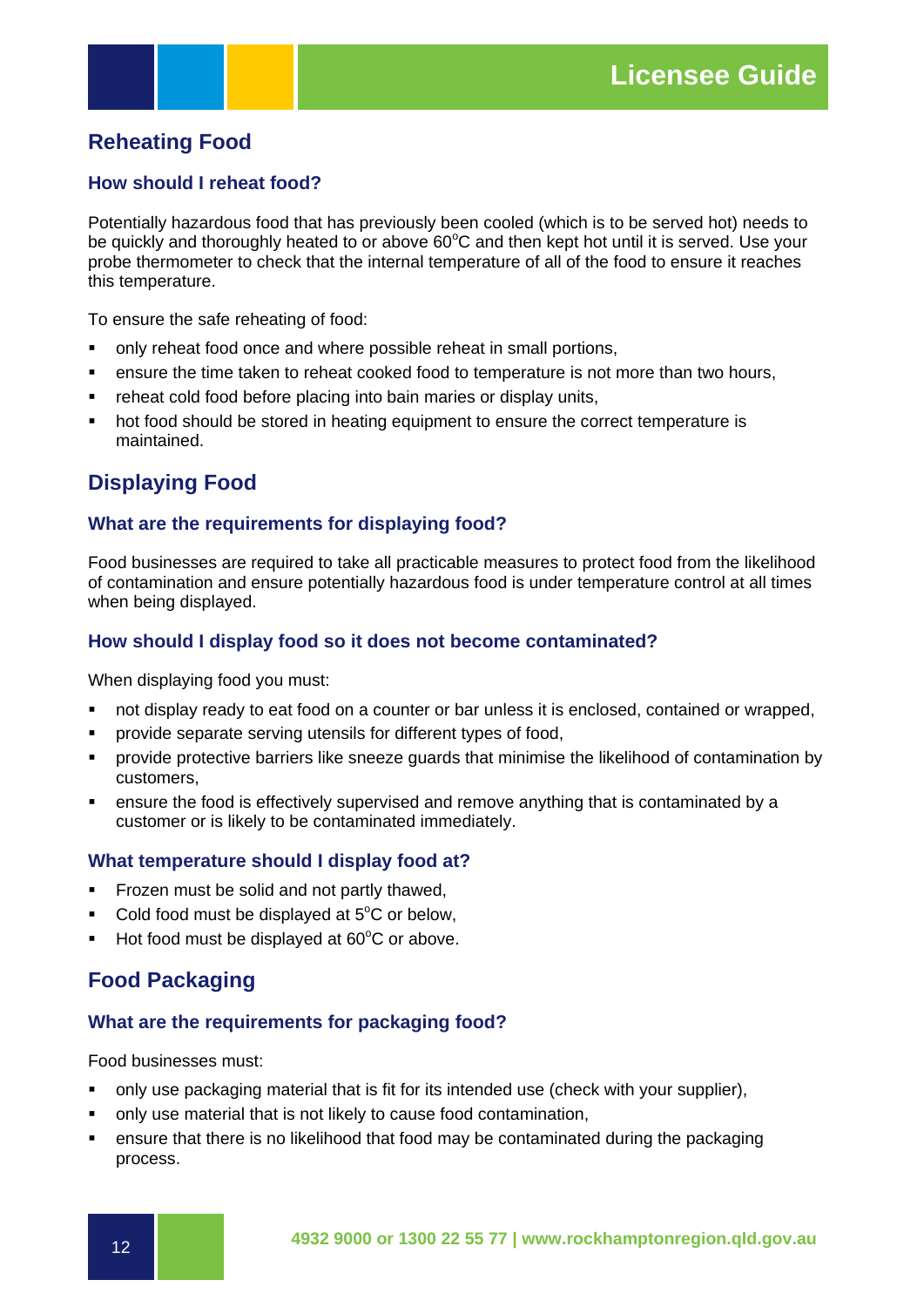### **Transporting Food**

### **What are the requirements transporting food?**

Food businesses are required to take all practicable measures to ensure that food is protected from contamination, frozen food is solid and not partly thawed, cold food is kept at  $5^{\circ}$ C or below and hot food hot food at 60°C or above when being transported.

### **How do I ensure food is transported at the correct temperature?**

To maintain the temperature for short periods:

- cold food may be transported in insulated containers with ice bricks,
- hot food may be transported in insulated containers with heat packs.

To maintain the temperature for longer periods, or if it is a hot day:

- **a** a portable refrigerator may be required to keep food cold,
- **a** portable oven may be required to keep food hot.

The container must be in good condition, be kept clean at all times and be used for food only. It must have a close fitting lid to help maintain the correct temperature. The food must be preheated or cooled before transportation.

### **Disposing of Food**

### **What are the requirements for disposing of food?**

Food businesses must ensure that food that has been recalled or is to be returned to the supplier or to be destroyed is marked and stored separate to the food intended to be used by your food business until a decision is made about what to do with the food, in accordance with the food disposal requirements.

The food may be:

- further processed in a way that ensures its safety and suitability,
- **F** resold if the food is ascertained to be safe and suitable,
- returned to the supplier or destroyed with the agreement of the supplier,
- destroyed, disposed of or used for purposes other than human consumption.

### **Recalling Food**

#### **What are the requirements for recalling food?**

Wholesale suppliers, manufacturers and importers of food must have a documented system for the recall of unsafe food. In the event of a recall, you may find it useful to draw on the guide in the Food Standards Australia New Zealand (FSANZ). The Food Industry Recall Protocol is available on the Food Standards Australia New Zealand website or call 02 6271 2222.

The Food Recall Record in Appendix 6 is available on the Queensland Health and Council's websites.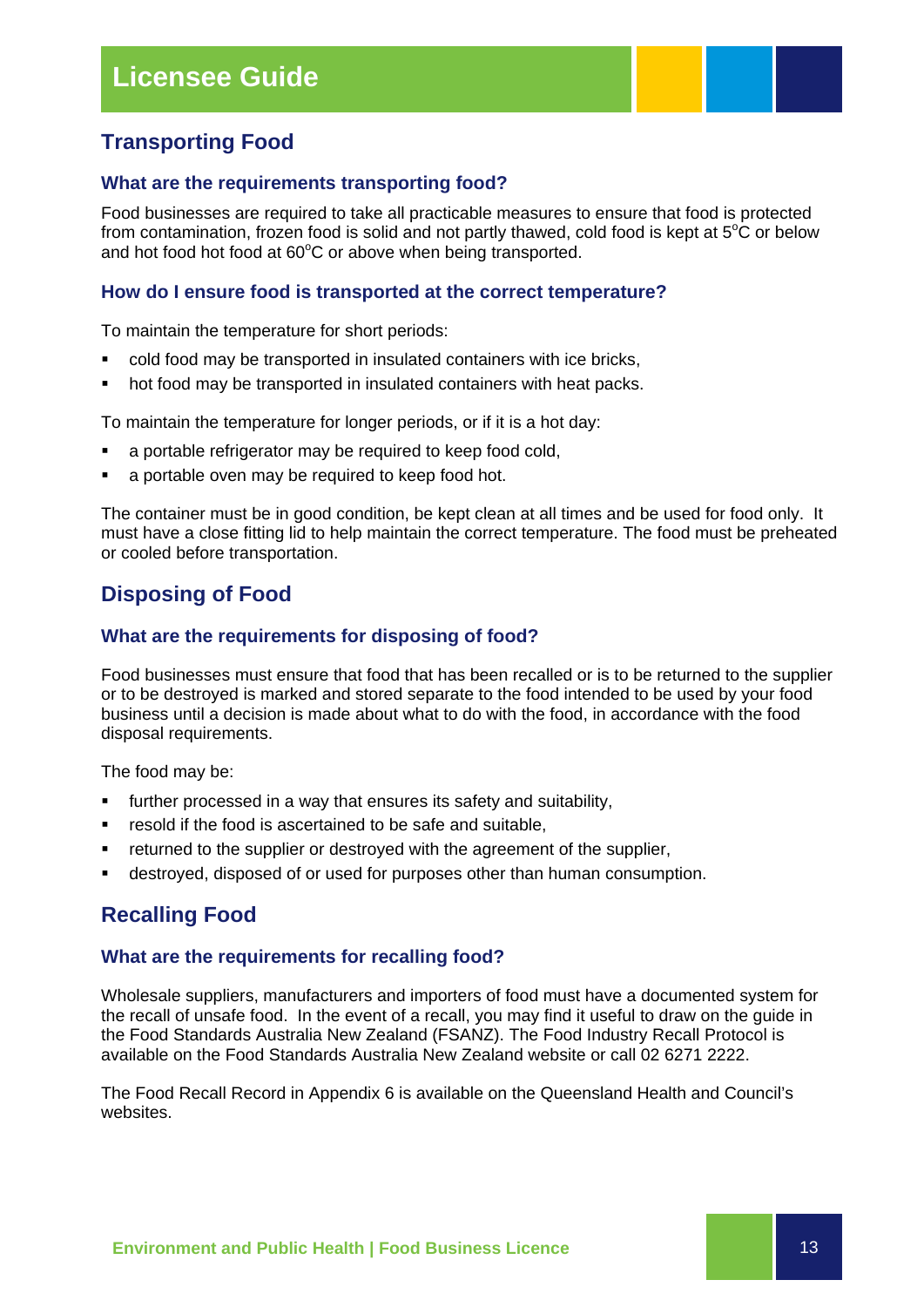### **Alternative Methods of Compliance**

Without limiting the ways in which a food business can demonstrate that the temperature and any heating or cooling process it uses will not adversely affect the safety of food, a food business satisfies this requirement by complying with:

- a food safety program that meets the requirements under the *Food Act 2006*, regulations under the Act, or a Food Safety Standards,
- a documented process that according to sound scientific evidence is a method that will not adversely affect the safety of the food, or
- a documented process or guidelines based on sound scientific evidence that are recognised by the relevant food industry.

### **Thermometers and Temperature Monitoring**

### **Why is it important to maintain potentially hazardous food at the correct temperature?**

Potentially hazardous food needs to be kept at the appropriate temperature to prevent food poisoning bacteria, which may be present in the food, from multiplying to dangerous levels.

The Food Safety Standards specifies that potentially hazardous food must be stored, displayed and transported at safe temperatures being 5ºC or below and 60ºC or above. The Food Safety Standards also specifies at what temperature food should be cooled and reheated as also outlined in this guide.

#### **How do I ensure food is stored at the correct temperature?**

To maintain potentially hazardous food under temperature control you must ensure that your cold and hot storage such refrigerators, cool rooms, bain maries and display units are working and operating effectively.

If your equipment is not working efficiently it may be struggling to keep potentially hazardous foods at safe temperatures. It is important to check your equipment regularly and arrange servicing or maintenance as required.

Some storage and display equipment have hot and cold spots which could compromise your temperature control. If there are hot and cold spots rearrange potentially hazardous foods to ensure it is kept at the correct temperature.

#### **What type of thermometer do I need?**

Food businesses which store, transport, prepare, cook or sell potentially hazardous food are required to have a probe thermometer on the premises which can be inserted into food to monitor the internal temperature. It is recommended that you use a thermometer with a digital display.

The thermometer must be accurate to  $+/-1$ <sup>o</sup>C which means that when the thermometer shows that the food is at a temperature of 5ºC, the actual temperature of the food will be between 4ºC and  $6^{\circ}$ C. Check the packaging to ensure the accuracy of the thermometer is  $+ / -1^{\circ}$  or request the information from the manufacturer.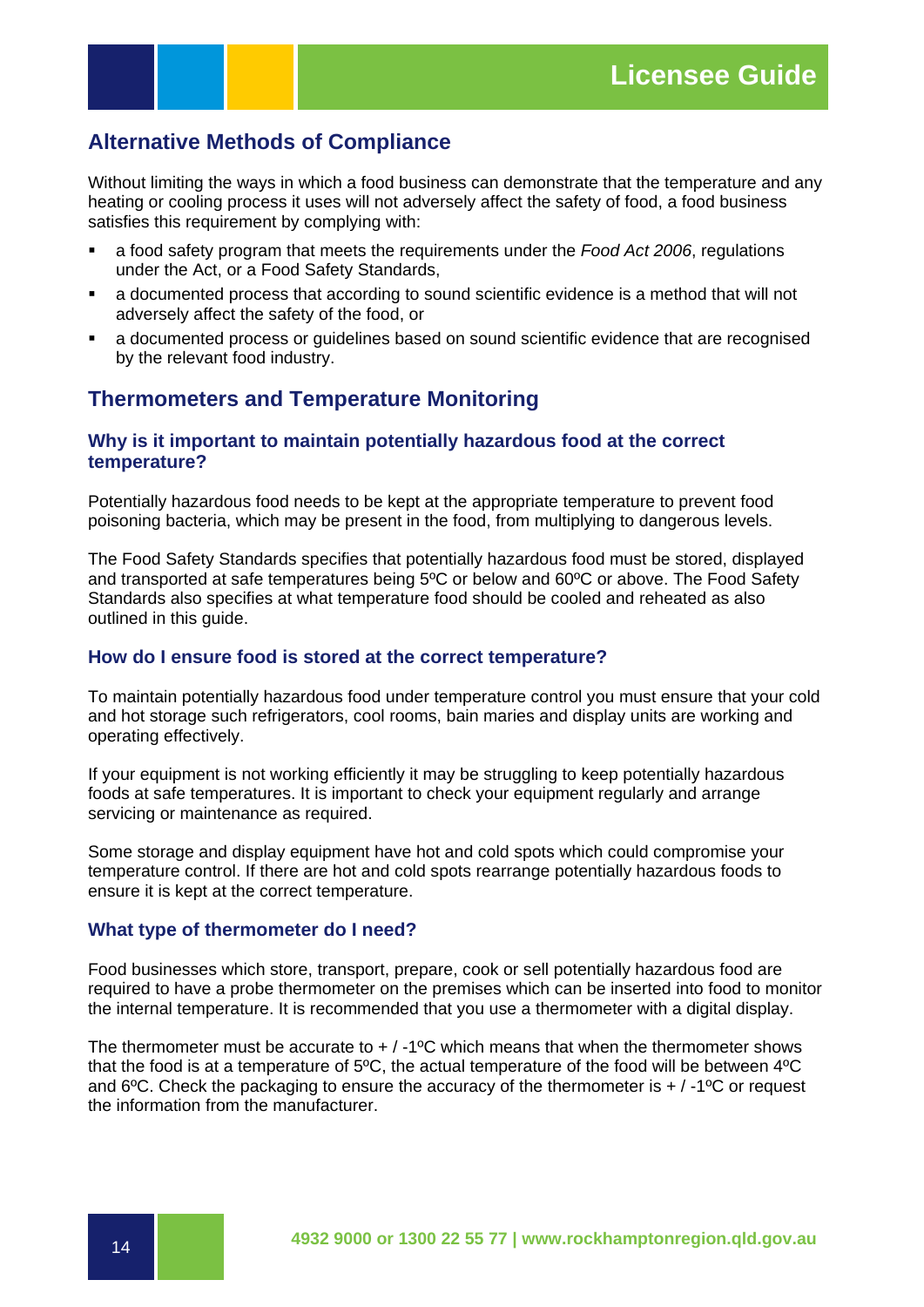### **How do I use a thermometer to measure the temperature of food?**

To measure the temperature of food:

- clean and sanitise the thermometer between uses to prevent cross contamination,
- **•** place the probe thermometer into the food and wait until the temperature reading has stabilised before reading the temperature,
- measure different parts of the food as the temperature may not be the same in the middle as the top or outside,
- if using the thermometer to measure hot and cold food, wait for the thermometer to return to room temperature between measurements,
- measure the temperature of different foods in a refrigerator or display unit, as there will be cold and hot spots within the equipment,
- measure the temperature of packaged chilled food or frozen food, by placing the length of the thermometer between two packages which will give an approximate temperature but the packaging will remain intact.

Equipment that is used to store and display food such as refrigerators, cool rooms, bain maries and display units may already have a thermometer fixed to the equipment. However these thermometers measure the operational temperature of the unit and it does not measure the temperature of the food. The internal temperature of the food in the equipment must still be checked with a probe thermometer.

#### **How often should I monitor the temperature of potentially hazardous food?**

You should monitor the temperature of potentially hazardous food that is being stored or displayed at least twice each day. You should also monitor the temperature of potentially hazardous food being cooked, cooled or reheated.

#### **Should I keep a record of the temperature monitoring?**

Potentially hazardous food should be checked on a regular basis and appropriate records should be kept to demonstrate adequate control is in place. You should also record any corrective action taken if the temperature of the food is outside the acceptable range.

The Temperature Control Record in Appendix 7 is available on the Queensland Health and Council's websites.

#### **How do I clean and sanitise my thermometer?**

The probe on the thermometer that will be inserted into food must be cleaned and sanitised after measuring the temperature of one food and before measuring the temperature of another food to prevent cross contamination.

To clean and sanitise a probe thermometer:

- **EXECTE 2018** Clean your thermometer in detergent and warm water,
- sanitise appropriately with an alcoholic swabs or similar, and
- allow to air dry or dry with a disposable towel before using.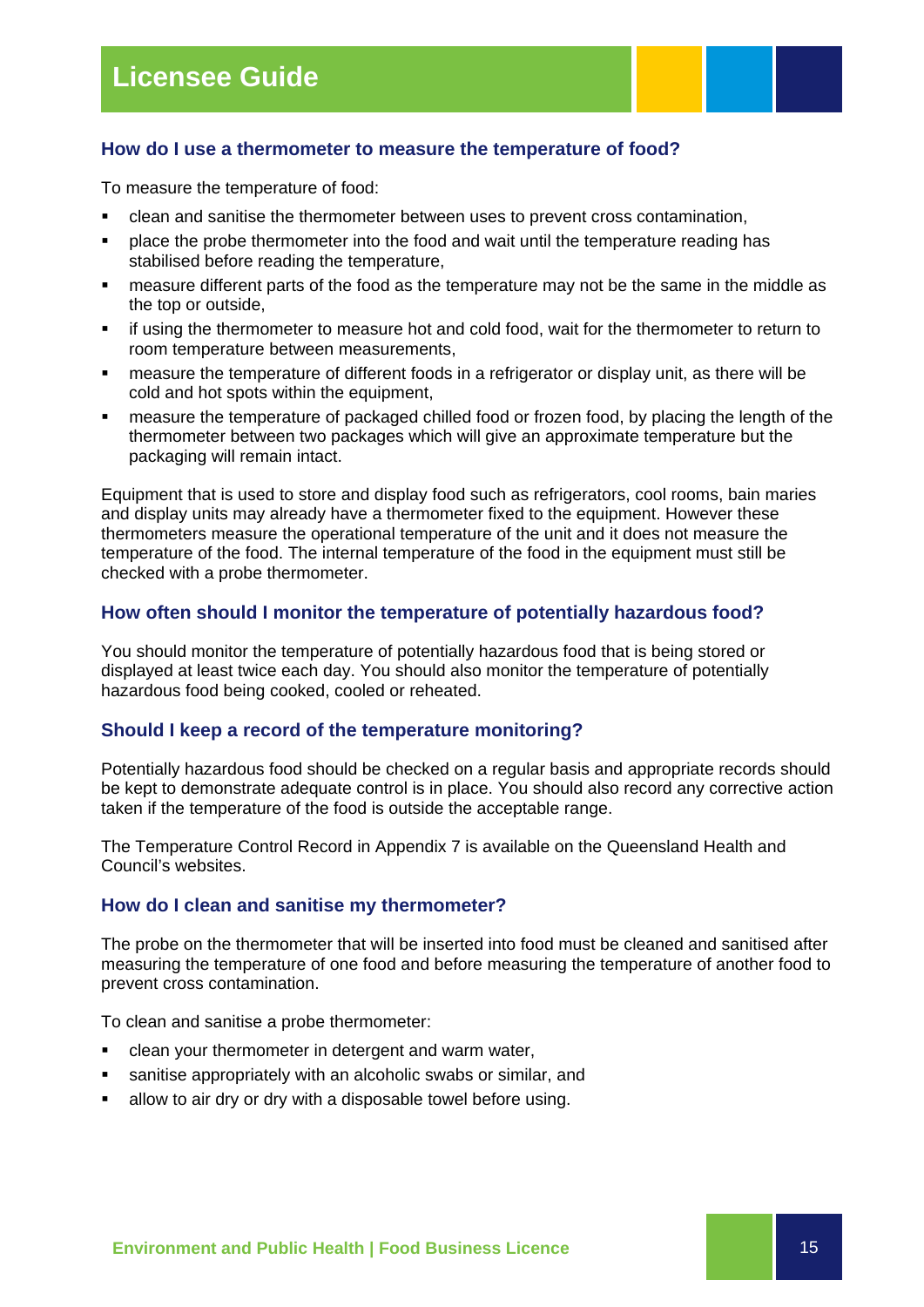### **How do I know if my thermometer is accurate?**

To ensure your thermometer is giving an accurate temperature reading, it should be calibrated on a regular basis in accordance with the manufacturer's advice. You should replace batteries if they are low and replace the thermometer if it breaks.

To check the thermometer is calibrated to the correct temperature:

- using cold water, crush ice into several pieces in a small container,
- add some water ensuring that ice cubes are not floating and stir the ice,
- **EXEC** is let the ice and water stand for five minutes,
- place the thermometer into the ice water and allow reading to stabilise,
- **•** record the temperature it should be  $0^{\circ}C$ ,
- take a further three readings at least one minute apart,
- keep a record of all calibration readings.

If the temperature is lower than  $-1^{\circ}C$  or higher than  $1^{\circ}C$  replace or service the thermometer.

- using boiling water, bring water to a rapid boil in a small container,
- place the thermometer into the boiling water and allow reading to stabilise,
- record the temperature it should be  $100^{\circ}$ C,
- take a further three readings at least one minute apart,
- keep a record of all calibration readings.

If the temperature is lower than 99ºC or higher than 101ºC replace or service the thermometer.

The Calibration of Thermometers Record in Appendix 8 is available on the Queensland Health and Council's websites.

### **Cross contamination**

### **What is cross contamination?**

Cross contamination is when the bacteria from one type of food is transferred or crosses over to another food, either by direct or indirect contact with the food.

Food poisoning can be caused by cross contamination when bacteria is transferred onto food that is ready to eat. For example if raw meat comes into contact with cooked chicken on a sandwich, the customer will consume the bacteria that was on the raw meat.

### **How does cross contamination occur?**

Cross contamination may occur in many ways but the most common activities are:

- using the same knife or chopping board to cut raw meat and ready to eat or cooked foods,
- storing food uncovered or on the floor of the refrigerator or cool room,
- storing raw food above ready to eat or cooked foods,
- **not washing fruit and vegetables to remove soil and other residues,**
- **EXECTED EXECTED EXECTED EXECTED** Keeping cleaning chemicals next to dry and canned foods,
- **F** reusing a cloth to wipe benches, tables, utensils and equipment,
- using a tea towel to dry hands then using it to dry utensils and equipment.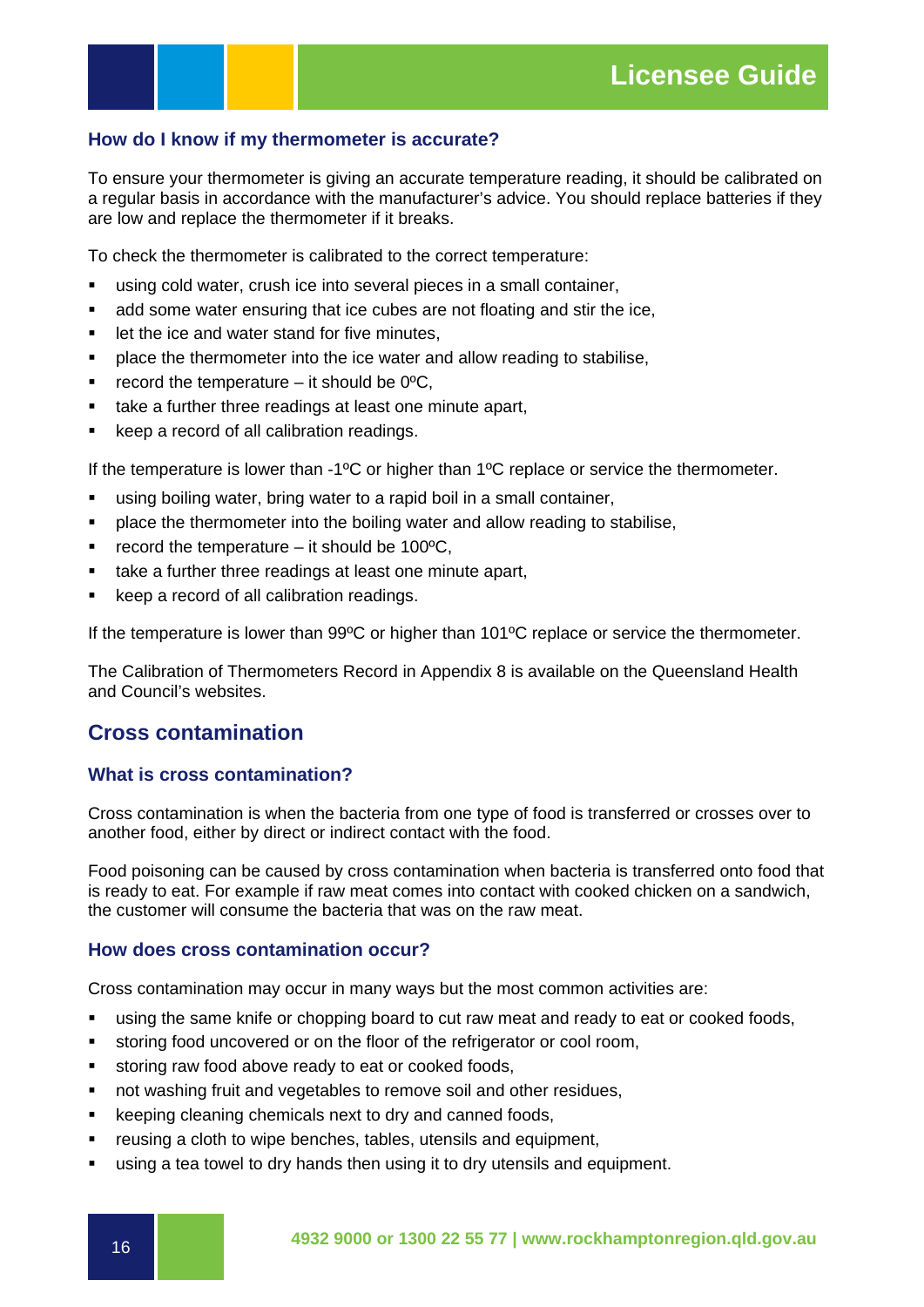### **How do I prevent cross contamination?**

To prevent cross contamination:

- wash your hands when starting work, returning from a break, changing tasks or when hands become contaminated,
- dry hands after washing with disposable paper towel or with a hot air dryer,
- only use gloves for one continuous task and then discard them,
- avoid unnecessary contact with ready to eat foods, processed fruit and vegetable, raw and cooked meat,
- use food grade containers when storing and keep food covered,
- store off the floor when storing and handling,
- store raw foods especially meat, fish and poultry at the bottom of the refrigerator or cool room to prevent raw meat juices dripping onto ready to eat foods,
- use separate utensils for different types of food,
- clean and sanitise utensils between handling raw and ready to eat foods,
- **EXED** allow utensils and equipment to air dry after cleaning and sanitising or use a clean dry cloth,
- store cleaning chemicals and other non food items stored away from food,
- **F** regularly change or clean and sanitise cloths used for wiping benches, tables or other equipment,
- **•** never use cloths used for cleaning toilets or other areas for cleaning anything that may come in contact with food.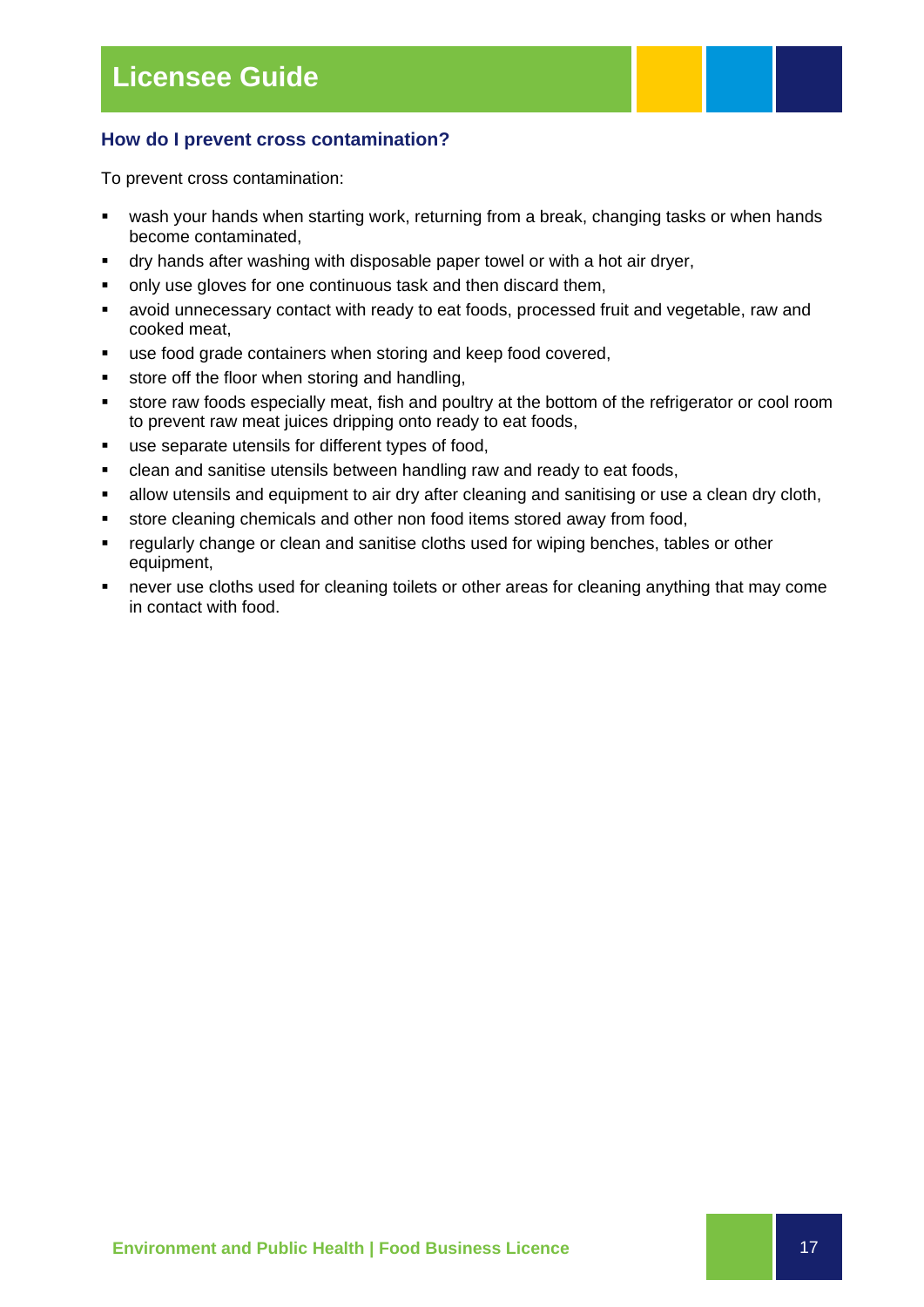### **Food Safety – Skills and Knowledge**

### **What do skills and knowledge mean for your food business?**

Skills means your staff and their supervisors must be competent to carry out their work in a way that ensures your food business produces safe food.

Knowledge means your staff and their supervisors must understand food safety issues and food hygiene practices that is relevant to your food business and the work they do.

### **What do staff and supervisors have to know?**

The licensee must ensure that persons undertaking or supervising food handling practices have appropriate skills and knowledge in food safety, health and hygiene that are relevant to their responsibilities.

Please note they do not need skills and knowledge for other work in the food business that they do not carry out unless they help with other work when staff are away, or sometimes supervise other food handlers.

Food safety skills include what staff and their supervisors must do to keep food safe.

Food hygiene practices include what your staff and their supervisors must do to keep things clean so they do not contaminate food.

The following example shows the difference between food safety skills and food hygiene practices.

Examples of food safety skills and knowledge include:

- knowing that raw chickens are likely to be contaminated with dangerous bacteria and that eating undercooked chicken can cause food poisoning,
- knowing the cooking time and temperature needed to make sure that the chicken and stuffing are thoroughly cooked,
- skills needed to make sure that equipment is set at the right temperature to cook the chicken,
- skill needed to check the chicken to make sure it is thoroughly cooked,
- knowing the correct storage temperatures for both raw and cooked chickens.

Examples of food hygiene skills and knowledge include:

- knowing that hands, gloves or the equipment used to handle raw chickens can contaminate cooked chickens,
- knowing that other things such as dirty cloths or dirty work benches could contaminate the cooked chickens,
- skills to wash hands and equipment and keep the work area clean in a way that minimise the potential for contamination.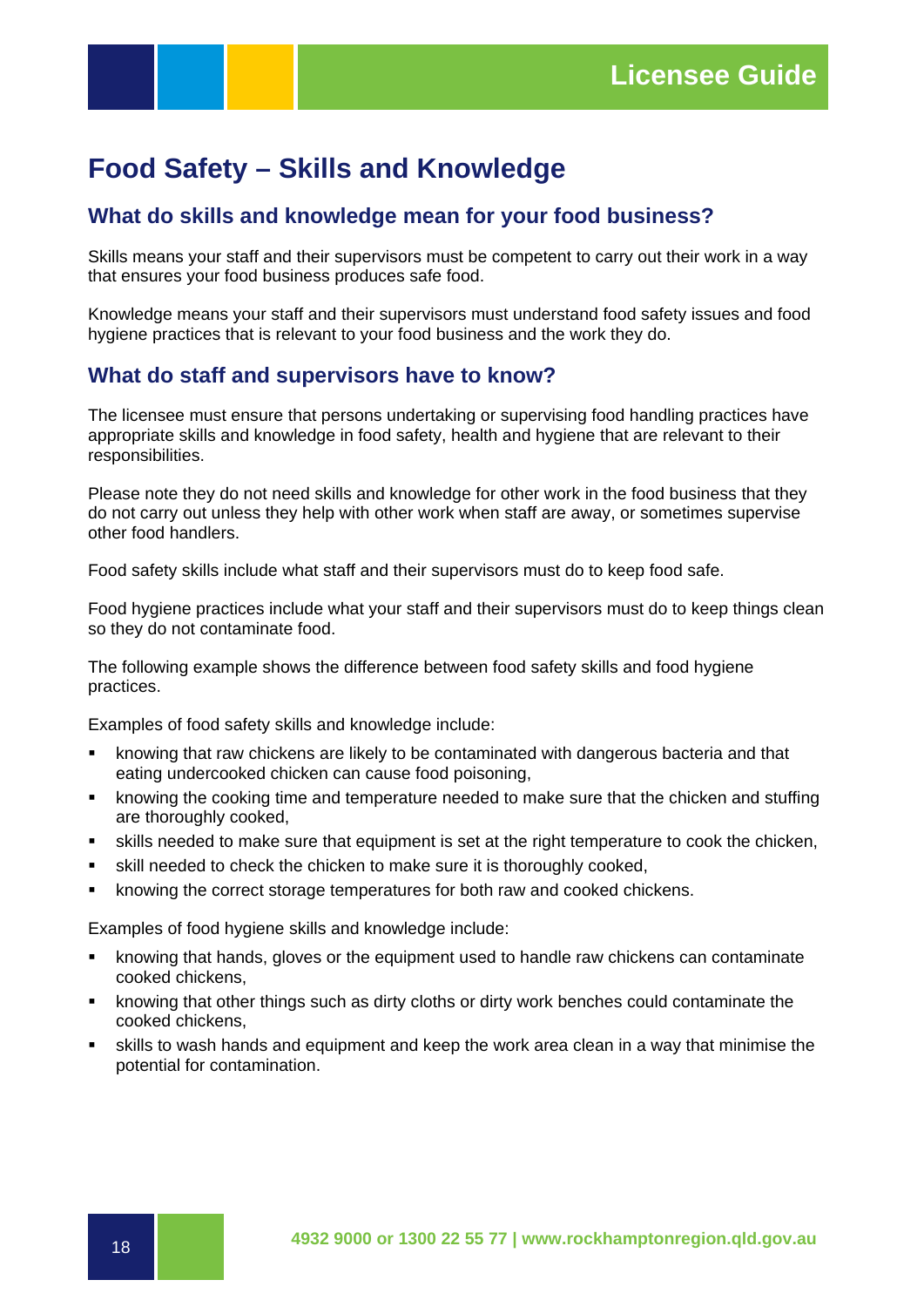### **How do I make sure that staff have appropriate skills and knowledge?**

To ensure that your staff and their supervisors have the skills and knowledge to carry out their work:

- **•** provide food safety and food hygiene information for staff to read,
- set out operating rules for the responsibilities of food handlers and their supervisors,
- **•** provide internal training by other staff or the licensee of the food business,
- employ a consultant to conduct a course for the staff of your food business,
- **F** recruiting staff with formal industry based training qualifications,
- provide formal training courses / qualifications through a Registered Training Organisation,
- attend food safety courses conducted by industry associations,
- complete the I'm Alert Food Safety Free Online Training Program available on Council's website.

### **I'm Alert Food Safety Free Online Training Program**

Council is assisting food businesses to meet their obligations under the Food Act and Food Safety Standards by providing free access to the I'm Alert Food Safety online training program via our website www.rockhamptonregion.imalert.com.au. This training will assist food handlers in developing or revising the required skills and knowledge to ensure food is handled in a safe and hygienic manner.

A training acknowledgement certificate can be printed upon completion and be kept as a part of your food safety records. Please note that completing I'm Alert Food Safety online training does not fulfil the required competencies for a food safety supervisor.

### **Should I keep staff training records?**

It is important to keep records of any training your staff receive including their induction or training with other staff / the licensee, information and / or instructions relevant to your food business, free training programs, external courses and formal qualifications.

The Staff Induction and Training Record in Appendix 9 is available on the Queensland Health and Council's websites.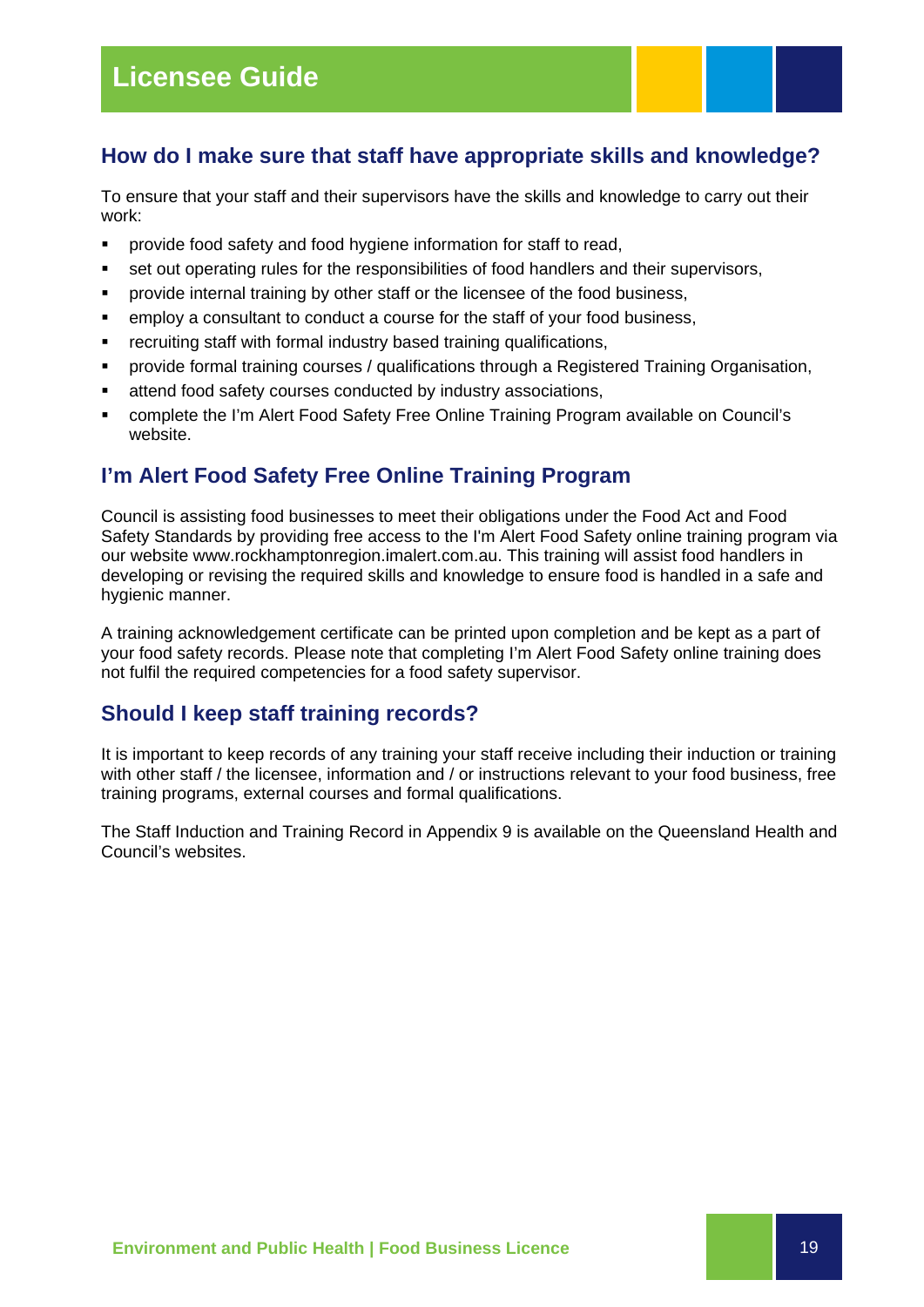### **Food Safety – Health and Hygiene**

### **What are the health and hygiene responsibilities of food businesses?**

The licensee is required to take all practicable measures to ensure that that food is not contaminated and food handlers know their food safety, health and hygiene obligations.

### **How do I make sure people on the premises do not contaminate food?**

Food businesses must take all practicable measures to ensure that people on the premises do not contaminate food including food handlers, staff, supervisors, cleaners, trades people, contractors and customers.

To ensure that food is not contaminated:

- only allow food handlers to access areas where food is exposed such as kitchens,
- supervising others who are required to access food preparation areas to ensure they do not handle, sneeze, blow, cough or eat over exposed food or food contact surfaces,
- erect 'No Smoking' signs on the walls and ensure that there are no ashtrays in and around food preparation areas,
- if spitting is a problem, erect signs to say that spitting is also prohibited in and around food preparation areas.

### **What are the health requirements for persons who handle food and preventing food contamination?**

It is very important that staff who may be suffering from or carrying certain illnesses or suffering from some other conditions do not handle food or food contact surfaces, particularly if they are likely to contaminate food while they are working.

A person who has a food borne illness, vomiting, diarrhoea, fever or jaundice, sore throat with fever, infected skin sore or have discharges from eyes, nose or ears must be excluded from food handling practices and cannot resume work until they produce a medical clearance.

If you know or suspect that a food handler or anyone else handling food for the food business has an infected skin sore or discharge from their ears, nose or eyes, you must make sure the person takes all practicable measures to prevent the contamination of food. For example an exposed skin sore should be covered with a bandage and waterproof covering or a person who has a cold could take medication to stop any nasal discharge.

### **What do I have to advise my food handlers of?**

The licensee must advise all your food handlers specifically of their food safety, health and hygiene requirements, which can be demonstrated by providing information, displaying posters or viewing an industry training video.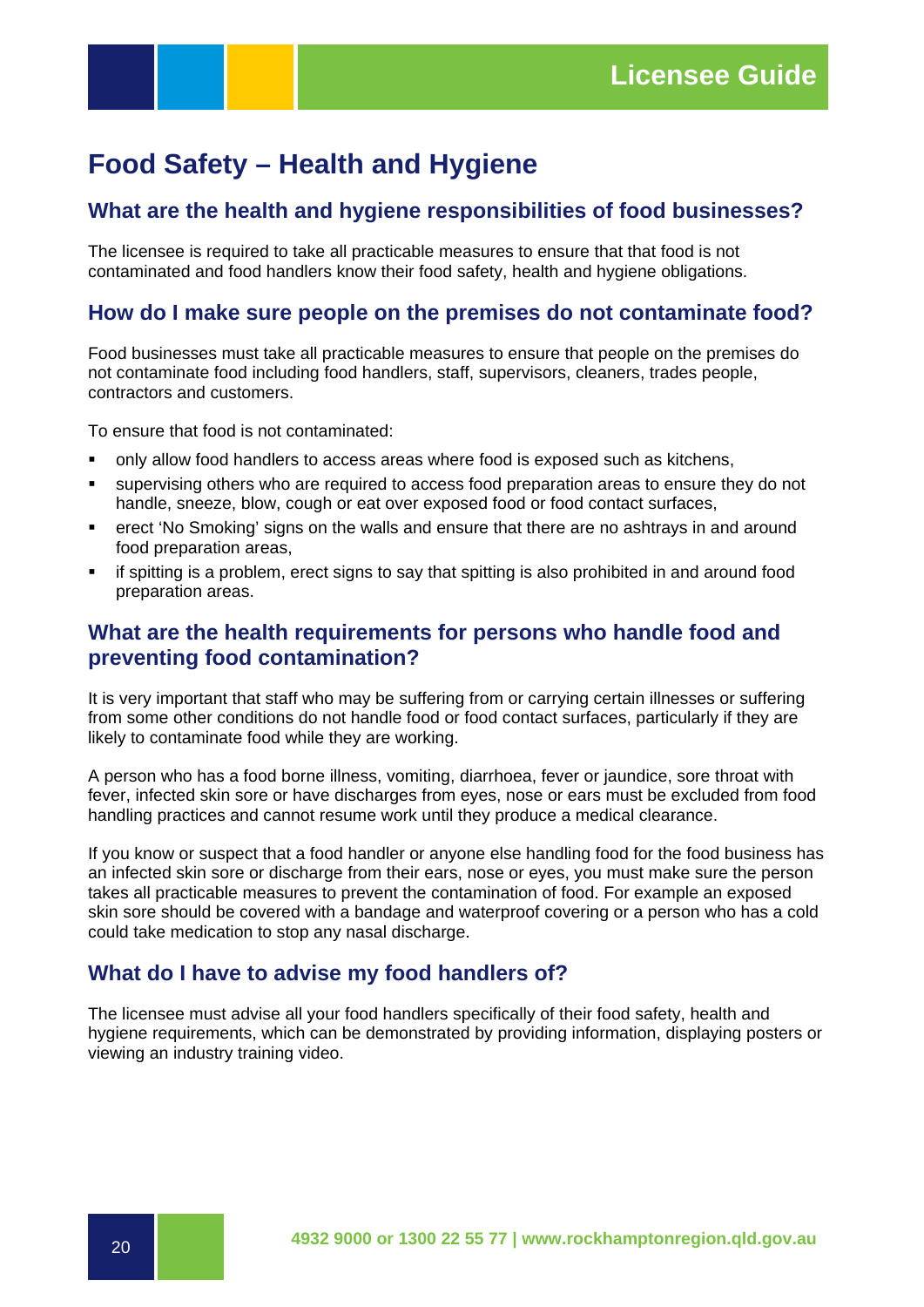### **Protecting the Privacy of Food Handlers**

Food handlers must advise their supervisor if they are suffering from or carrying a food borne illness; have a skin sore or discharges from their ears, nose or eyes which may potentially contaminate food or they know or suspect they have contaminated food while handling it.

If a food handler notifies his or her supervisor of any of the above, the supervisor must not disclose this information to anyone without the consent of the food handler, with the exception of the licensee of the food business or Council's Environmental Health Officer. A record of staff illness and accidents should be kept but this information must not used for any purpose other than to protect food from contamination.

The Staff Illness and Accident Record in Appendix 10 is available on the Queensland Health website.

### **What are the health and hygiene responsibilities of food handlers?**

Food handlers must take all practicable measures with personal hygiene and cleanliness to minimise the risk of food contamination, they must:

- wear clean outer clothing, appropriate for the type of work they do,
- ensure their body, anything from their body or anything they are wearing does not come into contact with food or food contact surfaces,
- avoid unnecessary contact with ready to eat foods, processed fruit and vegetables, raw and cooked meat,
- **EXED Advise their supervisor when they are ill with vomiting, diarrhoea, fever or jaundice, sore** throat with fever, infected skin lesions or have discharges from eyes, nose or ears,
- ensure bandages or dressings on any exposed parts of the body have a waterproof covering,
- not sneeze, blow or cough over unprotected food or food contact surfaces,
- not spit or eat over unprotected food or food contact surfaces,
- not smoke or use tobacco or similar preparations where food is handled,
- not urinate or defecate except in a toilet.

### **Hand Washing**

Food businesses must provide hand basins that are easily accessible and located in the places where food handlers need to wash their hands such as in food preparation areas and near the staff toilets.

Antibacterial sanitisers are not appropriate alternatives to hand washing. The hand basins must be supplied with soap, clean warm running water, paper towels and a disposal unit so staff can thoroughly wash and dry their hands. Hand basins must not be used for anything other than washing hands, arms and face, nor should sinks used to prepare food or wash dishes be used to wash hands.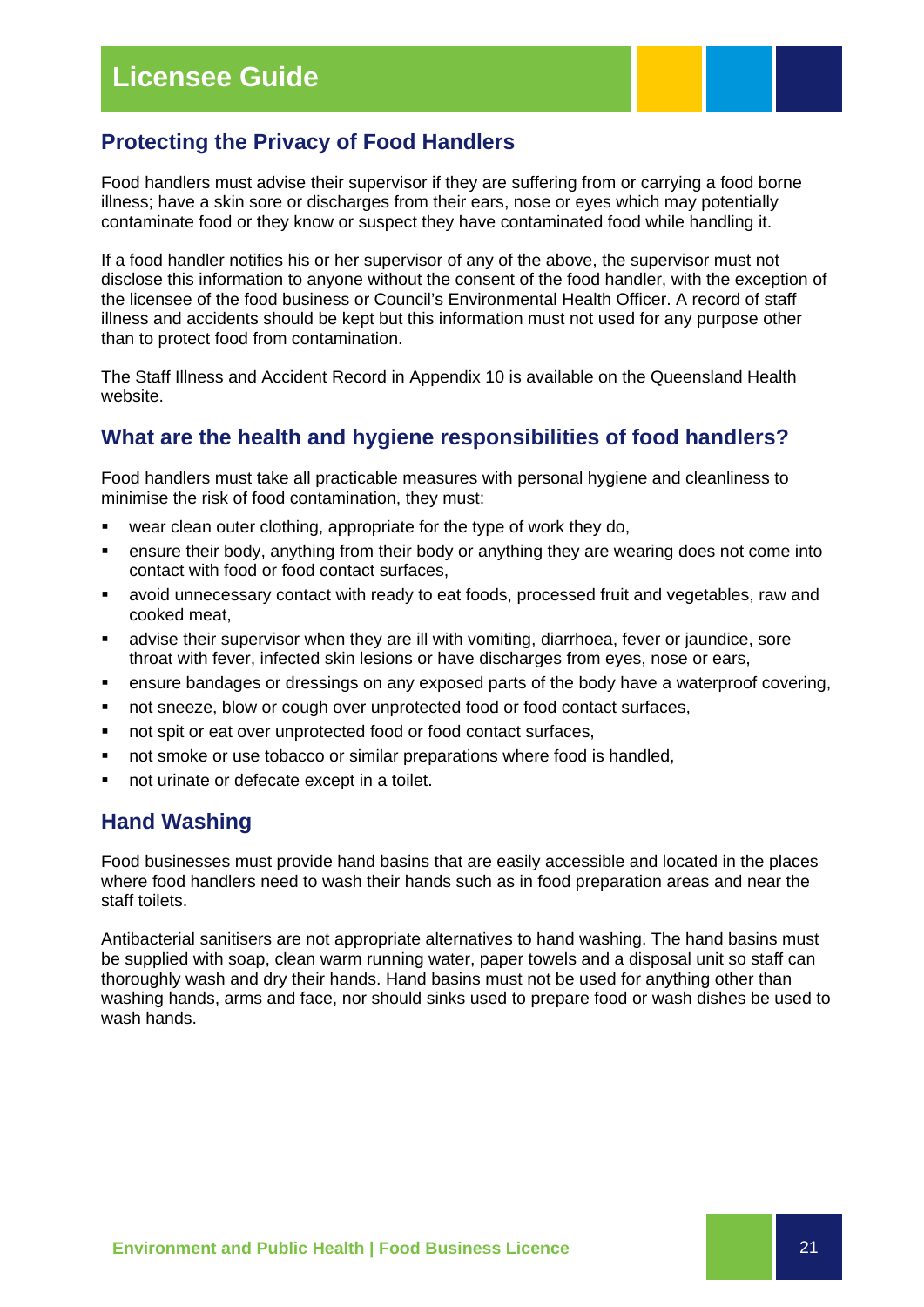### **When should food handlers wash their hands?**

Food handlers must wash their hands immediately, whenever their hands are likely to contaminate food including:

- before they start handling food or return after other work,
- **•** before working with ready to eat food,
- **EXECTE A** after handling raw meat or cut fruit or vegetables,
- **after eating or drinking or smoking,**
- after coughing, sneezing, using a handkerchief or disposable tissue,
- after touching their hair, scalp or a body opening,
- **EXECUTE:** after using the toilet.

### **How should food handlers wash their hands?**

There are five steps that should be followed when washing hands:

- Step 1: wet hands thoroughly with warm water,
- Step 2: dispense an adequate amount of soap into hands,
- Step 3: rub front and back of hands, between fingers, wrists and forearms,
- Step 4: rinse hands thoroughly with warm water,
- Step 5: dry hands thoroughly on paper towel.

### **Wearing Gloves**

There is not a requirement under the *Food Act 2006* for food handlers to use gloves, but if gloves are used:

- **hands should be washed and dried before putting gloves on,**
- gloves should be used for one task only,
- **disposable gloves should not be reused,**
- gloves used for cleaning and handling chemicals should not be used for food preparation.

Gloves must be removed, discarded and replaced with a new pair at any time they may become contaminated or dirty including:

- **•** before they start handling food or return after other work,
- before working with ready to eat food,
- **EXECUTE:** after handling raw meat or cut fruit or vegetables,
- after eating or drinking,
- after coughing, sneezing, using a handkerchief or disposable tissue,
- **EXECTE:** after touching their hair, scalp or a body opening,
- **EXECTE FIGHT SMOKE ATTER SHOWS EXECTED SHOWS** after smoking or using tobacco or similar substances,
- **EXECUTE:** after using the toilet.

In many situations, it may be preferable to use utensils such as tongs or spoons, even when wearing gloves.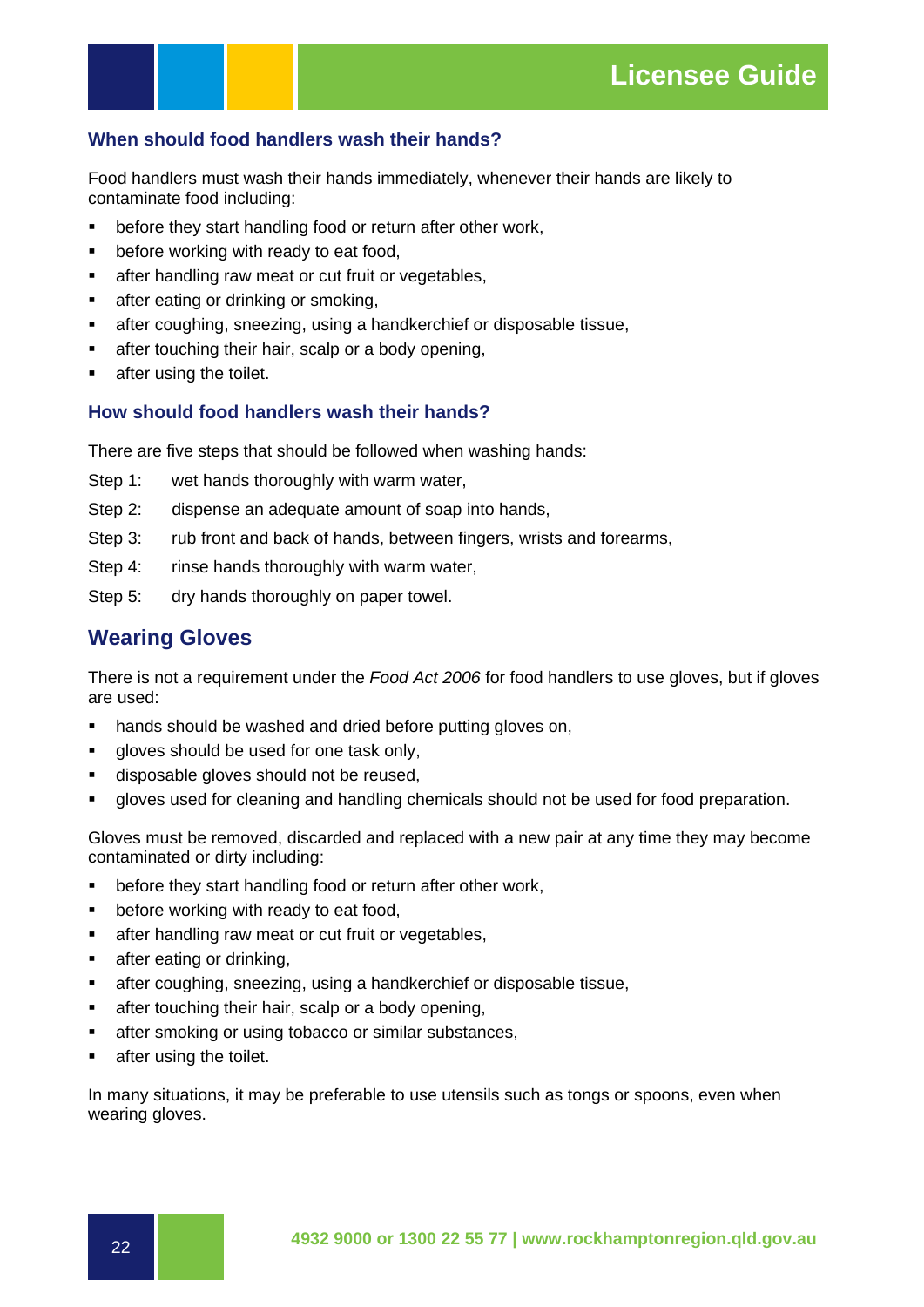### **Licensee Guide**

### **Food Safety – Cleaning, Sanitising and Maintenance**

### **Cleaning and Sanitising**

### **What are the requirements for cleaning and sanitising?**

Food businesses must maintain a high standard of cleanliness and hygiene at their premises. This includes fixtures, fittings, equipment and vehicles used to transport food. There must be no accumulation of garbage or recycling, food waste, dirt, dust, grease or visible matter.

Processing fresh food on or with dirty utensils and equipment will transfer bacteria onto the food. Utensils and equipment must be cleaned and sanitised before each and after each use or at regular intervals if being used continuously to prepare, process or serve food. Surfaces that food may come in contact with must also be cleaned and sanitised.

It is important that you understand that cleaning and sanitising are different and should be done as separate processes. A surface needs to be thoroughly cleaned before it is sanitised, as the presence of food, residue and detergents will reduce the effectiveness of sanitisers.

Clean means the removal of any food, dirt, dust, grease or visible matter and smells or clean to the touch.

Sanitise means to apply heat and / or chemicals (or other processes) to a surface so that the number of bacteria is reduced to a level that is safe for food contact.

### **What are cleaning procedures and records?**

A cleaning procedure documents the tasks that need to be done daily, weekly, monthly, quarterly and annually to keep your food business clean. It includes the tasks of cleaning and sanitising, what materials and chemicals will be used, how often each task needs to be done, how it should be done and who should do it.

You should keep a record of the cleaning and sanitising tasks that have been undertaken at your food business. The Cleaning and Sanitising Schedule in Appendix 11 is available on the Queensland Health and Council's websites.

### **When developing a cleaning procedure what should I consider?**

Start at the back of your premises and work towards the front documenting every piece of equipment and area that needs to be cleaned. Remember to work from the ceiling and down to the floor. Then document how you will clean it, what materials and chemicals will be used, how often you will clean it and who will do the cleaning.

- educate your staff on correct cleaning and sanitising procedures,
- use food grade detergents and sanitisers in accordance the manufacturer's instructions,
- **EXECTE FIGHT EXECTE FIGHT FIGHT FIGHT FIGHT FIGHT FIGHT FIGHT FIGHT FIGHT FIGHT FIGHT FIGHT FIGHT FIGHT FIGHT FIGHT FIGHT FIGHT FIGHT FIGHT FIGHT FIGHT FIGHT FIGHT FIGHT FIGHT FIGHT FIGHT FIGHT FIGHT FIGHT FIGHT FIGHT FIG**
- ensure all equipment used for cleaning such brooms, mops, buckets, cloths, etc are clean,
- single use paper towels are better than cloths (if you use cloths, they must be washed in hot not warm water and allowed to dry after every use),
- disassemble equipment such as meat slicers before starting to clean them,
- do regular checks on cleaning that has been completed and instruct staff where required.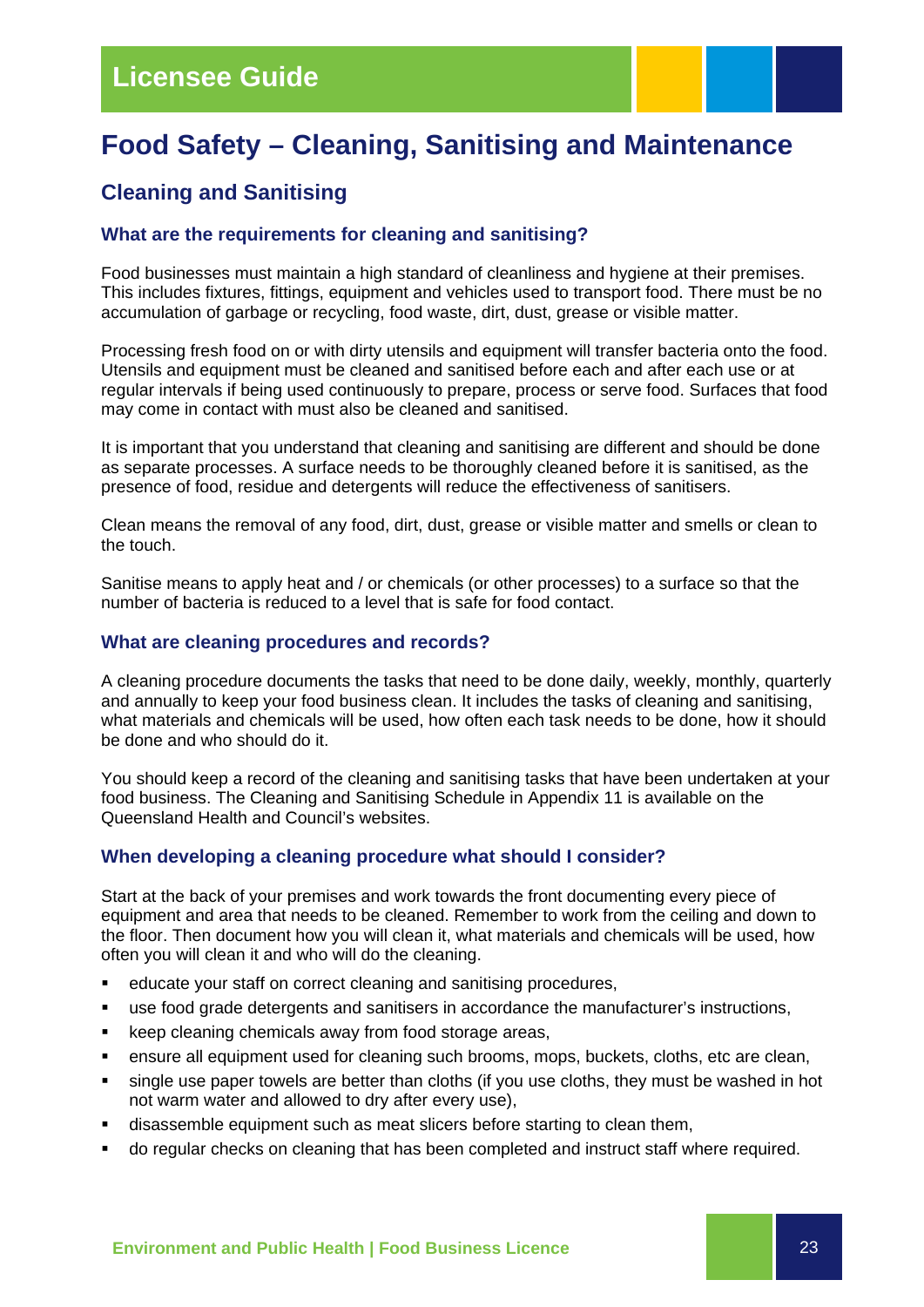### **What are the six steps to proper cleaning?**

There are six steps that should be followed when cleaning and sanitising:

- Step 1: pre clean the surface by scrapping, wiping or sweeping away any food or visible matter then rinse with water,
- Step 2: wash the surface with hot water and detergent to take off any dirt, dust or grease and soak if required,
- Step 3: rinse any loose matter or detergent foam off the surface,
- Step 4: use a sanitiser on the surface to kill any remaining germs,
- Step 5: thoroughly rinse off the sanitiser if required (as per the manufacturer's instructions),
- Step 6: allow the surface to air dry where possible or use a clean cloth to dry if required.

### **How do I sanitise?**

Most food poisoning bacteria are killed if they are exposed to chemical sanitisers, high heat or a combination of both.

To sanitise surfaces, utensils or equipment either:

- soak in hot water at 77°C for thirty seconds,
- use food grade sanitisers in accordance with the manufacturer's instructions,
- use a 70% alcohol solution as a sanitiser (740ml of alcohol diluted with 260ml of water),
- soak in water and bleach solution as a sanitiser (dilution rate as below).

The following table shows the minimum water temperature and the amount of bleach required.

| How much bleach?                     |                |                                |                |                |                                 |                  |  |  |  |
|--------------------------------------|----------------|--------------------------------|----------------|----------------|---------------------------------|------------------|--|--|--|
| Water                                |                | Household Bleach (4% chlorine) |                |                | Household Bleach (10% chlorine) |                  |  |  |  |
| 5 Litres                             | 3.12ml         | 6.25ml                         | 12.5ml         | 1.25ml         | 2.5ml                           | 5ml              |  |  |  |
| 10 Litres                            | 6.25ml         | 12.5ml                         | 25ml           | 2.5ml          | 5 <sub>ml</sub>                 | 10 <sub>ml</sub> |  |  |  |
| 50 Litres                            | 31.25ml        | 62.5ml                         | 125ml          | 12.5ml         | 25ml                            | 50 <sub>ml</sub> |  |  |  |
| Concentration<br>Required ( $ppm1$ ) | 25 ppm         | 50 ppm                         | $100$ ppm      | 25 ppm         | 50 ppm                          | $100$ ppm        |  |  |  |
| Minimum Water<br>Temperature         | $49^{\circ}$ C | $38^{\circ}$ C                 | $13^{\circ}$ C | $49^{\circ}$ C | $38^{\circ}$ C                  | $13^{\circ}$ C   |  |  |  |

<sup>1</sup> ppm means parts per million

### **What are the requirements for sanitising with a dishwasher?**

Commercial dishwashers can be used to sanitise utensils or equipment but they must use hot water over 77ºC for thirty seconds or more during the cycle. You should contact the suppliers or manufacturer of the dishwasher you are or intend using for sanitising to establish whether its cycle times and water temperature meet these requirements.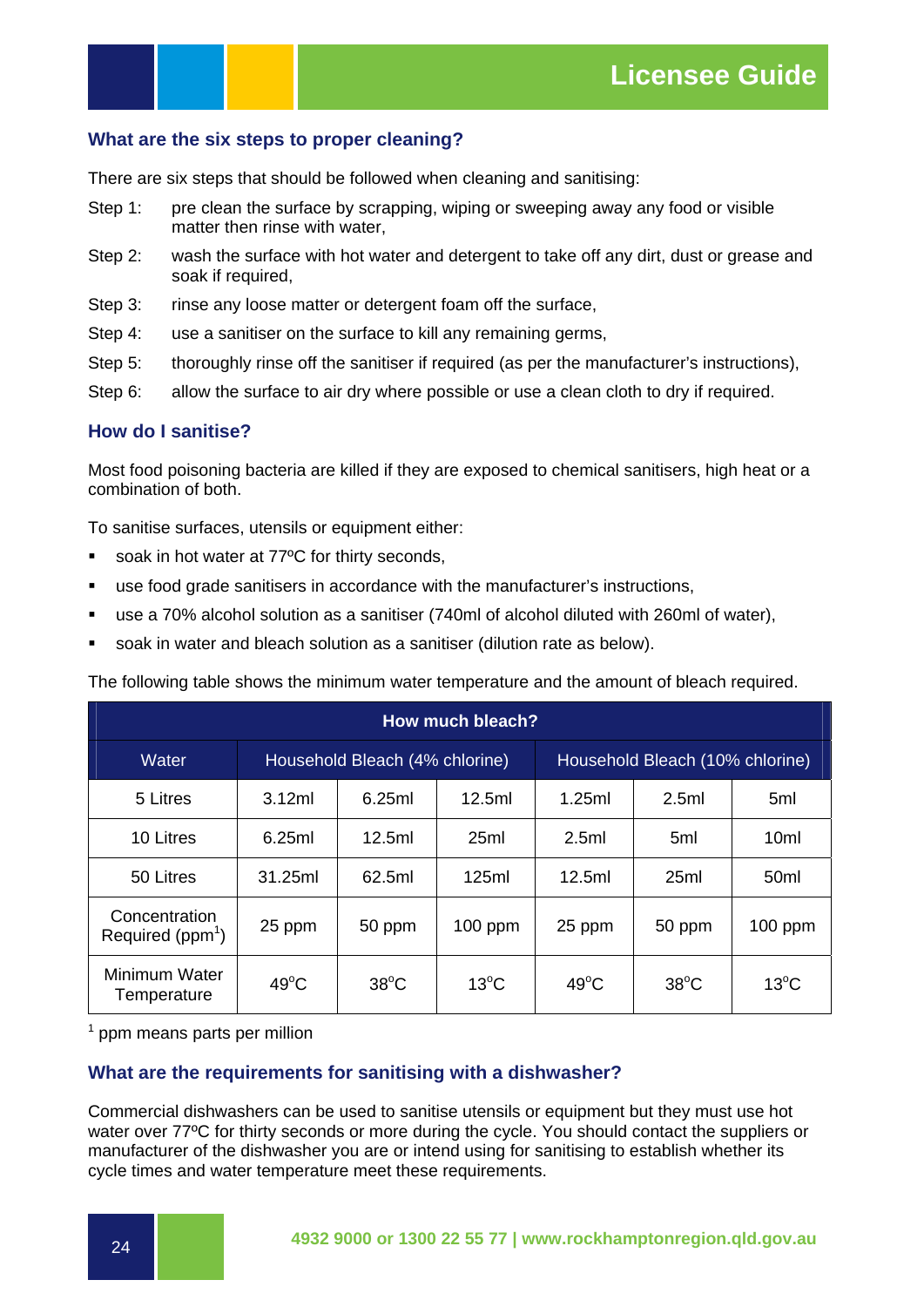### **Licensee Guide**

The dishwasher must only operate when the water is at the sanitising temperature, as it is not possible to assess the effectiveness of the sanitising process even if you can see that the item has been machine cleaned thoroughly. The requirement prevents the operation a machine shortly after they are switched on and either before the water has had the time to heat up or when the water supplied to the machine is not at a sanitising temperature.

### **Maintenance**

### **What are the requirements for maintaining my premises?**

Food businesses must maintain the premises including the fixtures, fittings, equipment and vehicles used to transport food in good repair and working order to:

- prevent contamination of food from flaking paint, plaster, timber, broken glass, leaking pipes,
- **•** prevent pests and / or animals from accessing the premises through holes in walls or ceilings,
- enable effective cleaning and sanitising of the whole premises.

You should also keep a record of the maintenance tasks that have been completed at your food business in addition to regular cleaning and sanitising.

The Maintenance Schedule in Appendix 12 is available on the Queensland Health and Council's websites.

### **Can I use chipped, broken or cracked eating and drinking utensils?**

Food businesses must not use any chipped, broken or cracked eating and drinking utensils for any purpose relating to food handling. These items can not be effectively cleaned and sanitised and therefore may contaminate food directly with broken or chipped pieces of the utensil or allow the transmission of infectious bacteria to food.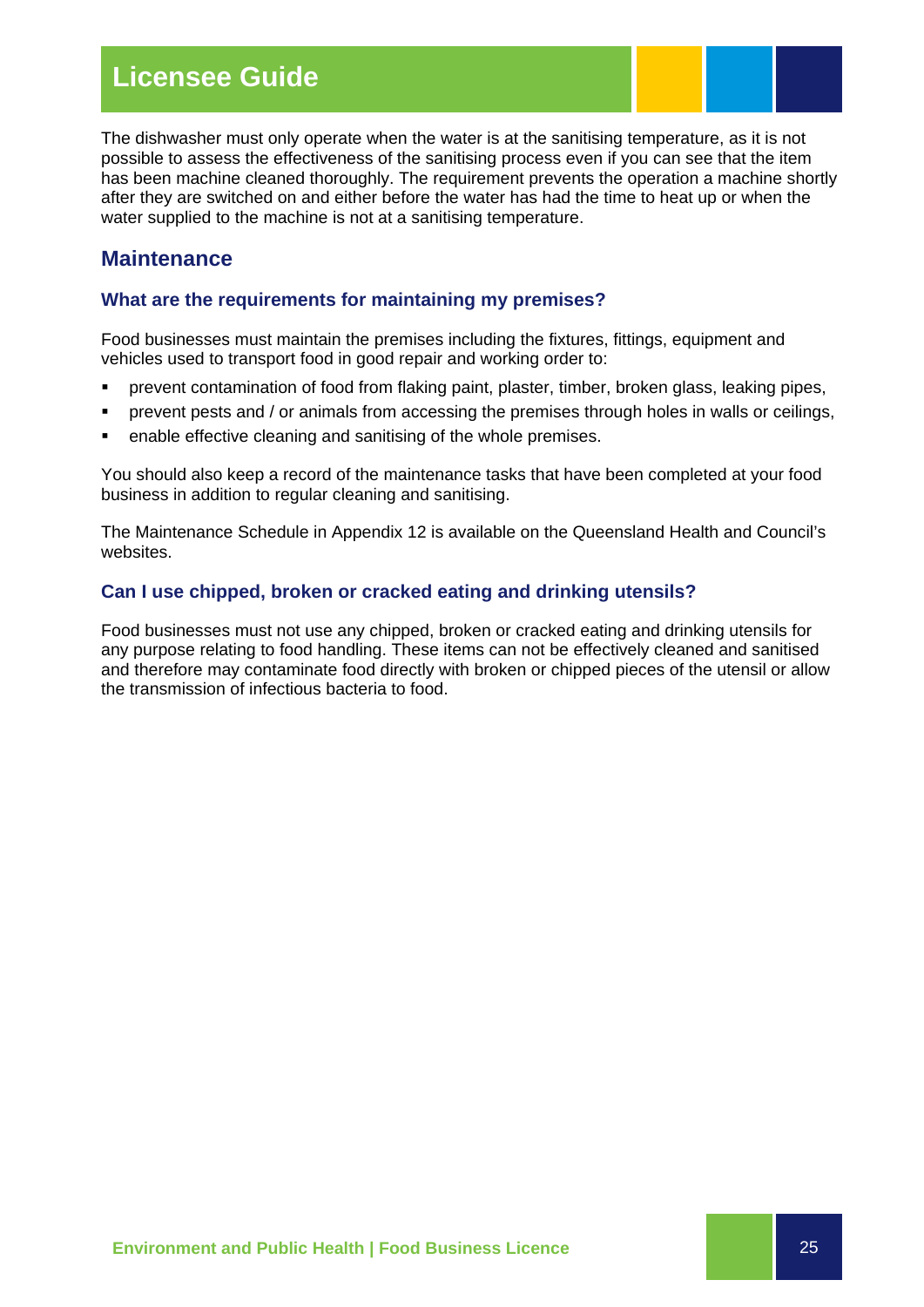### **Food Safety – General**

### **Stock Rotation**

As new food is received by the food business, it is best to rotate all stock so that the older food is at the front of the storage area and will be used first. Before using any food the use by date should be checked to ensure that the products are still safe to consume.

When rotating stock you should also clean the shelves on which the food is stored. There must be separate storage areas for any chemicals used by the food business, office equipment, uniforms and personal belongings.

### **Single Use Items**

Food businesses must take all practicable measures to ensure single use items do not come into contact with food or the mouth of a person if they are contaminated or reasonably suspected of being contaminated. Single use items should be stored in enclosed containers and if the packaging has been broken or damaged they should not be used or reused.

### **Pest Control**

Food businesses must not permit live animals in areas in which food is handled, other than fish or shellfish or other seafood.

To assist in maintaining the premises free of pests:

- store all food materials and ingredients in sealed containers,
- **F** remove bulk cardboard packaging from the premises,
- **E** keep exits and windows closed or screened to stop access to pests,
- seal all gaps, cracks and crevices where pests could harbour,
- **EXEDENT** arrange regular services by a pest control operator and keep records,
- **F** remove all dead pests from the premises immediately.

A licensed pest control operator should conduct regular inspections of your premises particularly the food preparation areas for signs of pests and undertake appropriate treatment. The pest control operator should provide you with documentation proving that the inspection and treatment has been completed. They will also be able to provide advice on the products used and advise you on how often pest inspections should be conducted.

The Pest Control Record in Appendix 13 is available on the Queensland Health and Council's websites.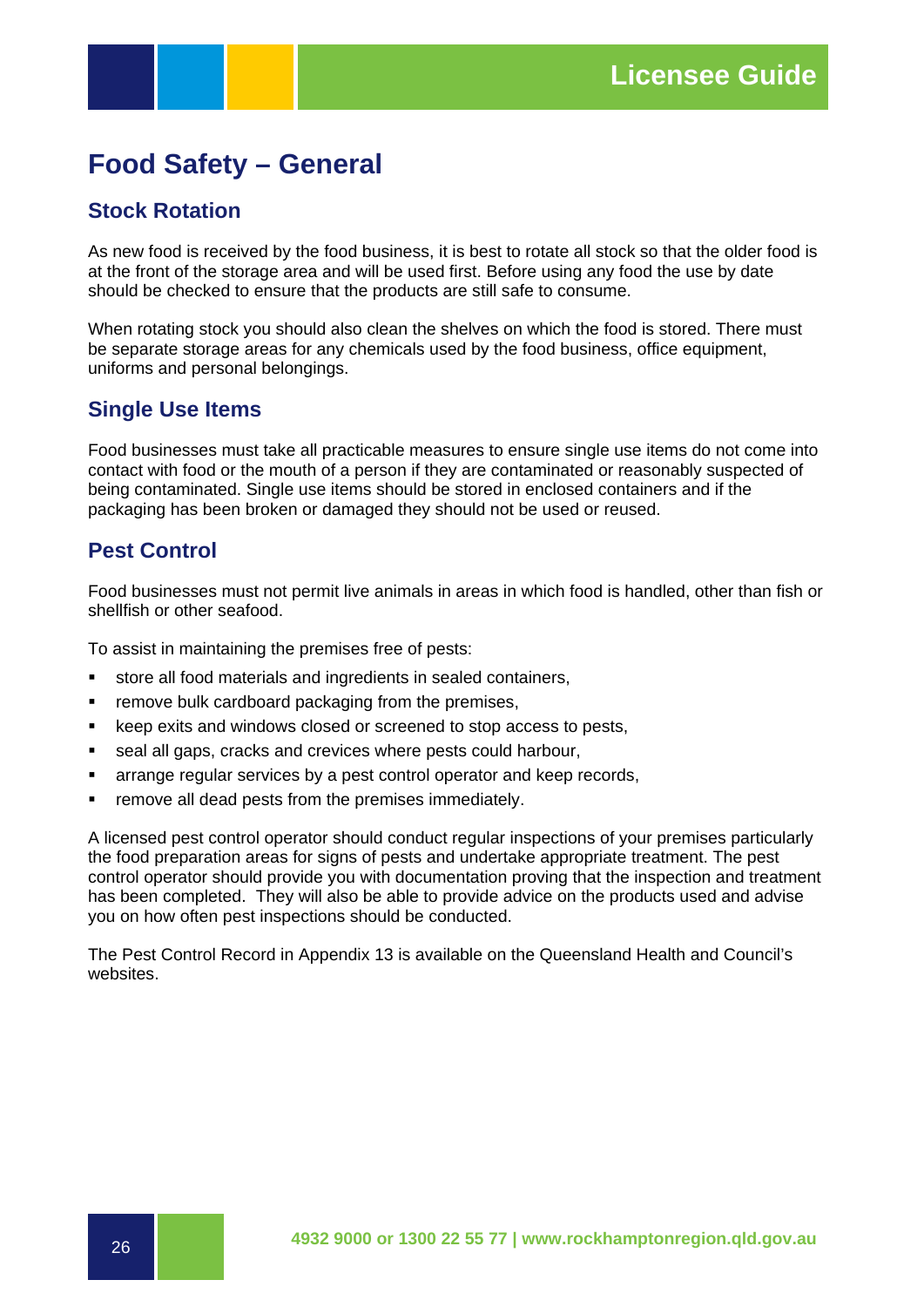### **Doggy bags**

Food businesses should be aware of the potential risks associated with giving doggy bags to customers for food not consumed at the food business and how these risks can be minimised.

Food purchased by a customer at a food business becomes the property of that customer. It is not illegal to provide doggy bags and may be seen as poor customer service if a food business bans doggy bags. In the interests of public health, both your staff and your customers should be aware of the risks associated with taking away uneaten food from a restaurant in doggy bags for human consumption.

### **What are the risks of doggy bags?**

Doggy bags differ from normal takeaway foods, because takeaway foods are intended to be eaten away from the premises and are served in a takeaway container by the food business at the correct temperature being 5ºC or below for cold food and 60ºC or above for hot food.

Food for doggy bags can be exposed to the following hazards:

- time food in not at correct temperature,
- handling by the customer,
- contamination with food borne bacteria,
- cross contamination between cooked and uncooked foods.

#### **What are the possible solutions?**

If a customer requests a doggy bag, the risks may be minimised by:

- **documenting the procedure for doggy bags**
- rducating staff on the correct procedure for doggy bags
- transferring the food into a new, food grade container
- writing the date, time and a code on the container and in a record book
- putting a sticker on the container or giving the customer information on the risks of doggy bags, suitable storage and reheating the food.

Recording this information may be helpful to the food business in the case of a customer taking legal action against the licensee for selling unsafe food to demonstrate that responsible actions were taken on their part.

Doggy bag information stickers are available for purchase from the Queensland Government Bookshop website www.bookshop.qld.gov.au or call 13 7468.

### **Animals on the premises**

### **Can I have animals on the premises?**

Food businesses must not permit live animals in areas in which food is handled (other fish or shellfish or other seafood) except for assistance animals but only in customer areas of the food business.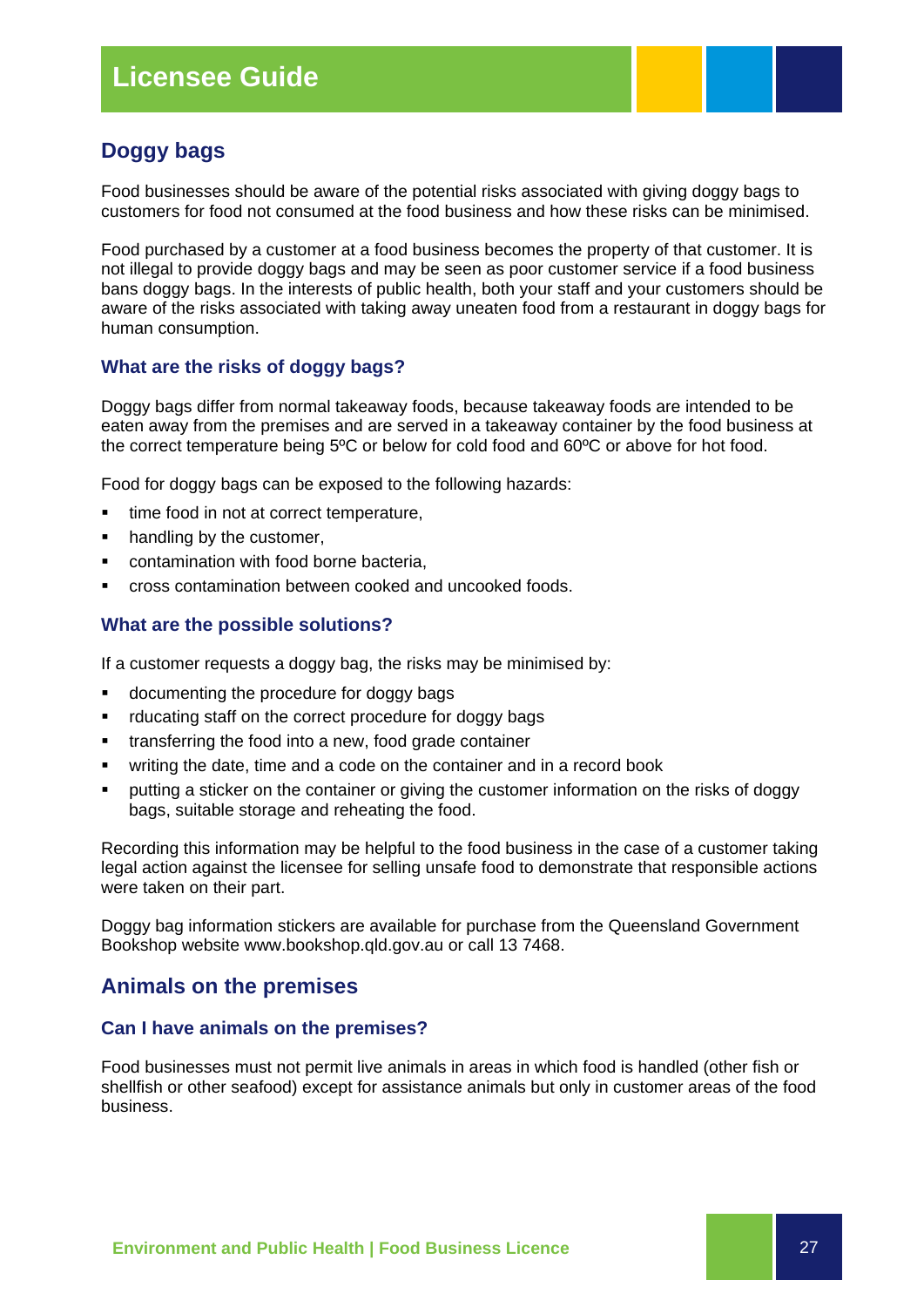### **Appendix 1 – Glossary**

*Best before* means the date would be used for shelf stable foods, dry goods such as biscuits and confectionery, frozen foods, most raw foods that will be cooked before being eaten such as meat, chicken, fish; or foods that will noticeably spoil before becoming a safety issue. Food marked with a best before date can still be sold after the expiry of that date, provided it is safe and suitable for consumption.

*Clean* means 'clean to the touch', that is, free from any dirt, dust or food particles that you can see and does not necessarily smell. Cleaning is the removal of these particles and / or smells.

*Cross contamination* means when the bacteria from one type of food is transferred or crosses over to another food, either by direct or indirect contact.

*Equipment* means a machine, instrument, apparatus, utensil or appliance, other than a single use item, used or intended to be used in or in connection with food handling and includes any equipment used or intended to be used to clean the premises.

**Pests** include birds, rodents, insects and arachnids.

**Potentially hazardous food** means foods that might contain food poisoning bacteria and are capable of supporting growth of these bacteria or formation of toxins to levels that are unsafe for consumers, if the foods are not stored at correct temperatures. Toxins are poisonous chemicals produced by some types of bacteria.

The following are examples of potentially hazardous foods:

- **•** raw and cooked meat or foods containing meat, such as casseroles, curries and lasagne
- dairy products such as milk, custard and dairy based desserts
- **seafood (excluding live seafood)**
- **PEDECE SERVIER IN THE PROCESSED fruits and vegetables such as salads**
- cooked rice and pasta
- foods containing eggs, beans, nuts or other protein rich foods, such as quiche and soy products
- foods that contain these foods, such as sandwiches and rolls.

*Sanitise* means to apply heat and / or chemicals (or other processes) to a surface so that the number of bacteria on the surface is reduced to a level that is safe for food contact.

*Use by* means the date by which food must be consumed. If food must not be consumed after a certain date for health and safety reasons, the use by form of date mark must be used. Foods labelled use by cannot be sold after the date has expired. This includes giving away food past the used by date to charitable or community organisations.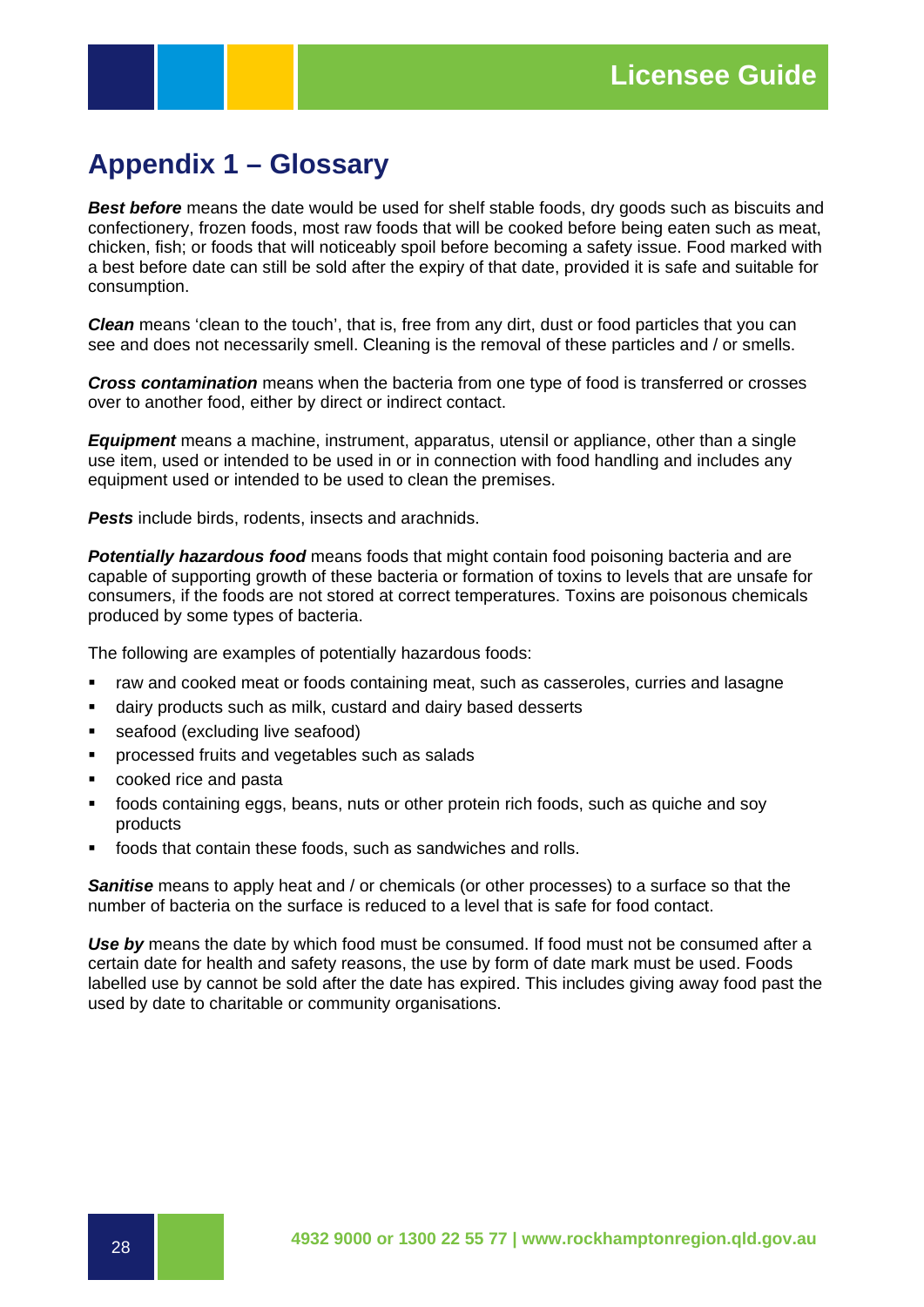### **Appendix 2 – Food Safety Supervisors**

### **What training does a food safety supervisor need?**

A food safety supervisor must have a Statement of Attainment issued by a Registered Training organisation (RTO) for the relevant competencies, or have demonstrated to an RTO that they have the prior skills, experience or training to meet these competencies.

The following table shows the minimum competency standards for a food safety supervisor.

| <b>Food Sector</b>                     | <b>Competency Code</b> | <b>Competency Title</b>                                                  |
|----------------------------------------|------------------------|--------------------------------------------------------------------------|
| Food Processing                        | FDFCORFSY2A            | Implement food safety program & procedures                               |
| Retail & Hospitality                   | SITXOHS002A            | Follow workplace hygiene procedures                                      |
|                                        | SITXFSA001A            | Implement food safety procedures                                         |
|                                        | SIRRFSA001A            | Apply retail food safety practices                                       |
| <b>Health &amp; Community Services</b> | HLTFS207B              | Follow basic food safety practice                                        |
|                                        | HLTFS309B              | Oversee the day-to-day implementation of<br>food safety in the workplace |
|                                        | HLTFS310B              | Apply & monitor food safety requirements                                 |
| <b>Transport &amp; Distribution</b>    | SITXOHS002A            | Follow workplace hygiene procedures                                      |
|                                        | SITXFSA001A            | <b>Implement Food Safety Procedures</b>                                  |

The following table shows examples of the types of food businesses under each food sector.

| <b>Food Processing</b>       | <b>Retail &amp; Hospitality</b>          | <b>Health &amp; Community</b><br><b>Services</b> | <b>Transport &amp;</b><br><b>Distribution</b> |
|------------------------------|------------------------------------------|--------------------------------------------------|-----------------------------------------------|
| <b>Flour Mills</b>           | Supermarkets                             | Hospitals                                        | Warehouses                                    |
| Canneries                    | <b>Convenience Stores</b>                | <b>Childcare Centres</b>                         | <b>Bulk Food Distribution</b><br>Centres      |
| <b>Packers</b>               | Grocers                                  | <b>Nursing Homes</b>                             |                                               |
| <b>Bakers</b>                | Delicatessens                            | <b>Hotels</b>                                    |                                               |
| <b>Breweries</b>             | <b>Restaurants</b>                       | Meal on Wheels                                   |                                               |
| <b>Catering for Airlines</b> | <b>Hotels</b>                            | Catering for Public or<br>Private Hospitals      |                                               |
| Ice manufacturing            | Takeaway & Cafes                         |                                                  |                                               |
| Wine Production              | Catering for Private<br><b>Functions</b> |                                                  |                                               |
| <b>Pre Prepared Meals</b>    | Markets & Stalls                         |                                                  |                                               |

### **Where can I get the required training or recognition of prior competency?**

Food safety supervisor training is conducted by RTOs across Australia. The RTOs who deliver the required food safety supervisor training or assess applications for recognition of prior learning are available on the National Training Information Service website www.ntis.gov.au or the Queensland Health website www.health.qld.gov.au/foodsafety.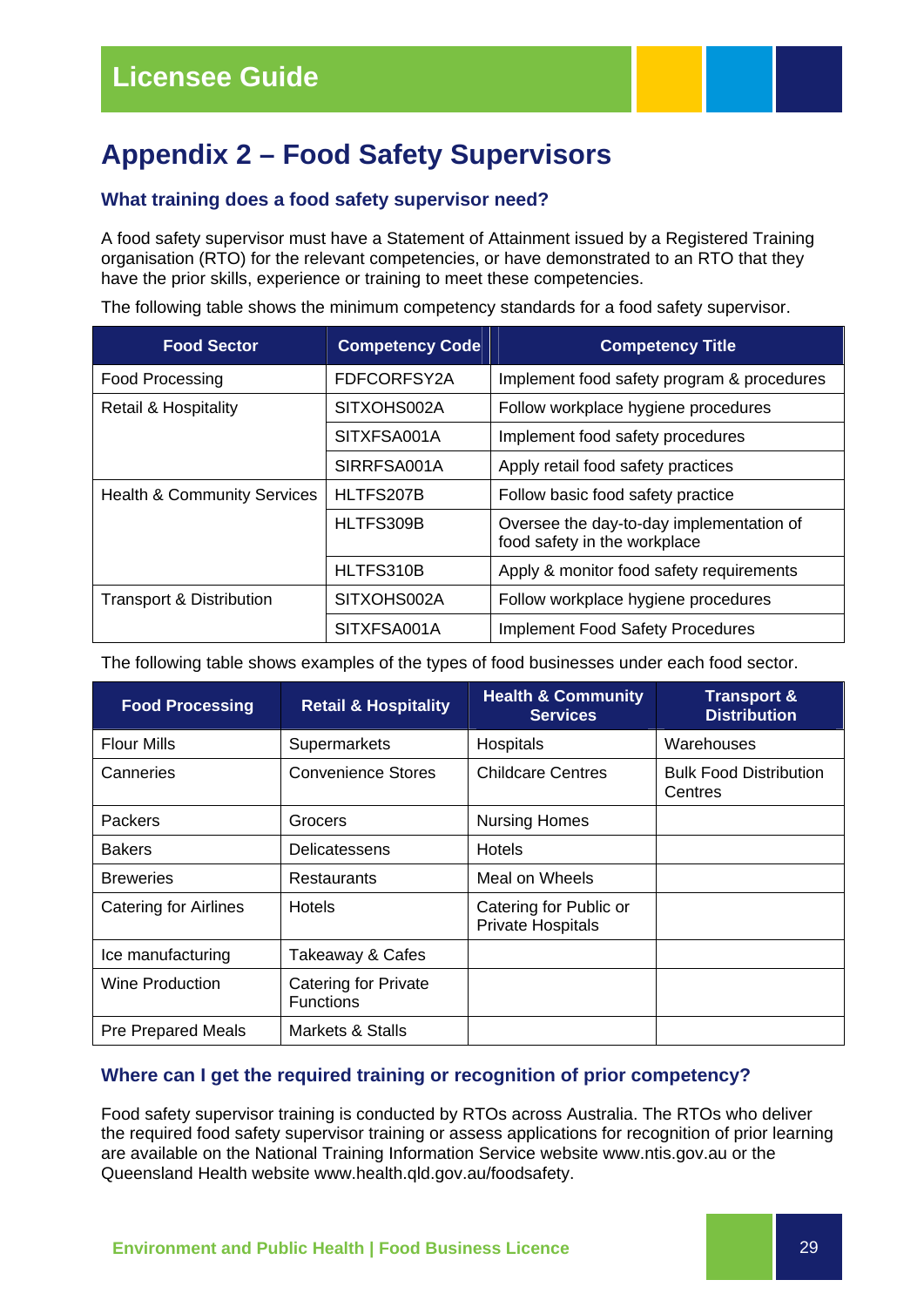

### **Appendix 3 – Incoming Goods Record**

| <b>Date</b> | <b>Time</b> | Supplier<br>No <sup>1</sup> | <b>Product</b> | Temp<br>$\mathrm{^{0}C}$ | <b>Visual</b><br><b>Check</b> | <b>Accept</b><br>or Reject | <b>Storage</b><br><b>Area</b> | <b>Corrective</b><br><b>Action</b>                                                                     | <b>Checked</b><br>By |
|-------------|-------------|-----------------------------|----------------|--------------------------|-------------------------------|----------------------------|-------------------------------|--------------------------------------------------------------------------------------------------------|----------------------|
|             |             |                             |                |                          |                               |                            |                               |                                                                                                        |                      |
|             |             |                             |                |                          |                               |                            |                               |                                                                                                        |                      |
|             |             |                             |                |                          |                               |                            |                               |                                                                                                        |                      |
|             |             |                             |                |                          |                               |                            |                               |                                                                                                        |                      |
|             |             |                             |                |                          |                               |                            |                               |                                                                                                        |                      |
|             |             |                             |                |                          |                               |                            |                               |                                                                                                        |                      |
|             |             |                             |                |                          |                               |                            |                               |                                                                                                        |                      |
|             |             |                             |                |                          |                               |                            |                               |                                                                                                        |                      |
|             |             |                             |                |                          |                               |                            |                               |                                                                                                        |                      |
|             |             |                             |                |                          |                               |                            |                               |                                                                                                        |                      |
|             |             |                             |                |                          |                               |                            |                               |                                                                                                        |                      |
|             |             |                             |                |                          |                               |                            |                               |                                                                                                        |                      |
|             |             |                             |                |                          |                               |                            |                               |                                                                                                        |                      |
|             |             |                             |                |                          |                               |                            |                               |                                                                                                        |                      |
|             |             |                             |                |                          |                               |                            |                               |                                                                                                        |                      |
|             |             |                             |                |                          |                               |                            |                               | *** Reject food that does not pass the visual check or is not delivered at the required temperature*** |                      |

<sup>1</sup> Refer to Approved Food Suppliers List

If you receive bulk orders that already have an itemised receipt, you may attach the receipt (or a copy) to this record sheet and then complete only summary details in this record.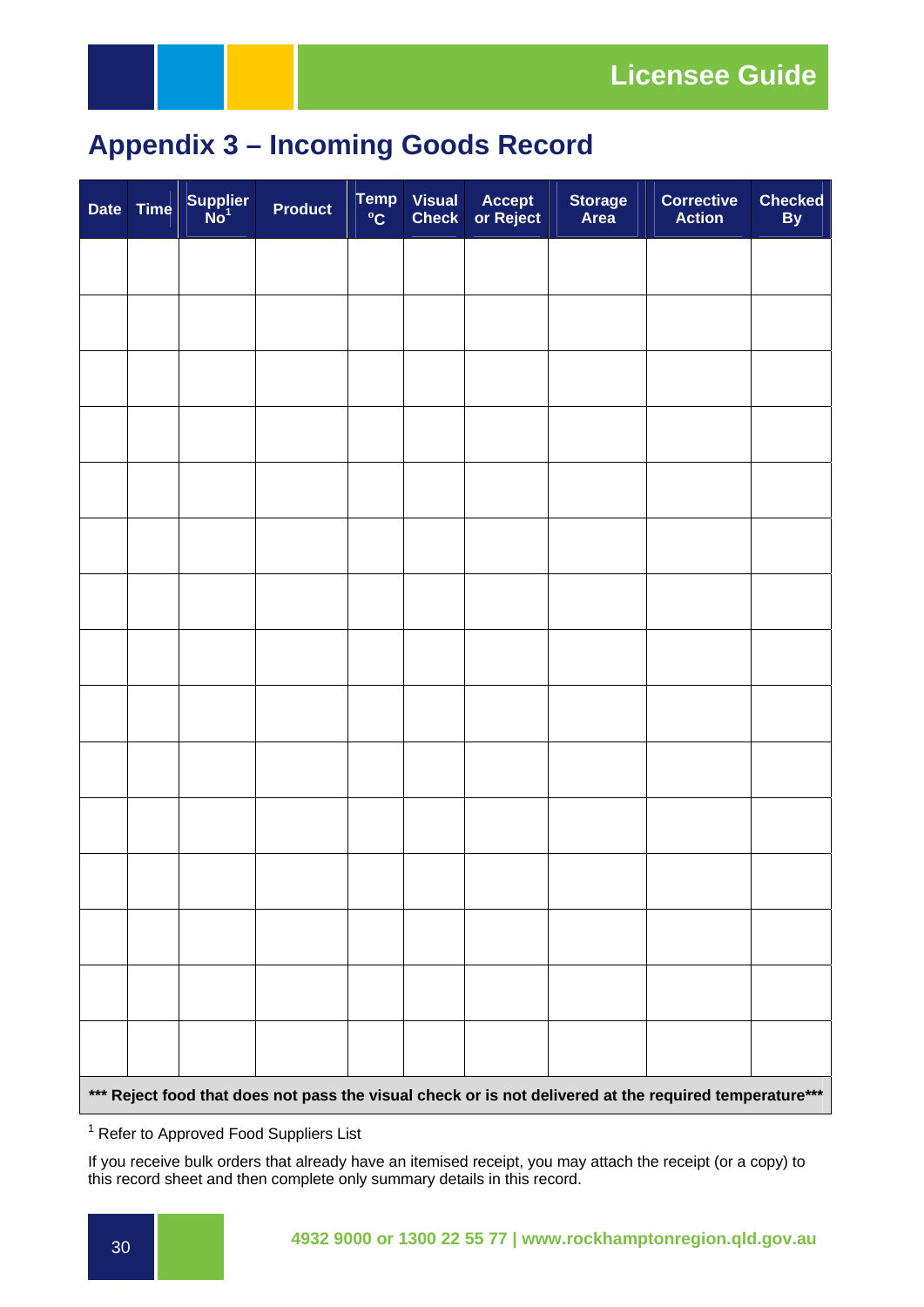#### **Temperature Information**

- **fick** frozen foods must be solid and not partly thawed
- cold foods must be delivered at 5ºC or below
- hot foods must be delivered at 60ºC or above.

#### **Visual Check**

- delivery vehicles must be clean, not carrying chemicals or other contaminants in the same area as food
- use by date foods past this date are prohibited from being sold
- best before date foods past this date can be sold provided the food is not damaged, deteriorated or perished
- labelling must include the name of food, name and address of supplier, lot identification
- packaging must not be damaged, deteriorated, perished or appropriate material
- **Past contamination food must not contain droppings, eggs, webs, feathers, etc**
- foreign objects food must not contain dirt, metal, hair, etc.

#### **Designated Storage Areas**

The incoming goods should be stored in the relevant areas as soon as possible, these include:

- **F** refrigerators, freezers or cool rooms
- dry storage
- heating equipment such as bain maries or display units.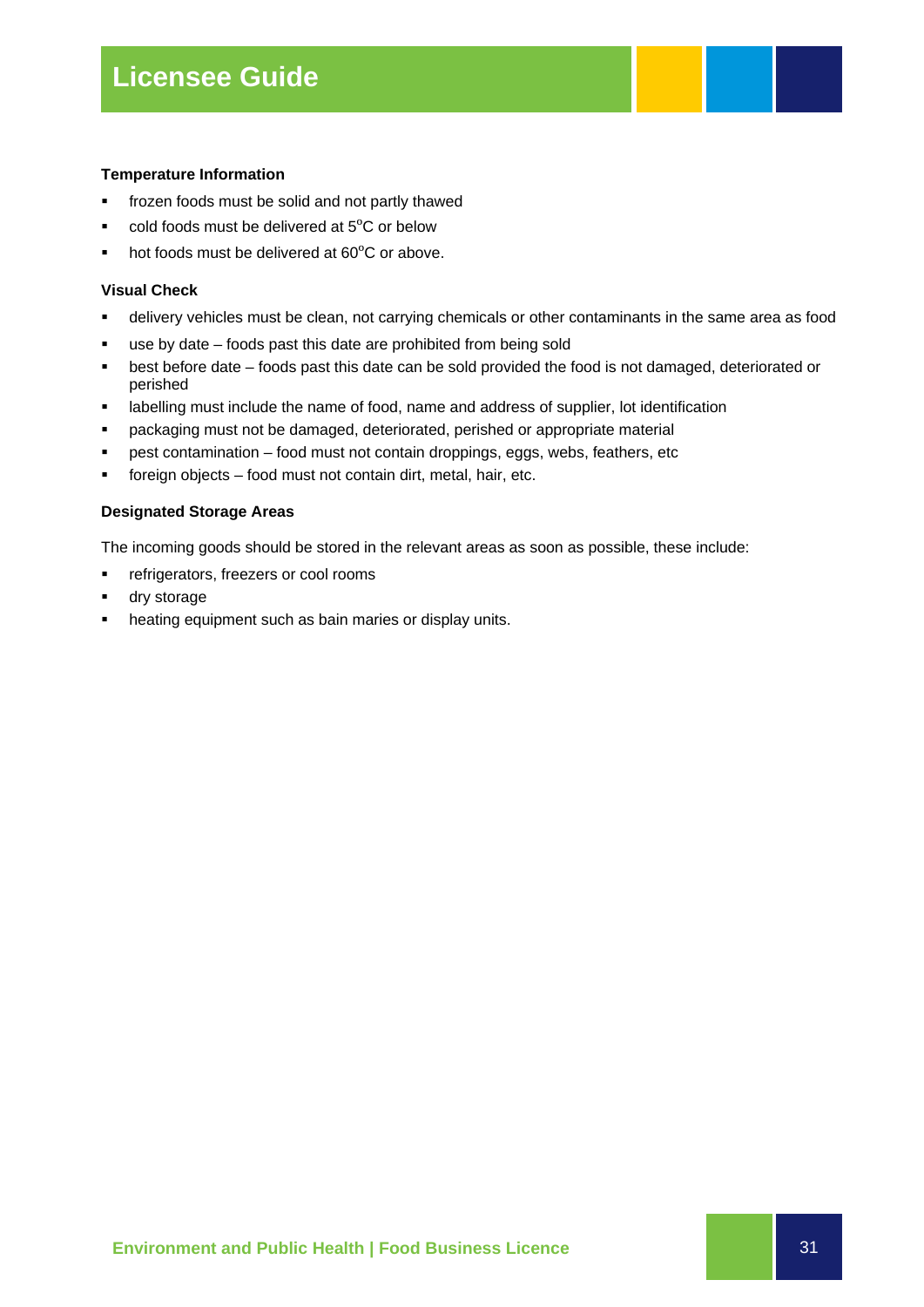### **Appendix 4 – Approved Food Supplier List / Agreement**

| Supplier<br>No | <b>Supplier's Name, Address<br/>&amp; Contact Details</b>                                   | <b>Product Description</b> | <b>Approved</b><br>Supplier | <b>Date</b><br><b>Approved</b> |  |  |  |  |  |  |
|----------------|---------------------------------------------------------------------------------------------|----------------------------|-----------------------------|--------------------------------|--|--|--|--|--|--|
|                |                                                                                             |                            |                             |                                |  |  |  |  |  |  |
|                |                                                                                             |                            |                             |                                |  |  |  |  |  |  |
|                |                                                                                             |                            |                             |                                |  |  |  |  |  |  |
|                |                                                                                             |                            |                             |                                |  |  |  |  |  |  |
|                |                                                                                             |                            |                             |                                |  |  |  |  |  |  |
|                |                                                                                             |                            |                             |                                |  |  |  |  |  |  |
|                |                                                                                             |                            |                             |                                |  |  |  |  |  |  |
|                |                                                                                             |                            |                             |                                |  |  |  |  |  |  |
|                |                                                                                             |                            |                             |                                |  |  |  |  |  |  |
|                |                                                                                             |                            |                             |                                |  |  |  |  |  |  |
|                |                                                                                             |                            |                             |                                |  |  |  |  |  |  |
|                |                                                                                             |                            |                             |                                |  |  |  |  |  |  |
|                |                                                                                             |                            |                             |                                |  |  |  |  |  |  |
|                |                                                                                             |                            |                             |                                |  |  |  |  |  |  |
|                |                                                                                             |                            |                             |                                |  |  |  |  |  |  |
|                |                                                                                             |                            |                             |                                |  |  |  |  |  |  |
|                | *** Reject suppliers that do not supply food as per the Approved Food Supplier Agreement*** |                            |                             |                                |  |  |  |  |  |  |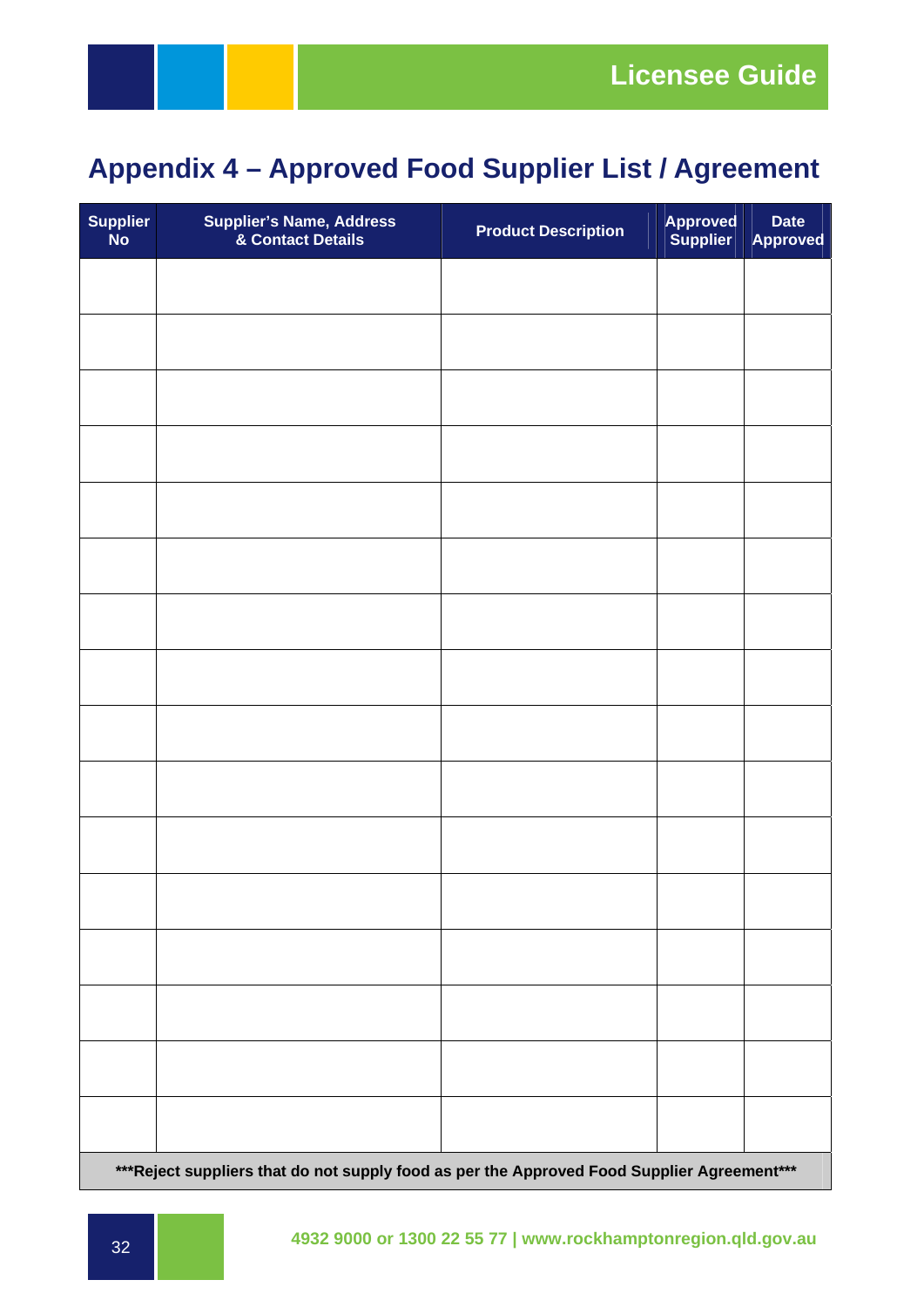### **Licensee Guide**

|                        | <b>APPROVED FOOD SUPPLIER AGREEMENT</b> |  |          |  |                      |  |           |                    |
|------------------------|-----------------------------------------|--|----------|--|----------------------|--|-----------|--------------------|
|                        |                                         |  |          |  |                      |  |           |                    |
|                        |                                         |  |          |  |                      |  |           |                    |
|                        |                                         |  |          |  |                      |  |           |                    |
|                        |                                         |  |          |  |                      |  |           |                    |
| Frequency of delivery: | Daily /                                 |  | Weekly / |  | <b>Fortnightly</b> / |  | Monthly / | <b>Irregularly</b> |

**General Product Requirements:** 

All food products must be fresh and supplied in good condition, free from any odour, discolouration or signs of spoilage or contamination and under temperature control.

During transportation frozen food must remain solid and not partly thawed; cold food at 5ºC or below; hot food at 60ºC or above. If food is transported between 5ºC and 60ºC, it must be demonstrated that the temperature of the food, having regard to the time taken to transport the food, will not adversely affect the microbiological safety of the food.

#### **Package / Labelling Requirements:**

All food products are to be delivered in food grade containers that are free from chemical or physical contaminants. Labelling shall comply with the requirements of the Food Standards Code.

#### **Transport Requirements:**

All food products are to be transported in clean food delivery vehicles. The foods are not to be transported in direct contact with meat, animals, plants, pests or chemicals or exposed to sunlight. All potentially hazardous foods (dairy foods, meat, fish, small goods, etc) must be transported under refrigeration.

#### **Conditions for Supply:**

It is required that all foods supplied comply with the Food Standards Code at all times and failure to do so will result in the food being refused.

#### **Supplier Acceptance:**

| Name:                       |  |  |
|-----------------------------|--|--|
| Date:                       |  |  |
|                             |  |  |
| <b>Business Acceptance:</b> |  |  |
| Name:                       |  |  |
|                             |  |  |
|                             |  |  |
|                             |  |  |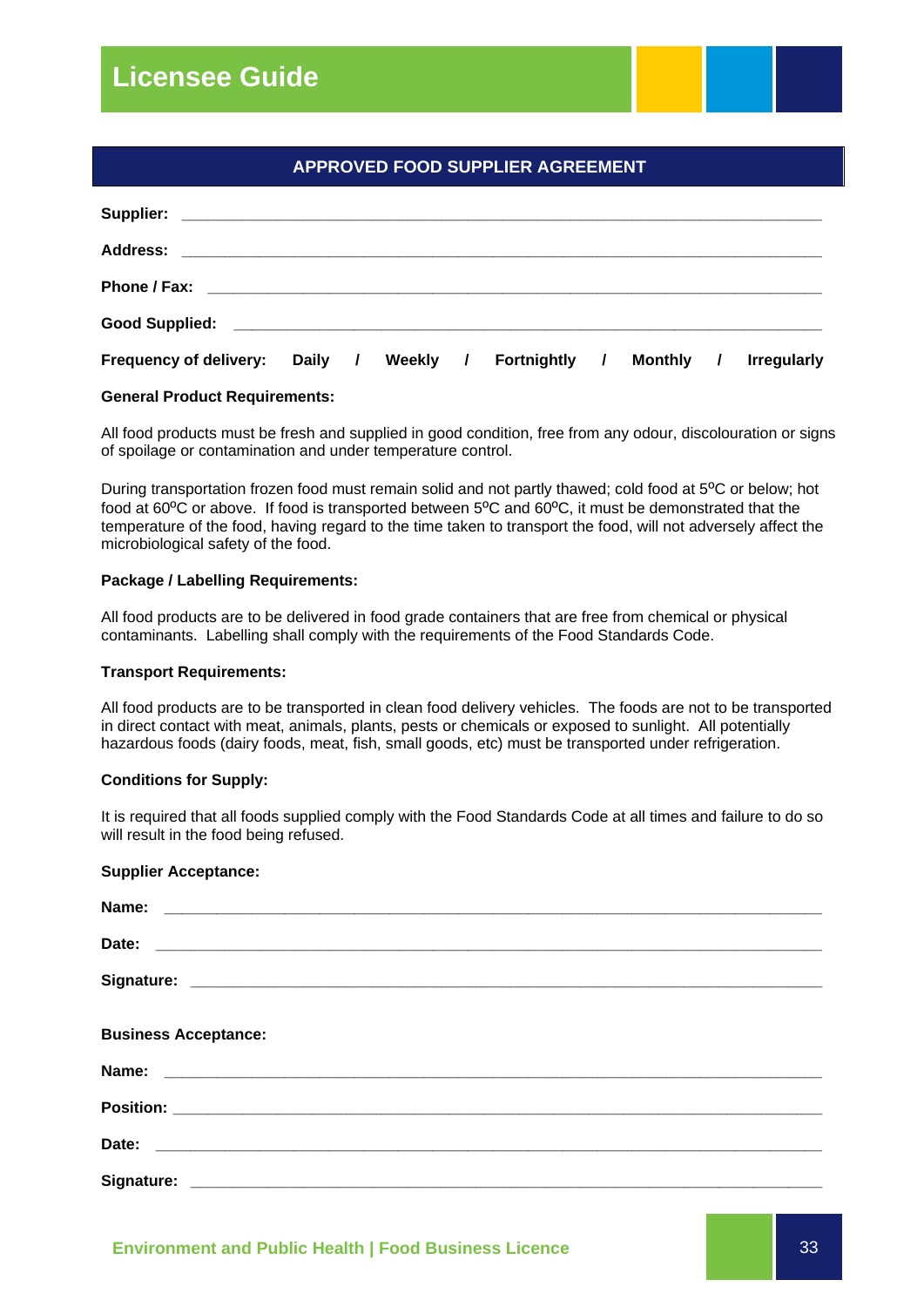

### **Appendix 5 – The 4 Hour / 2 Hour Guide**

| Food<br>Description | Date | Time $Out1$ | <b>Activity</b> | Time $\ln^2$ | Total<br>Time | <b>Corrective Action</b> |
|---------------------|------|-------------|-----------------|--------------|---------------|--------------------------|
|                     |      |             |                 |              |               |                          |
|                     |      |             |                 |              |               |                          |
|                     |      |             |                 |              |               |                          |
|                     |      |             |                 |              |               |                          |
|                     |      |             |                 |              |               |                          |
|                     |      |             |                 |              |               |                          |
|                     |      |             |                 |              |               |                          |
|                     |      |             |                 |              |               |                          |
|                     |      |             |                 |              |               |                          |
|                     |      |             |                 |              |               |                          |
|                     |      |             |                 |              |               |                          |
|                     |      |             |                 |              |               |                          |
|                     |      |             |                 |              |               |                          |
|                     |      |             |                 |              |               |                          |
|                     |      |             |                 |              |               |                          |
|                     |      |             |                 |              |               |                          |

 $1$  Time out of and  $2$  time into temperature control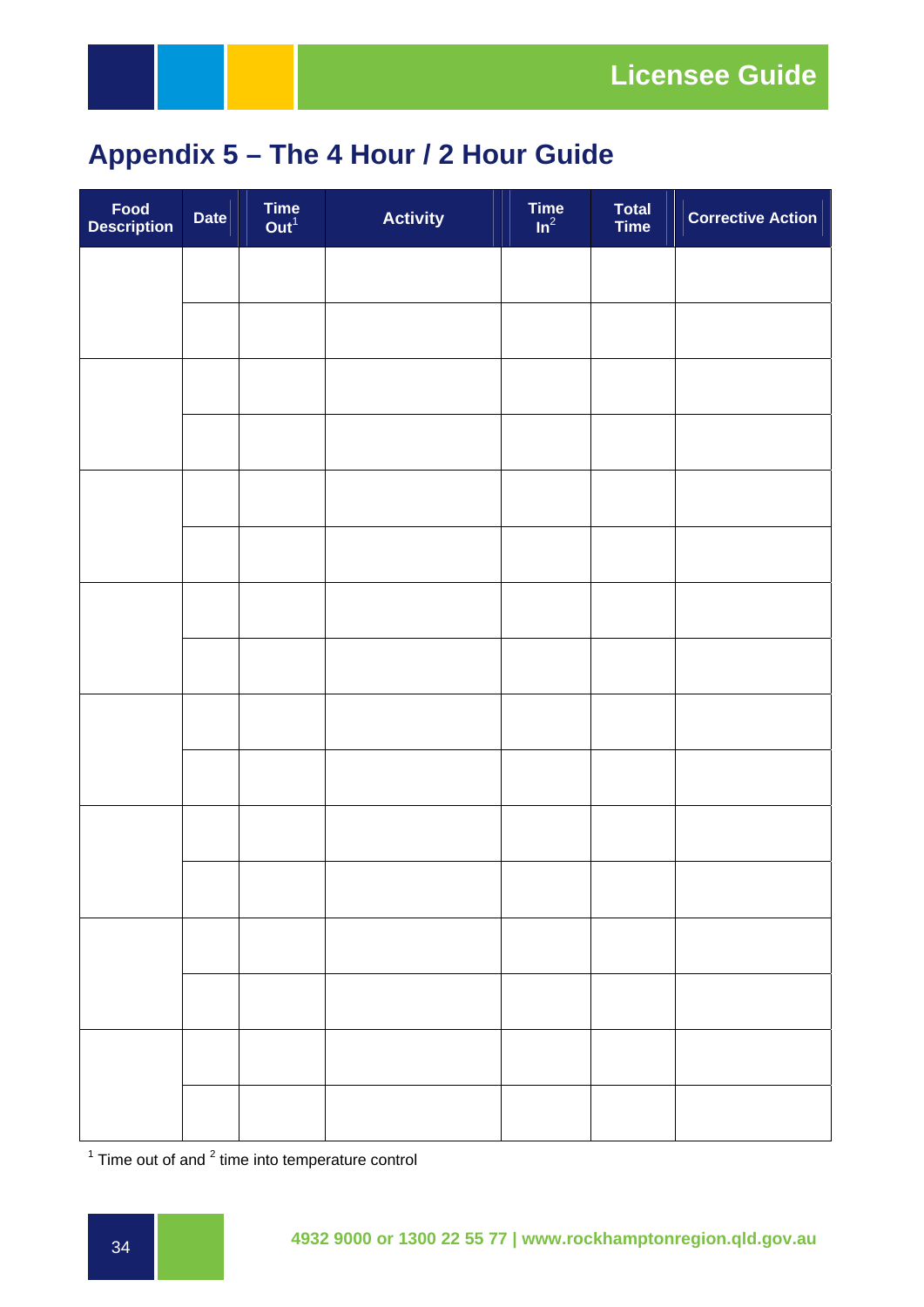#### **Temperature Control**

- maintain potentially hazardous food at the correct temperature being 5°C or below / 60°C or above. If food is kept between 5°C and 60°C, this temperature must be monitored and recorded
- **F** remember when using the 4 Hour / 2 Hour Guide that the time are cumulative and each period that food is kept between 5°C and 60°C has to be added up to reach a total time.

#### **Corrective Actions**

- potentially hazardous food that has been kept between 5°C and 60°C for less than two hours must be refrigerated or used immediately
- potentially hazardous food that has been kept between 5°C and 60°C for longer than two hours but less than four hours must be used immediately
- potentially hazardous food that has been kept between 5°C and 60°C for longer than four hours must be disposed of / destroyed.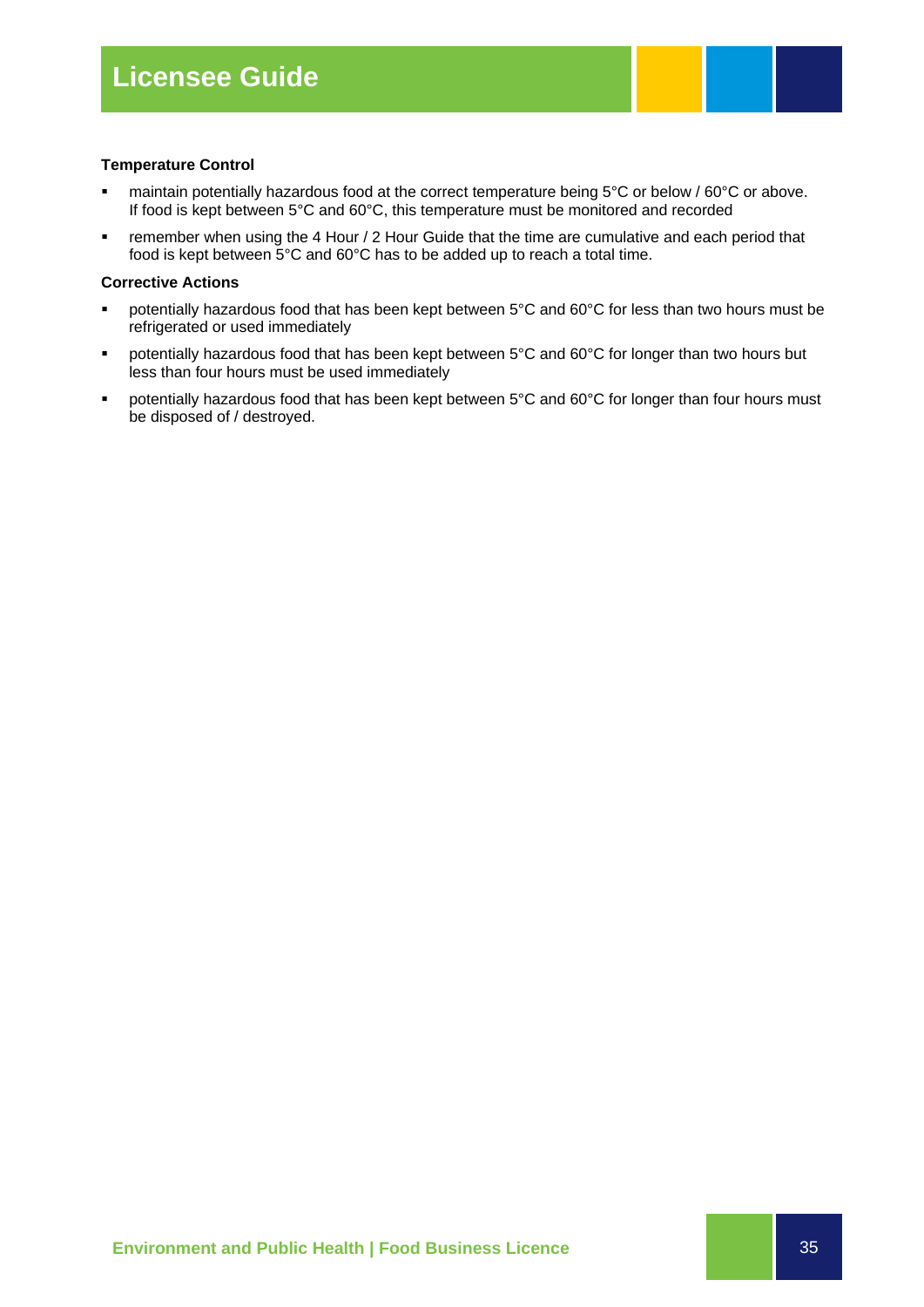

### **Appendix 6 – Food Recall Record**

| <b>Supplier /<br/>Manufacturer</b> | <b>Reason for<br/>Recall</b> | <b>Product</b><br><b>Name</b> | <b>Batch</b><br><b>No</b> | Use By<br>Date | No of<br><b>Units</b> | <b>Corrective</b><br><b>Action</b> | <b>Checked</b><br>By |
|------------------------------------|------------------------------|-------------------------------|---------------------------|----------------|-----------------------|------------------------------------|----------------------|
|                                    |                              |                               |                           |                |                       |                                    |                      |
|                                    |                              |                               |                           |                |                       |                                    |                      |
|                                    |                              |                               |                           |                |                       |                                    |                      |
|                                    |                              |                               |                           |                |                       |                                    |                      |
|                                    |                              |                               |                           |                |                       |                                    |                      |
|                                    |                              |                               |                           |                |                       |                                    |                      |
|                                    |                              |                               |                           |                |                       |                                    |                      |
|                                    |                              |                               |                           |                |                       |                                    |                      |
|                                    |                              |                               |                           |                |                       |                                    |                      |
|                                    |                              |                               |                           |                |                       |                                    |                      |
|                                    |                              |                               |                           |                |                       |                                    |                      |
|                                    |                              |                               |                           |                |                       |                                    |                      |
|                                    |                              |                               |                           |                |                       |                                    |                      |
|                                    |                              |                               |                           |                |                       |                                    |                      |
|                                    |                              |                               |                           |                |                       |                                    |                      |
|                                    |                              |                               |                           |                |                       |                                    |                      |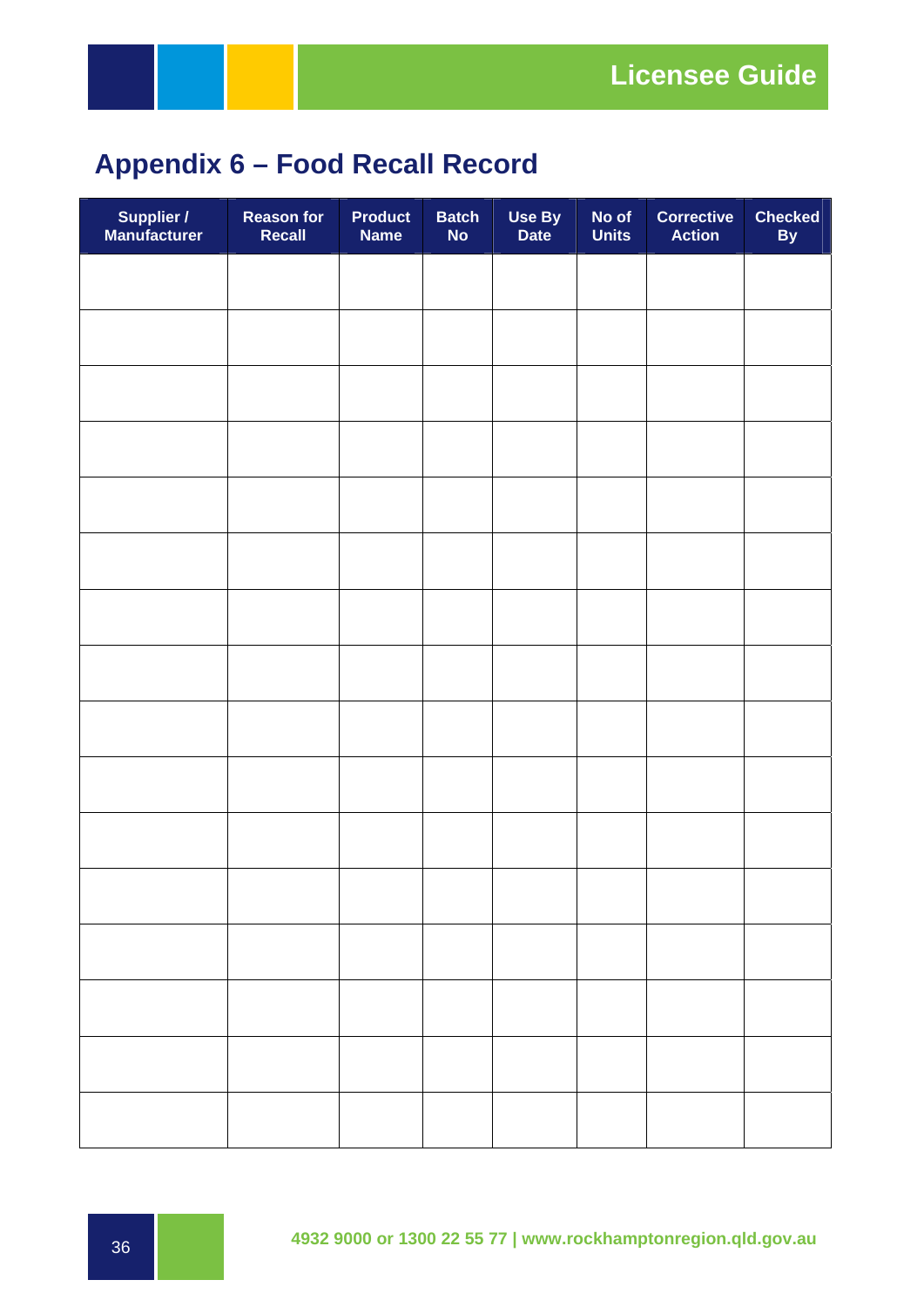### **Appendix 7 – Temperature Control Record**

| Date &<br>Time | <b>Food Description</b> | <b>Visual Check</b> | Temp <sup>o</sup> C | <b>Corrective Action</b> | <b>Checked</b><br>By |
|----------------|-------------------------|---------------------|---------------------|--------------------------|----------------------|
|                |                         |                     |                     |                          |                      |
|                |                         |                     |                     |                          |                      |
|                |                         |                     |                     |                          |                      |
|                |                         |                     |                     |                          |                      |
|                |                         |                     |                     |                          |                      |
|                |                         |                     |                     |                          |                      |
|                |                         |                     |                     |                          |                      |
|                |                         |                     |                     |                          |                      |
|                |                         |                     |                     |                          |                      |
|                |                         |                     |                     |                          |                      |
|                |                         |                     |                     |                          |                      |
|                |                         |                     |                     |                          |                      |
|                |                         |                     |                     |                          |                      |
|                |                         |                     |                     |                          |                      |
|                |                         |                     |                     |                          |                      |
|                |                         |                     |                     |                          |                      |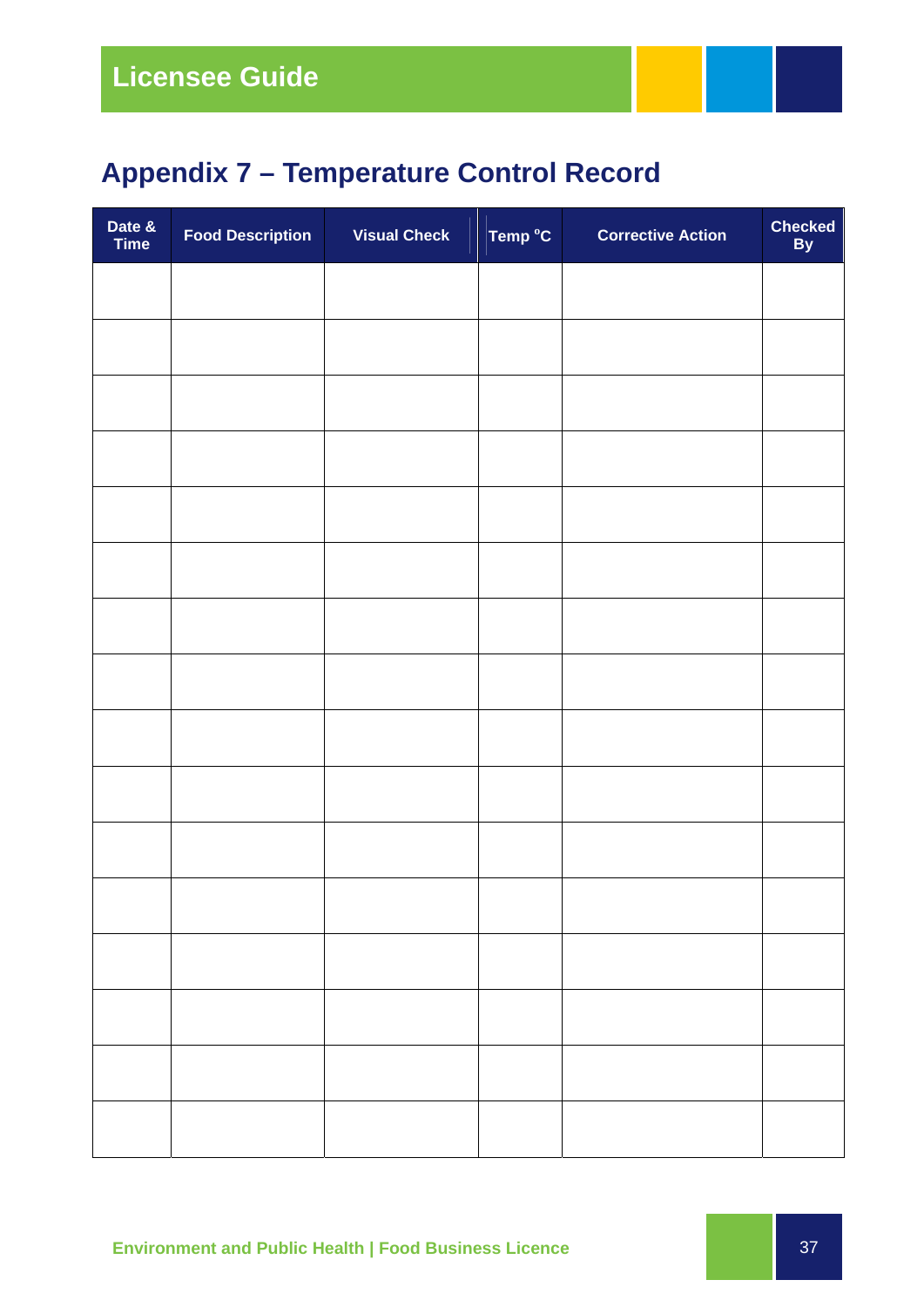#### **Temperature Requirements**

- **fi** frozen foods must be solid and not partly thawed
- cold foods must be stored at 5<sup>o</sup>C or below
- hot foods must be stored at 60°C or above.

#### **Visual Check**

- raw foods must are stored below ready to eat or cooked foods to prevent cross contamination
- use by date foods past this date are prohibited from being sold
- best before date foods past this date can be sold provided the food is not damaged, deteriorated or perished
- **•** packaging must not be damaged, deteriorated or perished
- **Past contamination food must not contain droppings, eggs, webs, feathers, etc**
- **foreign objects food must not contain dirt, metal, hair, etc.**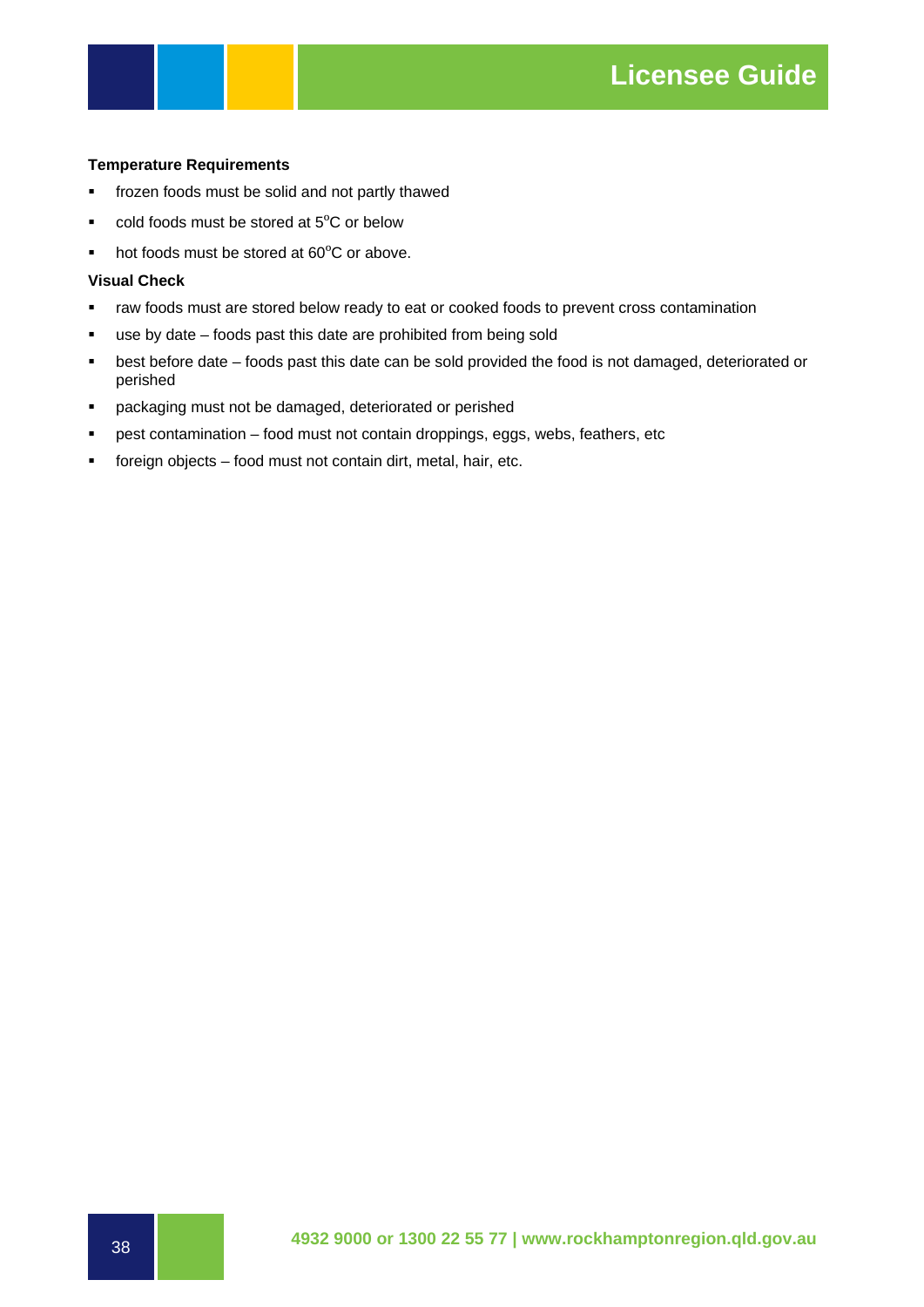### **Appendix 8 – Calibration of Thermometers Record**

| <b>Date</b>                                                                            | <b>Equipment Checked</b> | <b>Repair or Service<br/>Required</b> | <b>Corrective Action</b> | <b>Checked</b><br>By |  |  |  |
|----------------------------------------------------------------------------------------|--------------------------|---------------------------------------|--------------------------|----------------------|--|--|--|
|                                                                                        |                          |                                       |                          |                      |  |  |  |
|                                                                                        |                          |                                       |                          |                      |  |  |  |
|                                                                                        |                          |                                       |                          |                      |  |  |  |
|                                                                                        |                          |                                       |                          |                      |  |  |  |
|                                                                                        |                          |                                       |                          |                      |  |  |  |
|                                                                                        |                          |                                       |                          |                      |  |  |  |
|                                                                                        |                          |                                       |                          |                      |  |  |  |
|                                                                                        |                          |                                       |                          |                      |  |  |  |
|                                                                                        |                          |                                       |                          |                      |  |  |  |
|                                                                                        |                          |                                       |                          |                      |  |  |  |
|                                                                                        |                          |                                       |                          |                      |  |  |  |
|                                                                                        |                          |                                       |                          |                      |  |  |  |
|                                                                                        |                          |                                       |                          |                      |  |  |  |
|                                                                                        |                          |                                       |                          |                      |  |  |  |
|                                                                                        |                          |                                       |                          |                      |  |  |  |
|                                                                                        |                          |                                       |                          |                      |  |  |  |
| *** Thermometers should be checked annually must be accurate to within +1°C or -1°C*** |                          |                                       |                          |                      |  |  |  |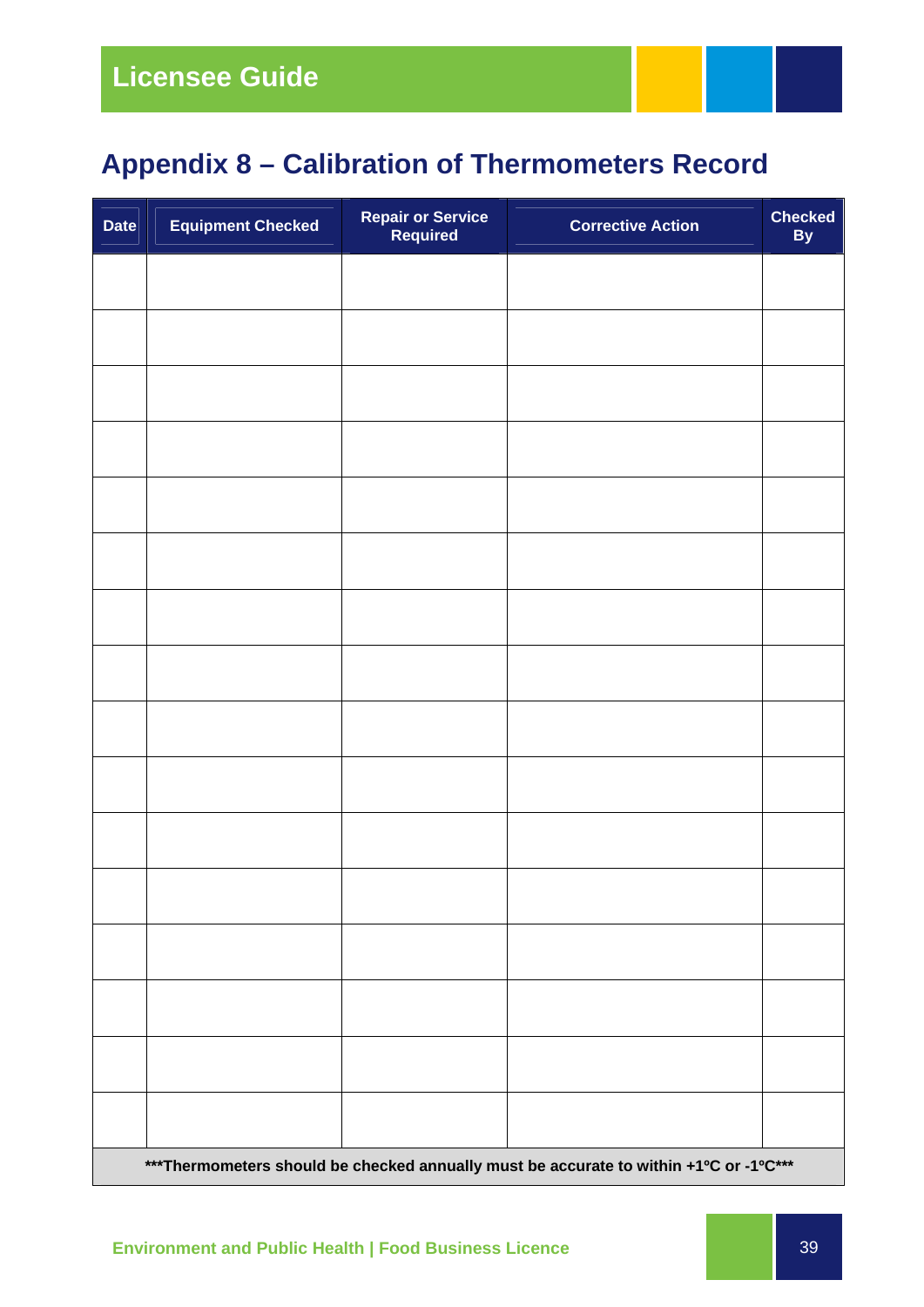### **Appendix 9 – Staff Induction and Training Record**

| <b>Staff Name</b> | <b>Date</b> | <b>Details of Instructions / Training Conducted</b> | <b>Checked</b><br>By |
|-------------------|-------------|-----------------------------------------------------|----------------------|
|                   |             |                                                     |                      |
|                   |             |                                                     |                      |
|                   |             |                                                     |                      |
|                   |             |                                                     |                      |
|                   |             |                                                     |                      |
|                   |             |                                                     |                      |
|                   |             |                                                     |                      |
|                   |             |                                                     |                      |
|                   |             |                                                     |                      |
|                   |             |                                                     |                      |
|                   |             |                                                     |                      |
|                   |             |                                                     |                      |
|                   |             |                                                     |                      |
|                   |             |                                                     |                      |
|                   |             |                                                     |                      |
|                   |             |                                                     |                      |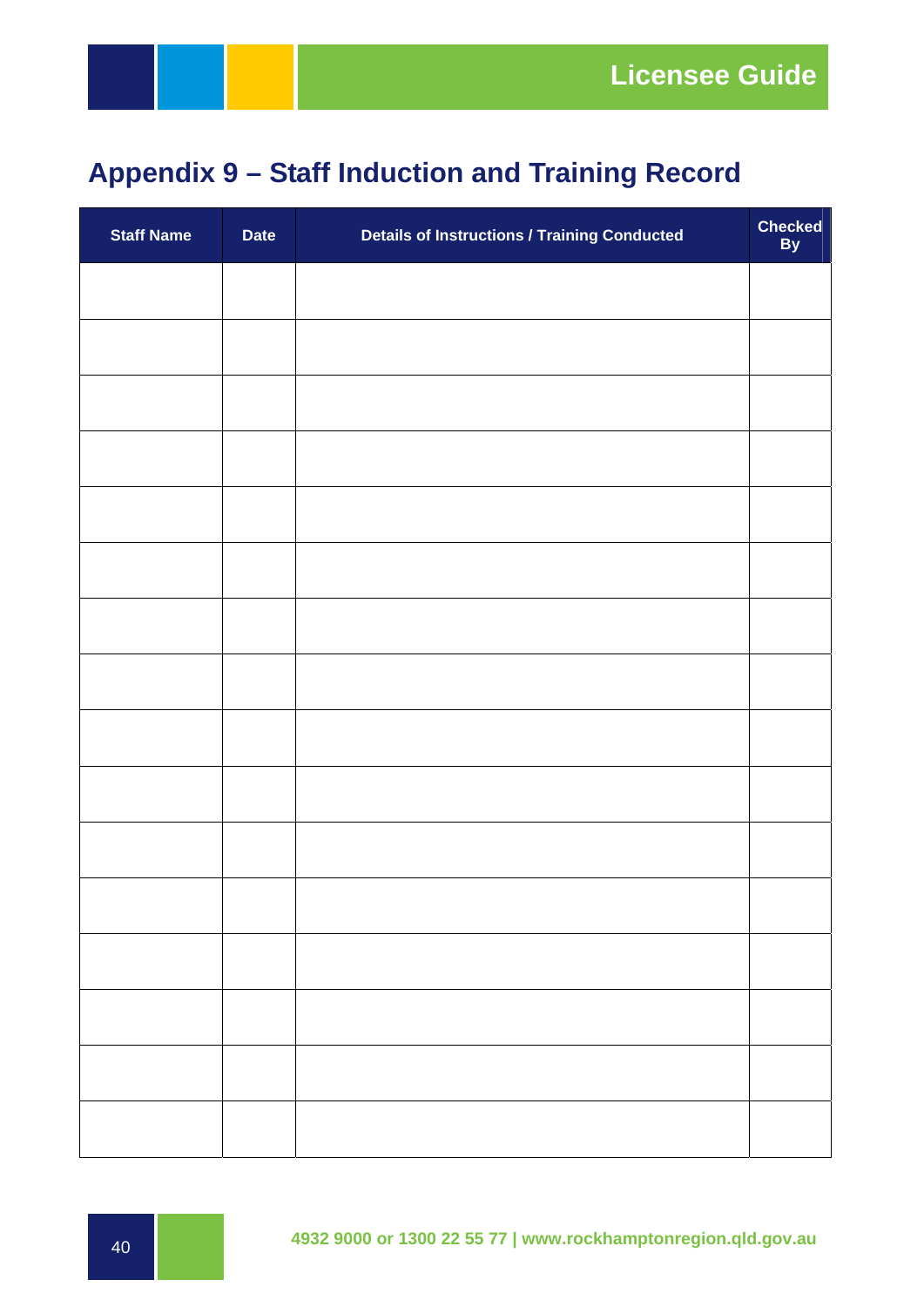#### **Food Handling – Skills and Knowledge**

Food Safety Standard 3.2.2 requires that a food business must ensure that persons undertaking or supervising food handling practices have appropriate skills and knowledge in food safety and food hygiene matters for their level of food handling.

This standard does not require mandatory training to demonstrate appropriate skills and knowledge, but recognises that skills and knowledge can be obtained in different ways.

#### **Examples for obtaining the skills and knowledge required include:**

- **in house training by other staff or the licensee**
- **•** provide food safety and food hygiene information to staff
- having operating procedures in place that clarify the responsibilities of food handlers and supervisors
- attendance at food safety courses conducted by local councils or other bodies such as industry associations
- employing a consultant to conduct a course to staff and
- **formal training courses / qualifications through an RTO.**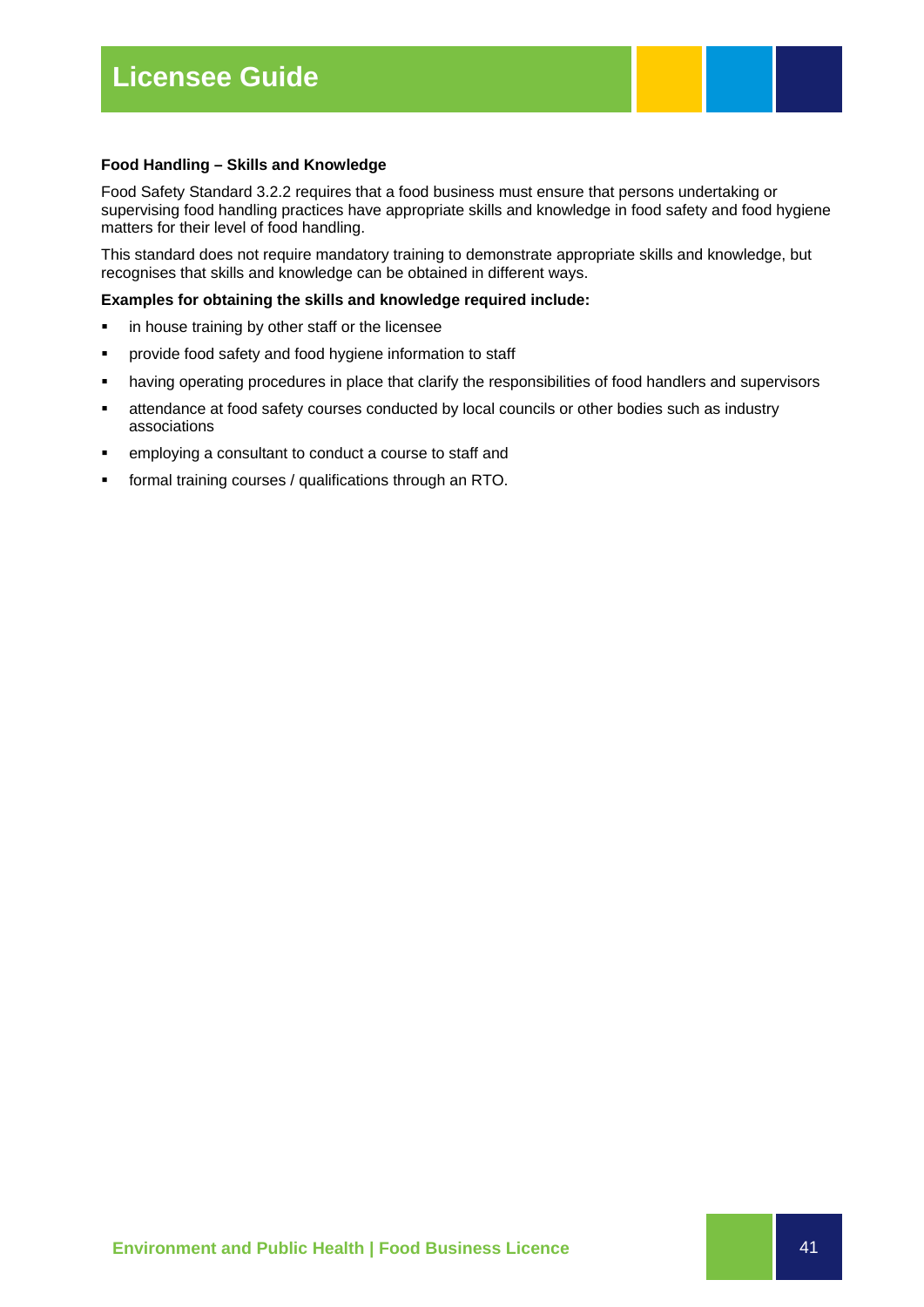### **Appendix 10 – Staff Illness and Accident Record**

| <b>Staff Name</b>                                                                                    | <b>Date</b> | <b>Details of Illness / Accident</b> | Checked<br>By |  |  |  |
|------------------------------------------------------------------------------------------------------|-------------|--------------------------------------|---------------|--|--|--|
|                                                                                                      |             |                                      |               |  |  |  |
|                                                                                                      |             |                                      |               |  |  |  |
|                                                                                                      |             |                                      |               |  |  |  |
|                                                                                                      |             |                                      |               |  |  |  |
|                                                                                                      |             |                                      |               |  |  |  |
|                                                                                                      |             |                                      |               |  |  |  |
|                                                                                                      |             |                                      |               |  |  |  |
|                                                                                                      |             |                                      |               |  |  |  |
|                                                                                                      |             |                                      |               |  |  |  |
|                                                                                                      |             |                                      |               |  |  |  |
|                                                                                                      |             |                                      |               |  |  |  |
|                                                                                                      |             |                                      |               |  |  |  |
|                                                                                                      |             |                                      |               |  |  |  |
|                                                                                                      |             |                                      |               |  |  |  |
|                                                                                                      |             |                                      |               |  |  |  |
|                                                                                                      |             |                                      |               |  |  |  |
| *** Staff should not return to food handling practices until they have received medical clearance*** |             |                                      |               |  |  |  |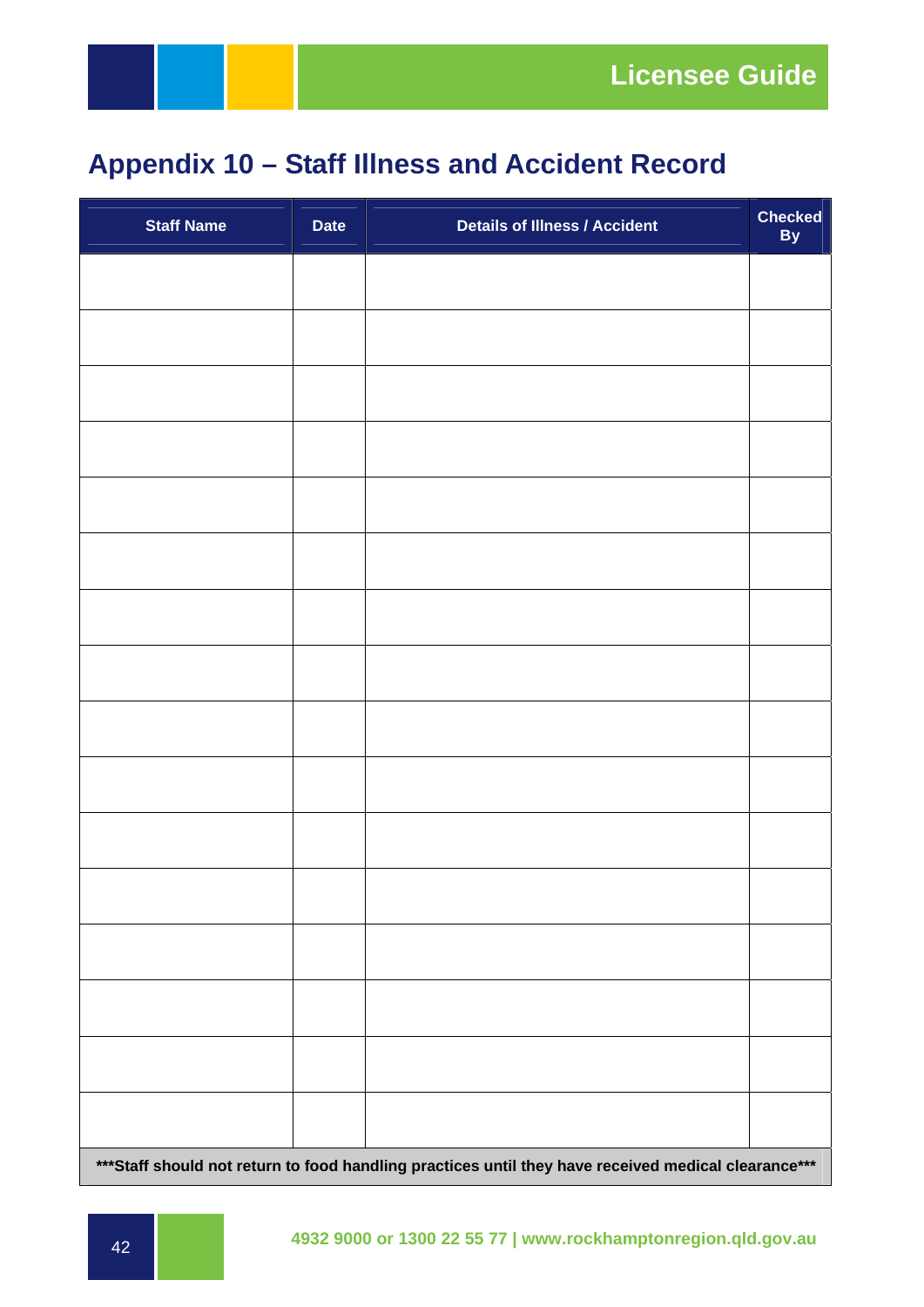### **Appendix 11 – Cleaning and Sanitising Schedule**

| <b>Daily Cleaning and Sanitising</b><br>Week Starting ____ / ____ / |             |   |   |   |           |   |   |                |
|---------------------------------------------------------------------|-------------|---|---|---|-----------|---|---|----------------|
| Area / Equipment to be Cleaned                                      | Responsible |   |   |   | Completed |   |   |                |
|                                                                     | Person      | M | T | W | Т         | F | S | $\overline{S}$ |
|                                                                     |             |   |   |   |           |   |   |                |
|                                                                     |             |   |   |   |           |   |   |                |
|                                                                     |             |   |   |   |           |   |   |                |
|                                                                     |             |   |   |   |           |   |   |                |
|                                                                     |             |   |   |   |           |   |   |                |
|                                                                     |             |   |   |   |           |   |   |                |
|                                                                     |             |   |   |   |           |   |   |                |
|                                                                     |             |   |   |   |           |   |   |                |
|                                                                     |             |   |   |   |           |   |   |                |
|                                                                     |             |   |   |   |           |   |   |                |
|                                                                     |             |   |   |   |           |   |   |                |
|                                                                     |             |   |   |   |           |   |   |                |
| Checked By:                                                         |             |   |   |   |           |   |   |                |

| <b>Weekly Cleaning and Sanitising</b> |             |           |   |   |   | Week Starting ____ / ____ / ____ |   |   |
|---------------------------------------|-------------|-----------|---|---|---|----------------------------------|---|---|
| Area / Equipment to be Cleaned        | Responsible | Completed |   |   |   |                                  |   |   |
|                                       | Person      | M         | T | W | Т | F                                | S | S |
|                                       |             |           |   |   |   |                                  |   |   |
|                                       |             |           |   |   |   |                                  |   |   |
|                                       |             |           |   |   |   |                                  |   |   |
|                                       |             |           |   |   |   |                                  |   |   |
|                                       |             |           |   |   |   |                                  |   |   |
|                                       |             |           |   |   |   |                                  |   |   |
|                                       |             |           |   |   |   |                                  |   |   |
|                                       |             |           |   |   |   |                                  |   |   |
|                                       |             |           |   |   |   |                                  |   |   |
|                                       |             |           |   |   |   |                                  |   |   |
|                                       |             |           |   |   |   |                                  |   |   |
|                                       |             |           |   |   |   |                                  |   |   |
| Checked By:                           |             |           |   |   |   |                                  |   |   |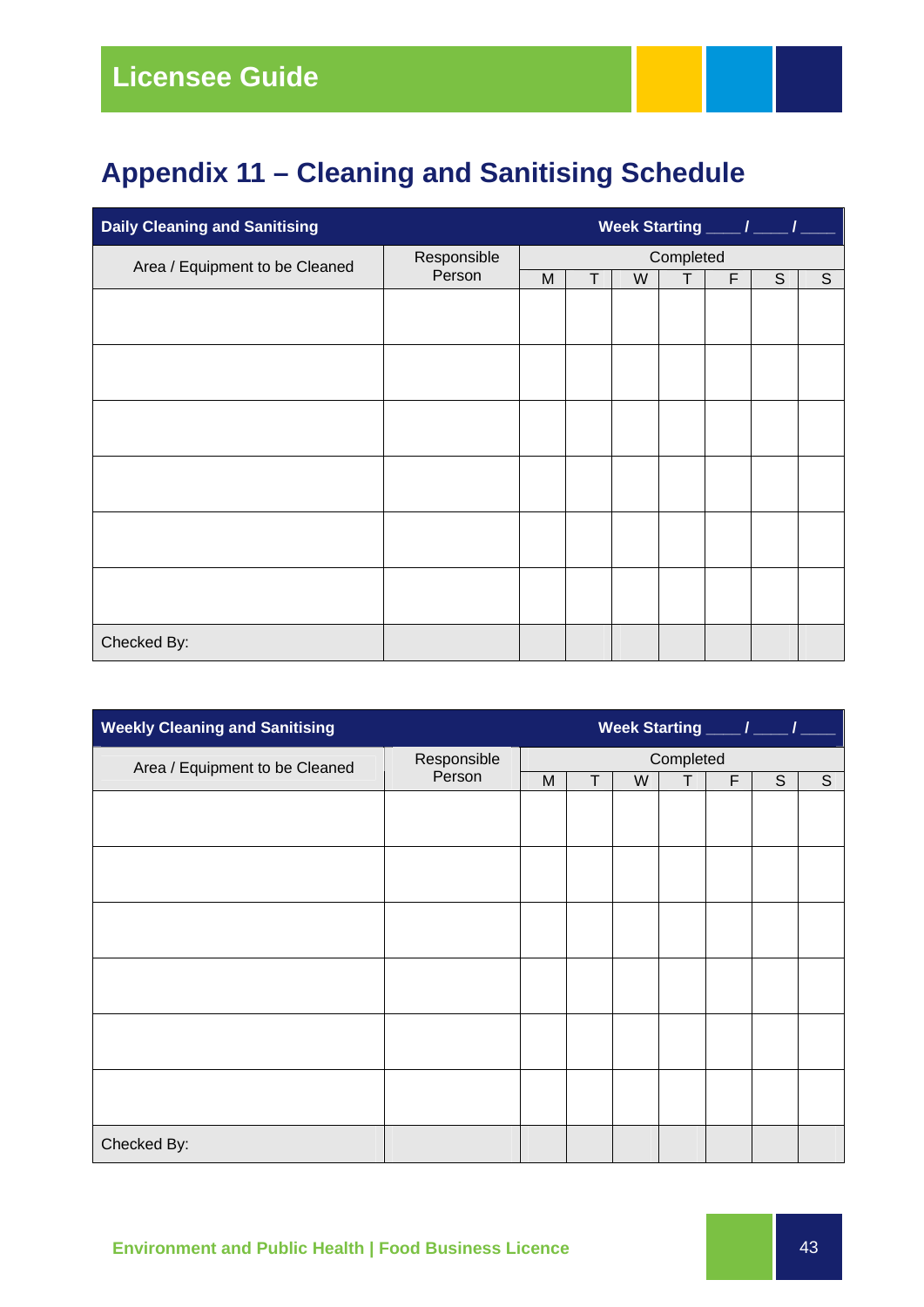### **Licensee Guide**

| <b>Monthly Cleaning and Sanitising</b><br>Month ________ |  |                                                           |  |                             |  |                                             |                  |
|----------------------------------------------------------|--|-----------------------------------------------------------|--|-----------------------------|--|---------------------------------------------|------------------|
| Week starting $\frac{1}{2}$ / $\frac{1}{2}$              |  | Week starting $\frac{1}{\sqrt{2}}$ / $\frac{1}{\sqrt{2}}$ |  | Week starting $\_\$ / $\_\$ |  | Week starting $\frac{1}{2}$ / $\frac{1}{2}$ |                  |
| Area / Equipment $R / P1$                                |  | Area / Equipment $R / P1$                                 |  | Area / Equipment $R / P1$   |  | Area / Equipment                            | R/P <sup>1</sup> |
|                                                          |  |                                                           |  |                             |  |                                             |                  |
|                                                          |  |                                                           |  |                             |  |                                             |                  |
|                                                          |  |                                                           |  |                             |  |                                             |                  |
|                                                          |  |                                                           |  |                             |  |                                             |                  |
|                                                          |  |                                                           |  |                             |  |                                             |                  |
|                                                          |  |                                                           |  |                             |  |                                             |                  |
|                                                          |  |                                                           |  |                             |  |                                             |                  |
|                                                          |  |                                                           |  |                             |  |                                             |                  |
|                                                          |  |                                                           |  |                             |  |                                             |                  |
|                                                          |  |                                                           |  |                             |  |                                             |                  |
|                                                          |  |                                                           |  |                             |  |                                             |                  |
| Checked by:                                              |  | Checked by:                                               |  | Checked by:                 |  | Checked by:                                 |                  |

<sup>1</sup> Responsible Person

| <b>Quarterly / Yearly Cleaning and Sanitising</b> |                       |                   | Year              |               |
|---------------------------------------------------|-----------------------|-------------------|-------------------|---------------|
| Area / Equipment to be Cleaned                    | Responsible<br>Person | Date<br>Scheduled | Date<br>Completed | Checked<br>By |
|                                                   |                       |                   |                   |               |
|                                                   |                       |                   |                   |               |
|                                                   |                       |                   |                   |               |
|                                                   |                       |                   |                   |               |
|                                                   |                       |                   |                   |               |
|                                                   |                       |                   |                   |               |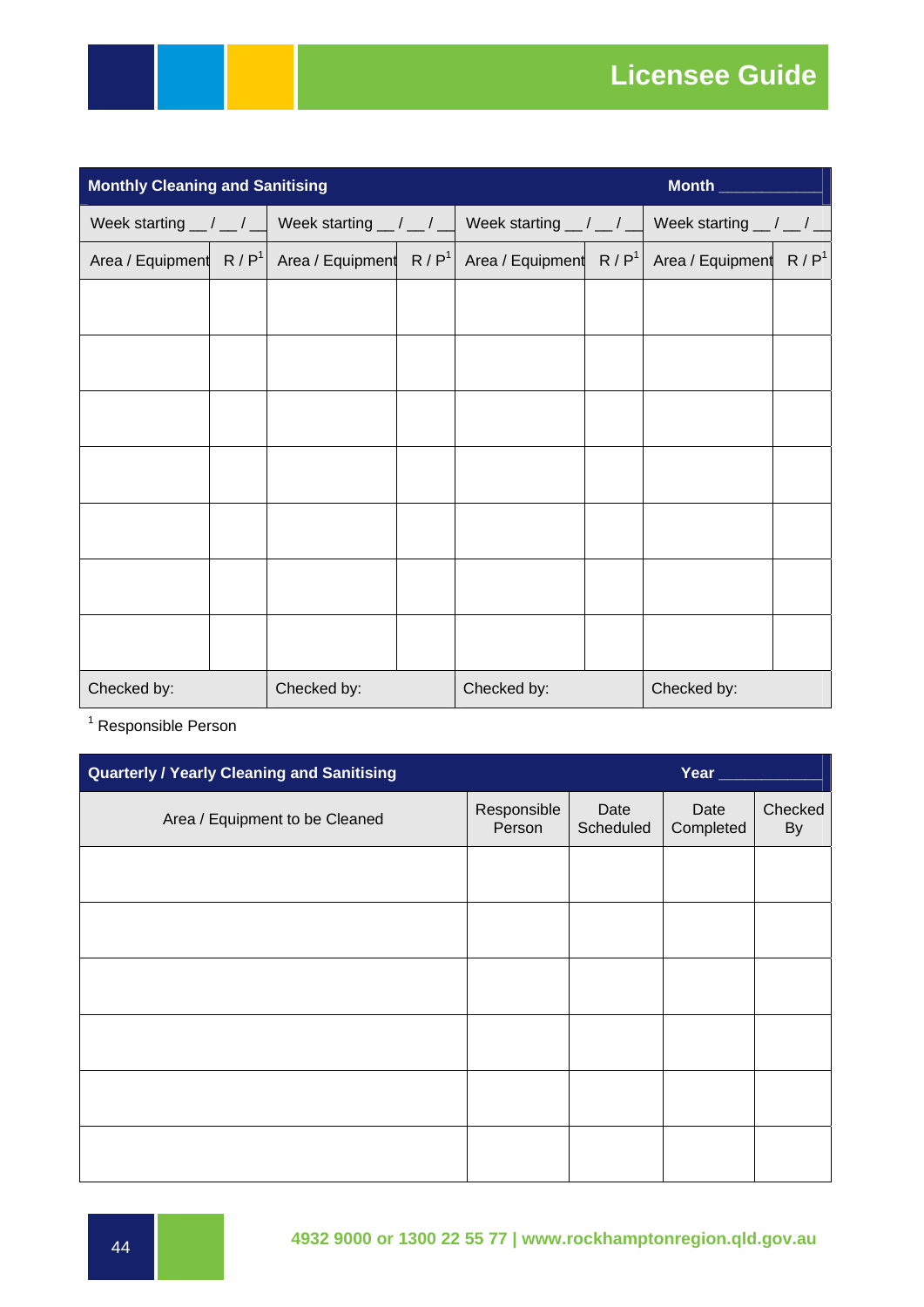### **Appendix 12 – Maintenance Schedule**

| <b>Date</b> | Area / Equipment<br>Checked                                                       | <b>Repair or Service<br/>Required</b> | <b>Corrective Action</b> | <b>Checked</b><br>By |  |  |  |
|-------------|-----------------------------------------------------------------------------------|---------------------------------------|--------------------------|----------------------|--|--|--|
|             |                                                                                   |                                       |                          |                      |  |  |  |
|             |                                                                                   |                                       |                          |                      |  |  |  |
|             |                                                                                   |                                       |                          |                      |  |  |  |
|             |                                                                                   |                                       |                          |                      |  |  |  |
|             |                                                                                   |                                       |                          |                      |  |  |  |
|             |                                                                                   |                                       |                          |                      |  |  |  |
|             |                                                                                   |                                       |                          |                      |  |  |  |
|             |                                                                                   |                                       |                          |                      |  |  |  |
|             |                                                                                   |                                       |                          |                      |  |  |  |
|             |                                                                                   |                                       |                          |                      |  |  |  |
|             |                                                                                   |                                       |                          |                      |  |  |  |
|             |                                                                                   |                                       |                          |                      |  |  |  |
|             |                                                                                   |                                       |                          |                      |  |  |  |
|             |                                                                                   |                                       |                          |                      |  |  |  |
|             |                                                                                   |                                       |                          |                      |  |  |  |
|             |                                                                                   |                                       |                          |                      |  |  |  |
|             | *** Fittings, fixtures and equipment should be checked monthly for any defects*** |                                       |                          |                      |  |  |  |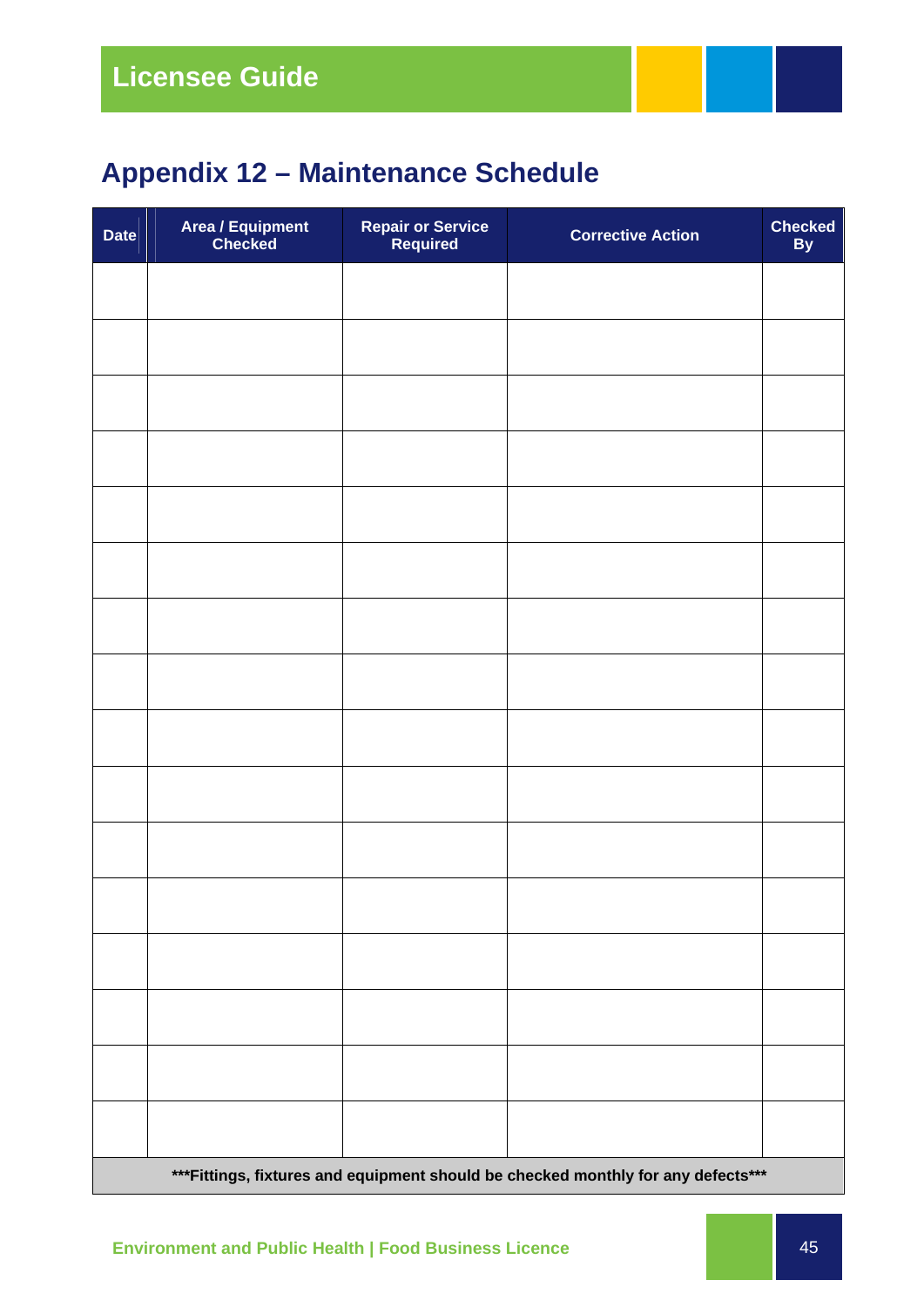### **Appendix 13 – Pest Control Record**

| <b>Date</b> | Area checked / Treated                                                                                                                                                  | <b>Pests Evident</b> | <b>Corrective Action</b> | <b>Checked</b><br>By |  |  |  |  |
|-------------|-------------------------------------------------------------------------------------------------------------------------------------------------------------------------|----------------------|--------------------------|----------------------|--|--|--|--|
|             |                                                                                                                                                                         |                      |                          |                      |  |  |  |  |
|             |                                                                                                                                                                         |                      |                          |                      |  |  |  |  |
|             |                                                                                                                                                                         |                      |                          |                      |  |  |  |  |
|             |                                                                                                                                                                         |                      |                          |                      |  |  |  |  |
|             |                                                                                                                                                                         |                      |                          |                      |  |  |  |  |
|             |                                                                                                                                                                         |                      |                          |                      |  |  |  |  |
|             |                                                                                                                                                                         |                      |                          |                      |  |  |  |  |
|             |                                                                                                                                                                         |                      |                          |                      |  |  |  |  |
|             |                                                                                                                                                                         |                      |                          |                      |  |  |  |  |
|             |                                                                                                                                                                         |                      |                          |                      |  |  |  |  |
|             |                                                                                                                                                                         |                      |                          |                      |  |  |  |  |
|             |                                                                                                                                                                         |                      |                          |                      |  |  |  |  |
|             |                                                                                                                                                                         |                      |                          |                      |  |  |  |  |
|             |                                                                                                                                                                         |                      |                          |                      |  |  |  |  |
|             |                                                                                                                                                                         |                      |                          |                      |  |  |  |  |
|             | ***Internal inspections conducted by your food business every 4-6 weeks and external inspections /<br>treatments conducted by a Pest Control Operator every 3 months*** |                      |                          |                      |  |  |  |  |